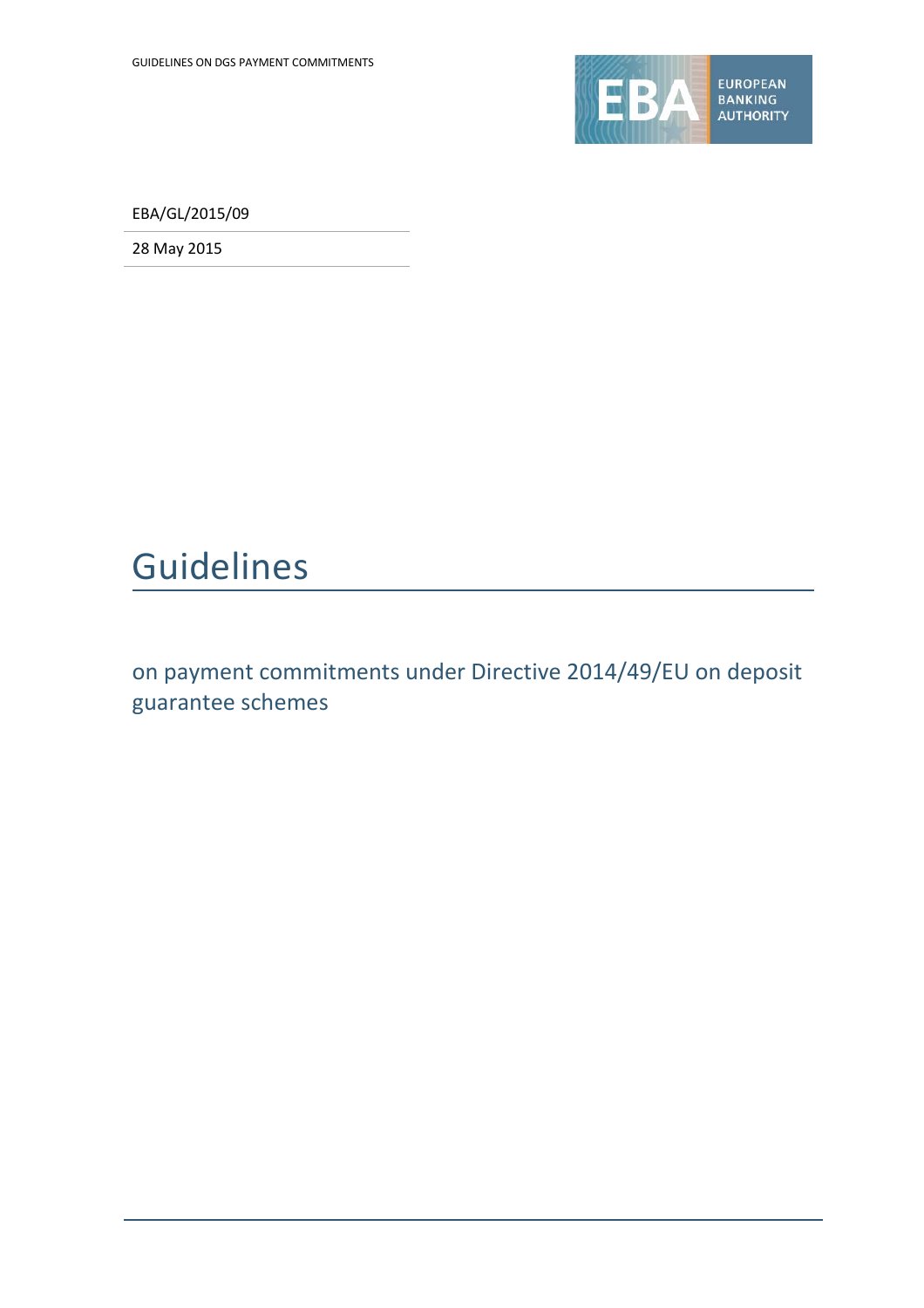

# **Contents**

|     | 1. Executive Summary                                                                                | 3              |
|-----|-----------------------------------------------------------------------------------------------------|----------------|
|     | 2. Background and rationale                                                                         | 5              |
|     | 3. EBA Guidelines on payment commitments under Directive 2014/49/EU on deposit<br>guarantee schemes | 7              |
|     | Status of these guidelines                                                                          | $\overline{7}$ |
|     | <b>Reporting Requirements</b>                                                                       | 7              |
|     | Title I - Subject matter, scope and definitions                                                     | 8              |
|     | Title II - Guidance on payment commitments                                                          | 10             |
|     | Part 1 - General considerations                                                                     | 10             |
|     | Part 2 - The payment commitment arrangement                                                         | 10             |
|     | Part 3 - The financial collateral arrangement                                                       | 12             |
|     | Part 4 – Delivery of the collateral by the collateral provider to the DGS                           | 14             |
|     | Part 5 - Criteria to verify that the collateral is unencumbered by any third-party rights           | 14             |
|     | Part 6 - Criteria for eligibility and management of collateral                                      | 15             |
|     | Part 7 - Haircut                                                                                    | 16             |
|     | Part 8 - Prudential Treatment                                                                       | 16             |
|     | Title III- Final Provisions and Implementation                                                      | 17             |
|     | 4. Accompanying documents                                                                           | 18             |
| 4.1 | Cost-benefit analysis / impact assessment                                                           | 18             |
| 4.2 | Views of the Banking Stakeholder Group (BSG)                                                        | 24             |
| 4.3 | Feedback on the public consultation                                                                 | 25             |
|     | 5. Confirmation of compliance with guidelines and recommendations                                   | 44             |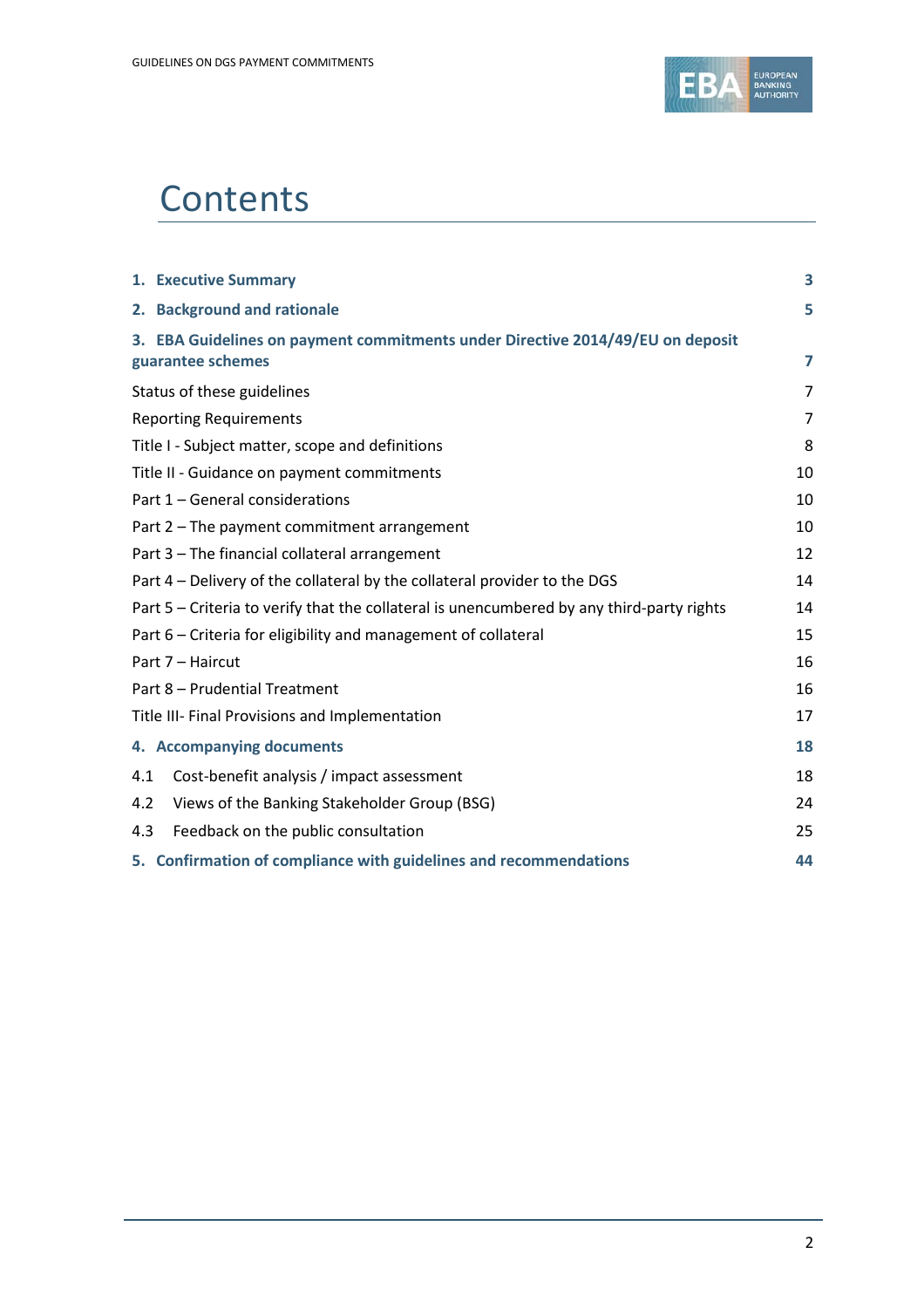

# 1. Executive Summary

Directive 2014/49/EU of the European Parliament and of the Council of 16 April 2014 on deposit guarantee schemes (Directive 2014/49/EU), provides that the available financial means to be taken into account, in order to reach the target level required under Article 10 of Directive 2014/49/EU, may include payment commitments as defined Article 2(1)(13) of that Directive.

Under Article 10(3) of Directive 2014/49/EU, the EBA is required to issue guidelines on payment commitments, in order to ensure consistent application of the Directive.

These guidelines have to be issued in accordance with Article 16 of Regulation (EU) No 1093/2010 of the European Parliament and of the Council, of 24 November 2010 (the EBA Regulation).

The main aspects covered by these guidelines are set out below:

- the main terms to be included in contractual or statutory arrangements for the provision of payment commitments by credit institutions to a deposit guarantee scheme (DGS).
- the powers of the DGS, at the occurrence of an enforcement event, to realise or appropriate the low-risk assets provided as collateral.
- the terms of the delivery of the low-risk assets provided as collateral by the credit institution to the DGS, which should be credited to a securities or cash account enabling the registration of such collateral.
- the criteria enabling the DGSs to verify that the low-risk assets provided by credit institutions as collateral of the payment commitment are unencumbered by third-party rights.
- the criteria for eligibility and management of the collateral in order to meet the requirement of Directive 2014/49/EU that schemes can only accept low-risk assets as collateral to secure payment commitments. As a result, these guidelines include provisions requiring DGSs and designated authorities to determine appropriate criteria on the eligibility of the collateral, taking into account, for example, credit and market risks of the issuers of the low-risk assets and the liquidity of those assets. In line with the principle of proportionality, the guidelines allow relaxing the level of diversification and correlation with payment events required from collateral posted by smaller institutions provided the overall levels of diversification are maintained within the DGS's collateral portfolio.
- provisions that specify that DGSs and designated authorities should always apply a haircut to the value of the low-risk assets provided as collateral. This implies that the value of the underlying asset is calculated as the market value of the asset less a certain percentage (haircut). For this purpose, and without prejudice to other schedules or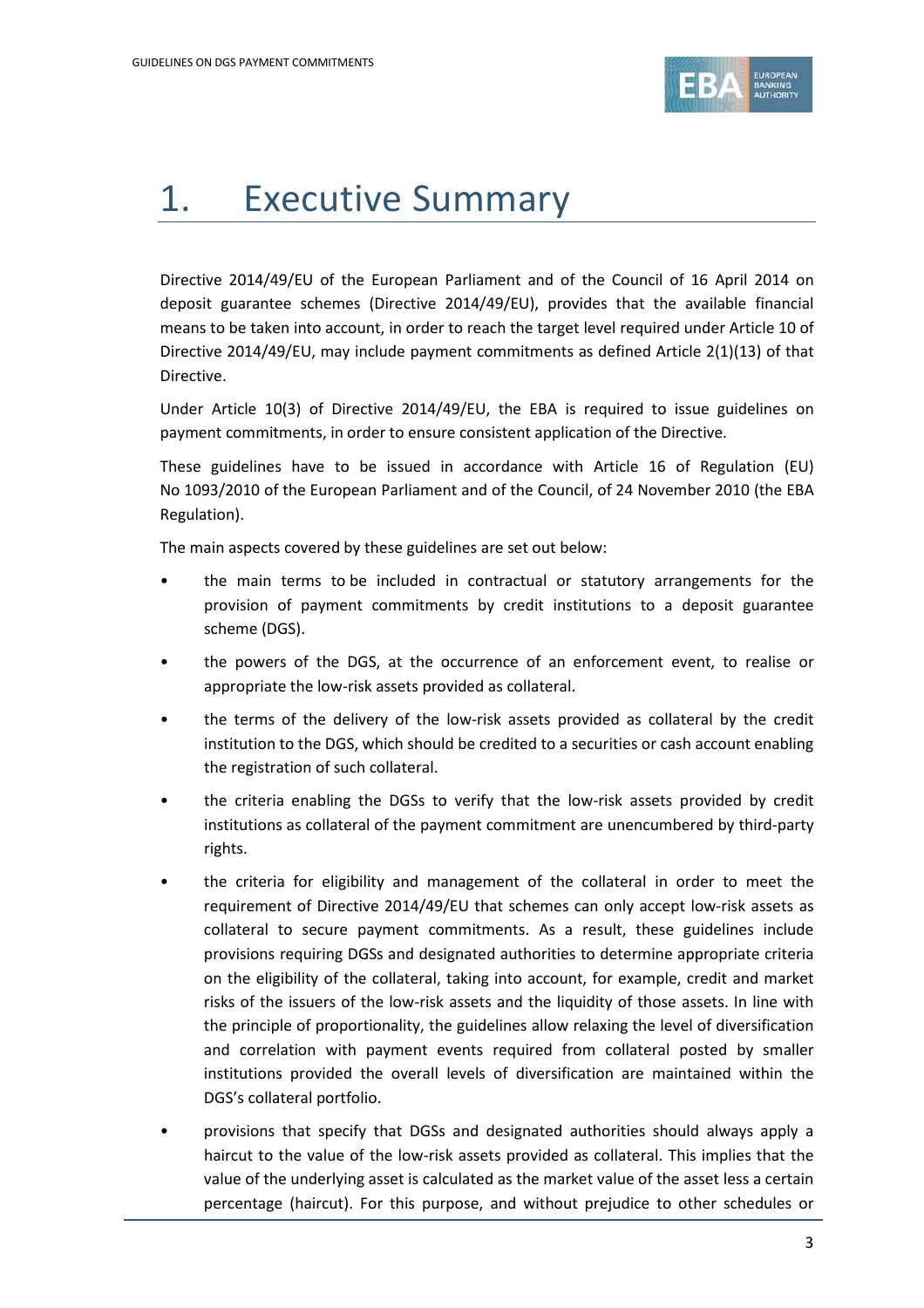

procedures, the haircut schedules for assets eligible for use as collateral by the European Central Bank (ECB) or national central banks of the European Union are offered as a possible reference.

• requirement on the competent authorities to mitigate any potential advantage that could stem from the prudential treatment of payment commitments as compared to contributions paid in cash.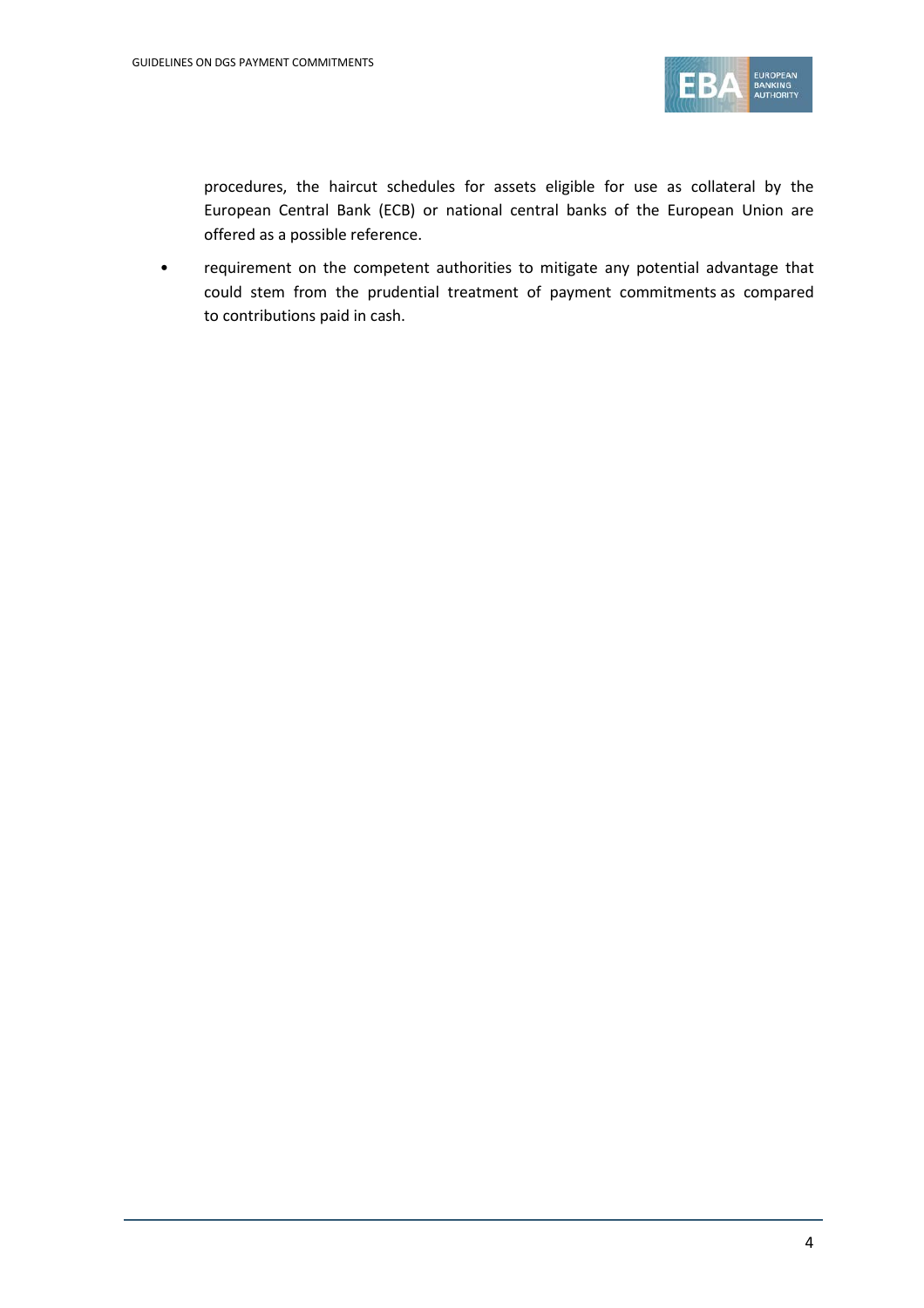

# 2. Background and rationale

Directive 2014/49/EU of the European Parliament and of the Council on deposit guarantee schemes (Directive 2014/49/EU), was published in the Official Journal of the European Union on 12 June 2014.

Directive 20[1](#page-4-0)4/49/EU aims to 'harmonise the methods of financing of DGSs'<sup>1</sup>, via a mix of *ex-ante* and *ex-post* contributions. As provided in recital 34 of that Directive, in order to guarantee that the available financial means of deposit guarantee schemes (DGSs) reach the target level, 'It should be possible for the available financial means of DGSs to include cash, deposits, payment commitments and low-risk assets, which can be liquidated within a short period of time'.

Pursuant to Article 10(3) of Directive 2014/49/EU, the available financial means to be taken into account in order to reach the target level of the DGS may include payment commitment not exceeding 30% of the total amount of available financial means raised in accordance with that Article.

The European Commission services have interpreted this provision as laying down an obligation for Member States to provide the DGSs or designated authorities with the ability, through a power, to accept or to allow the DGSs to accept payment commitments up to 30% of the available financial means. In any event, national authorities are bound to implement EU law in an objective and non-discriminatory way and, therefore, those principles should also underpin the application to banks of criteria for the admissibility of payment commitments. This does not mean that no difference can be made between banks but such differences should be linked to objective criteria.

Under Article 2(1)(13) of Directive 2014/49/EU, payment commitments are defined as 'payment commitments of a credit institution towards a DGS which are fully collateralised providing that the collateral: (a) consists of low risk assets; and (b) is unencumbered by any third-party rights and is at the disposal of the DGS'. In order to ensure consistent application of the previously mentioned provisions, Article 10(3) of Directive 2014/49/EU mandates the EBA to issue guidelines on payment commitments.

The concept of payment commitments is new in the EU regulatory framework on deposit guarantee schemes as well as in most Member States.

It is important to ensure that, on the one hand, DGSs and designated authorities follow the compulsory requirements envisaged under Directive 2014/49/EU when deciding whether, and to what extent, to include payment commitments within the available financial means of DGSs, and, on the other, that consistency in the criteria and procedures is achieved in order to establish a level playing field, prevent regulatory arbitrage and promote legal clarity.

 $\overline{a}$ 

<span id="page-4-0"></span> $1$  Recital 27 of Directive 2014/49/EU.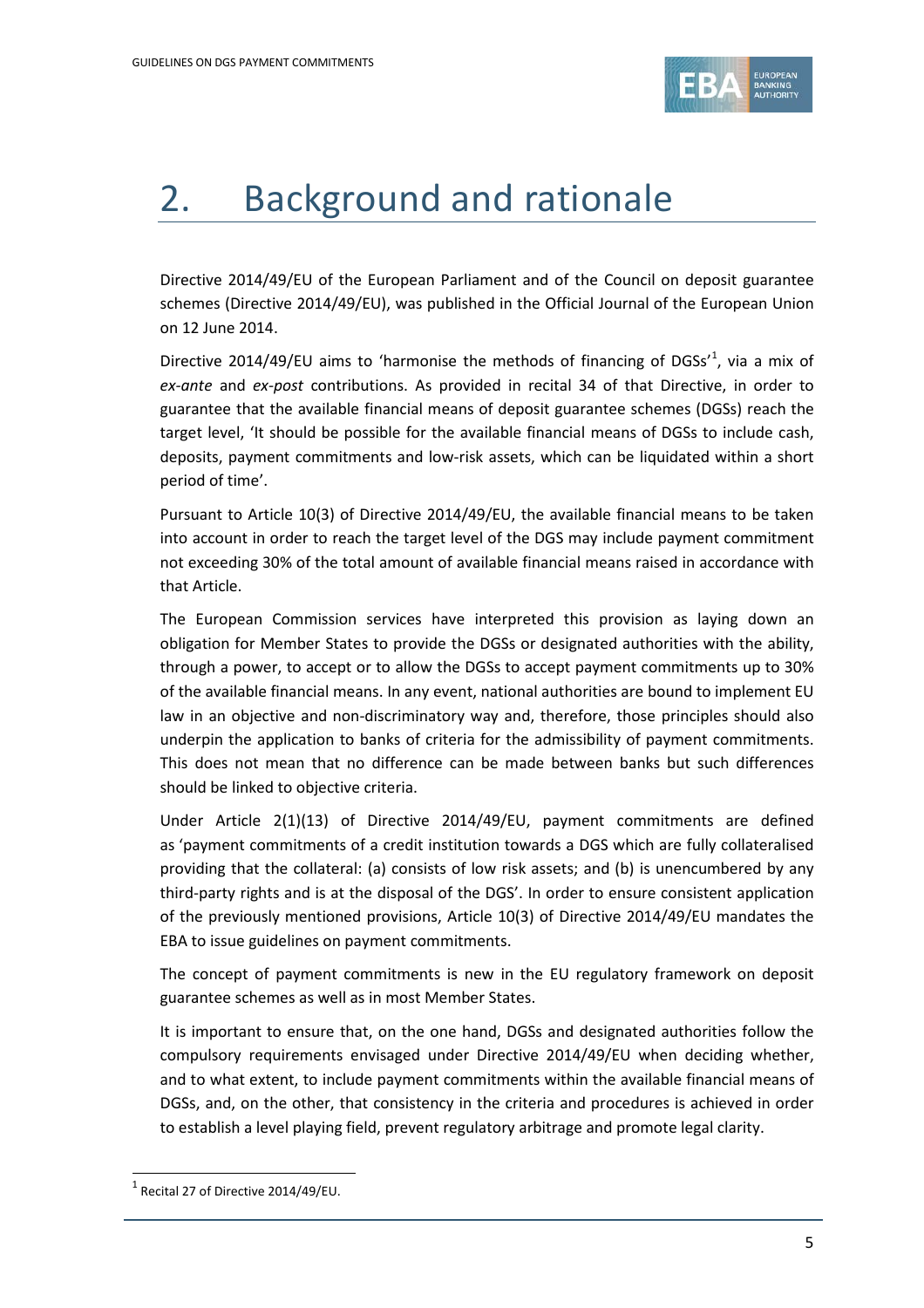

Accordingly, these guidelines endeavour to provide guidance on the legal instruments which should be entered into by DGSs and credit institutions, providing for the terms and conditions for the inclusion of payment commitments within the available financial means of the DGS, so that it is guaranteed, for instance, that the DGS has an irrevocable right to claim those payments on demand, and that the collateral is unencumbered by any third-party rights and is at the disposal of the DGS. These guidelines also aim to provide criteria on the eligibility and management of the collateral regarding, for example, the valuation haircuts which should be applied in the valuation of underlying assets.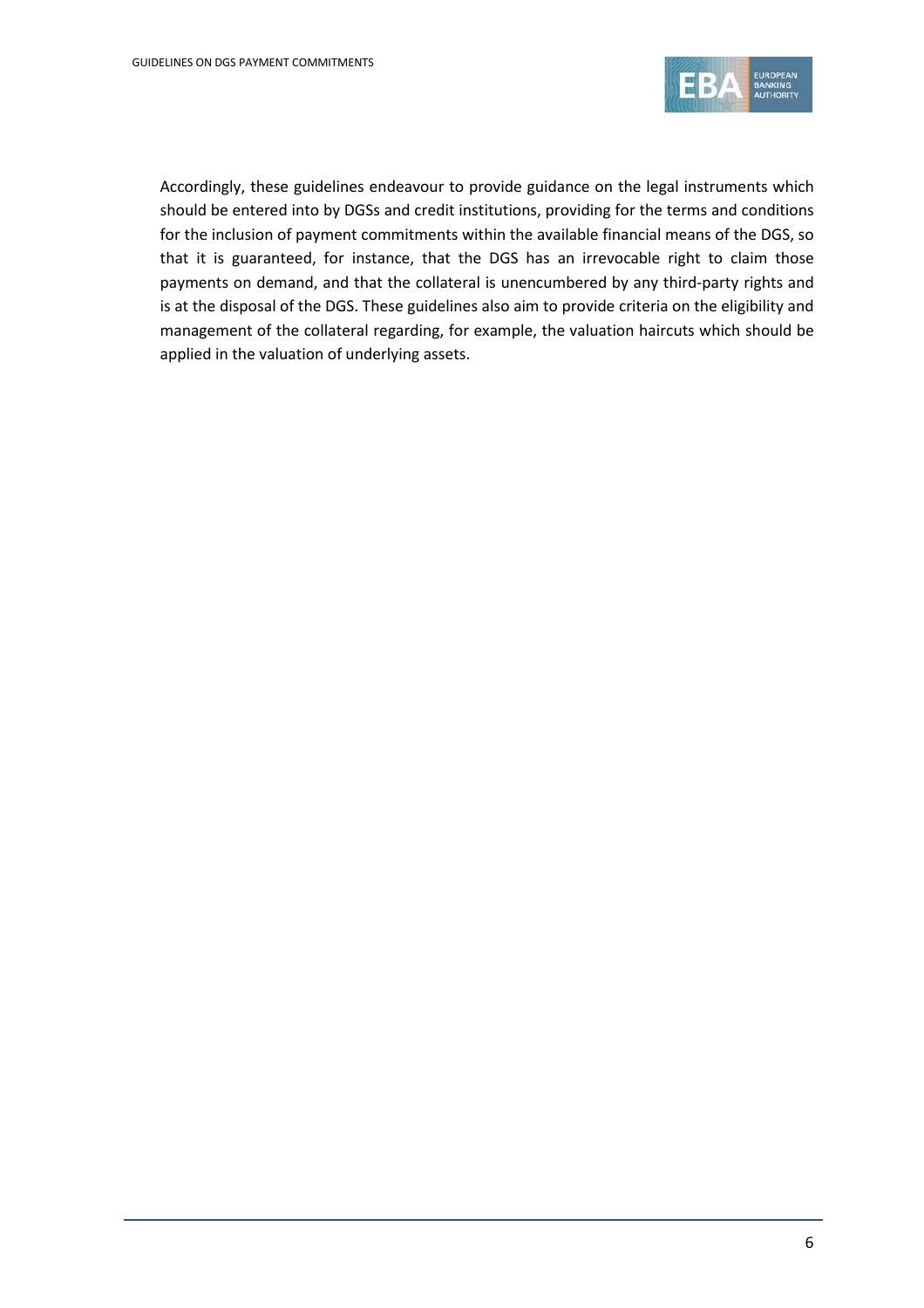

# 3. EBA Guidelines on payment commitments under Directive 2014/49/EU on deposit guarantee schemes

### Status of these guidelines

This document contains guidelines issued pursuant to Article 16 of Regulation (EU) No 1093/2010 of the European Parliament and of the Council of 24 November 2010 establishing a European Supervisory Authority (European Banking Authority), amending Decision No 716/2009/EC and repealing Commission Decision 2009/78/EC (the EBA Regulation). In accordance with Article 16(3) of the EBA Regulation, competent authorities and financial institutions must make every effort to comply with the guidelines.

Guidelines set out the EBA's view of appropriate supervisory practices within the European System of Financial Supervision or of how Union law should be applied in a particular area. The EBA therefore expects all designated authorities and deposit guarantee schemes (DGSs) to whom these guidelines are addressed to comply with them. Designated authorities and DGSs to whom these guidelines apply should comply by incorporating them into their practices as appropriate (e.g. by amending their legal framework or their processes).

## Reporting Requirements

According to Article 16(3) of the EBA Regulation, competent authorities must notify the EBA as to whether they comply or intend to comply with these guidelines, or otherwise with reasons for non-compliance, by [two months after publication of the final translation]. In the absence of any notification by this deadline, competent authorities will be considered by the EBA to be non-compliant. Notifications should be sent by submitting the form provided in Section 5 of these guidelines to [compliance@eba.europa.eu](mailto:compliance@eba.europa.eu) with the reference 'EBA/GL/2015/09. Notifications should be submitted by persons with appropriate authority to report compliance on behalf of their competent authorities.

Notifications will be published on the EBA website, in line with Article 16(3) of Regulation (EU) No 1093/2010.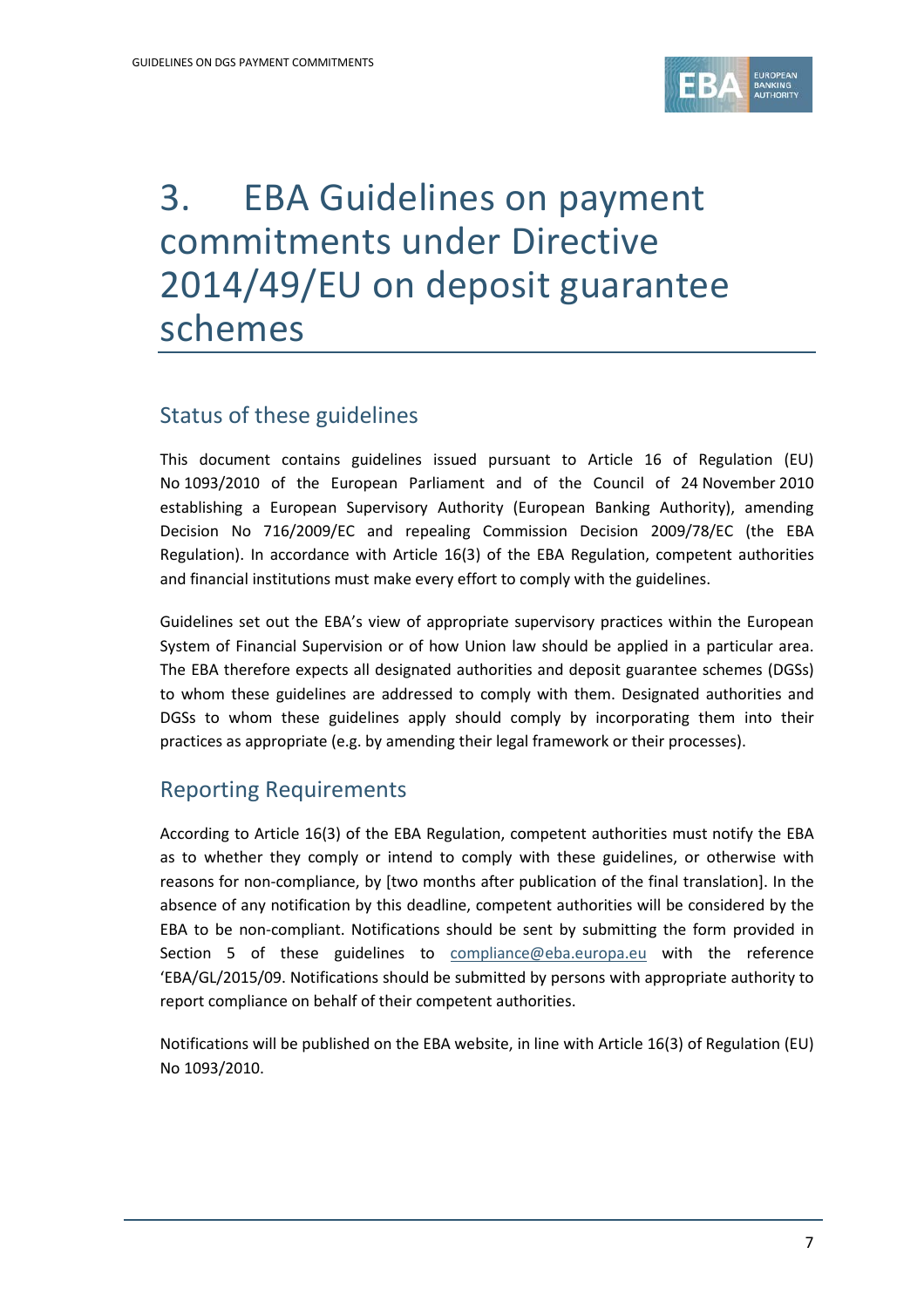

## Title I - Subject matter, scope and definitions

- 1. Article 10(3), subparagraph 2, of Directive 2014/49/EU of the European Parliament and of the Council of 16 April 2014 on deposit guarantee schemes mandates the EBA with the task of issuing guidelines on payment commitments. For this purpose, these guidelines provide terms to be included in the contractual or statutory arrangements under which a credit institution provides payment commitments to a DGS, as well as the criteria for eligibility and management of the collateral.
- 2. These guidelines are addressed to:
	- a) DGSs and designated authorities, as defined in point (1) and (18) respectively of Article 2(1) of Directive 2014/49/EU;
	- b) resolution authorities as defined in Article 4(2)(iv) of Regulation (EU) No 1093/2010 of the European Parliament and of the Council establishing the European Supervisory Authority (European Banking Authority) as subsequently amended (EBA Regulation); and to
	- c) competent authorities within the meaning of Article 4(2)(i) of Regulation (EU) 1093/2010 insofar as the prudential treatment of payment commitments is concerned.

These guidelines apply in accordance with the national legal framework providing DGSs or designated authorities with the power to accept payment commitments within the available financial means to be taken into account in order to reach the target level.

- 3. If the operation of the DGS is administered by a private entity, designated authorities should verify that, according to the law governing such arrangement, the DGS enjoys the creditor's protection afforded by Directive 2002/47/EC of the European Parliament and of the Council of 6 June 2002 on financial collateral arrangements.
- 4. Resolution authorities should inform designated authorities that when exercising their powers in accordance with Articles 69, 70 and 71 of Directive 2014/59/EU establishing a framework for the recovery and resolution of credit institutions and investment firms, they shall give due consideration to ensuring effective creditor protection to the DGS.
- 5. For the purpose of these guidelines the following definitions apply:
	- i. 'payment commitments' means payment commitments as defined in point (13) of Article 2(1), of Directive 2014/49/EU;
	- ii. 'low-risk assets' means low-risk assets as defined in point (14) of Article 2(1) of Directive 2014/49/EU. The low-risk assets for the purpose of collateral in these guidelines may consist of financial instruments or cash;
	- iii. 'payment commitment arrangement' means the arrangement to be entered into between the DGS and the credit institution, providing for the terms and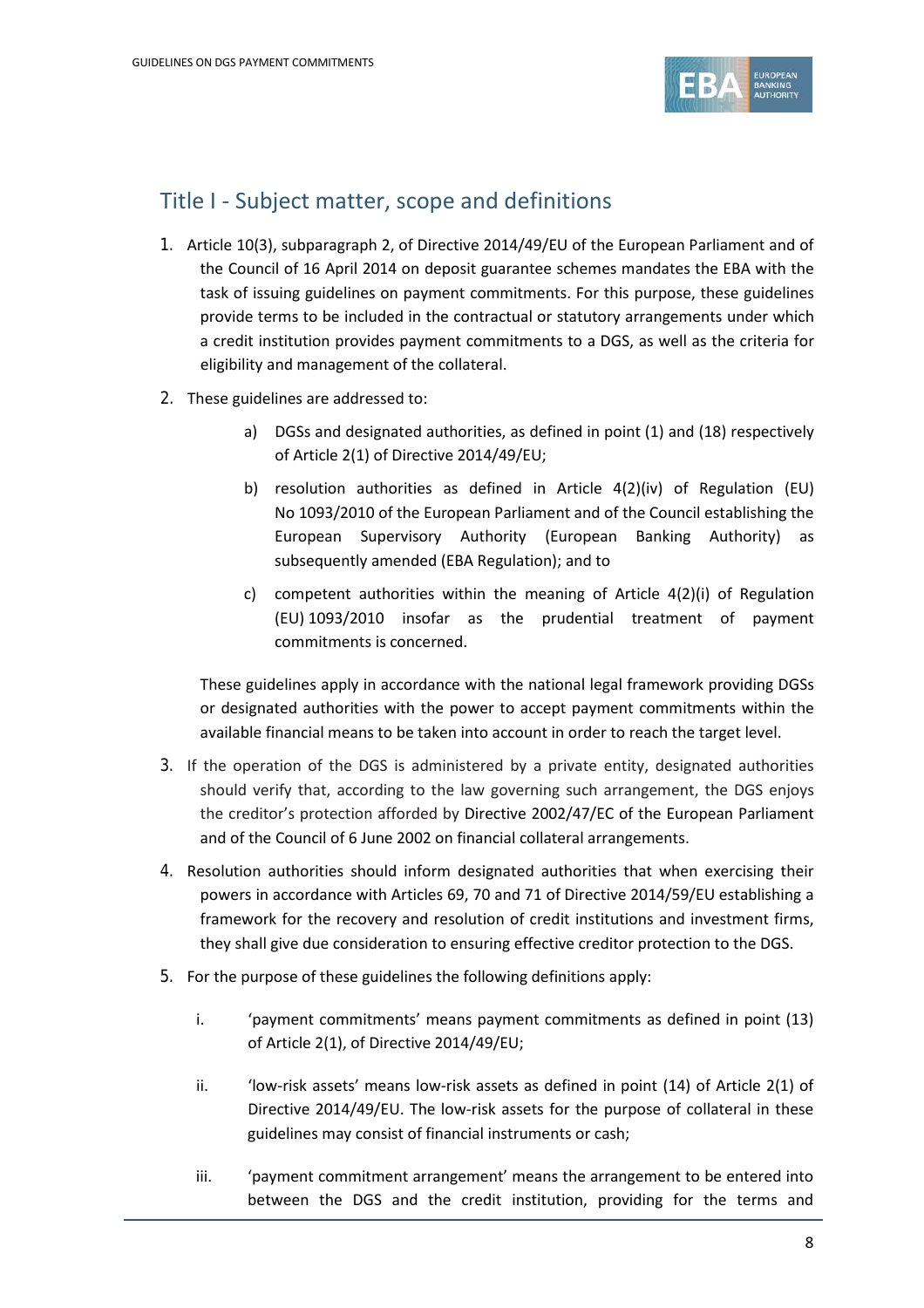

conditions for the inclusion of payment commitments of a credit institution within the available financial means of a DGS, and in particular (i) the indication by the DGS of the payment commitment amount and (ii) the credit institution's irrevocable and collateralised obligation towards the DGS to pay the Payment Commitment Amount at the DGS's request within the deadline set in the arrangement;

- iv. 'payment commitment amount' means the share and the monetary amount of the contribution to the DGS as required by the DGS, which the credit institution undertakes to provide by means of the payment commitment under the terms and conditions of the payment commitment arrangement;
- v. 'security financial collateral arrangement', in line with the definition set out in Article 2(1)(c) of Directive 2002/47/EC, means an arrangement, governed by the law transposing Directive 2002/47/EC, under which the credit institution secures the obligations undertaken in the payment commitment arrangement by providing collateral made up of low-risk assets by way of security to the DGS, where the full ownership of the low-risk assets provided as collateral remains with the credit institution when the security right is established;
- vi. 'title Transfer Financial Collateral Arrangement', in line with the definition set out in Article 2(1)(b) of the Financial Collateral Directive, means an arrangement, governed by the law transposing the Financial Collateral Directive, under which the credit institution secures the obligations undertaken in the payment commitment arrangement by transferring the full ownership of the low-risk assets to the DGS;
- vii. 'Financial collateral arrangement' means a security financial collateral arrangement or a title transfer financial collateral arrangement;
- viii. 'enforcement event', means an event entailing the acceleration of the obligation to pay the payment commitment amount so that it becomes immediately due. Under the terms of the Financial Collateral Arrangements and in line with Article 2(1)(l) of Directive 2002/47/EC or by operation of law, the occurrence of an enforcement event entitles the DGS to realise the low-risk assets collateral provided by the credit institution by way of sale or of appropriation without the need of prior jurisdictional notice or authorisation;
- ix. 'winding-up proceedings' means winding-up proceedings as defined in Article 2 of Directive 2001/24/EC on the reorganisation and winding up of credit institutions;
- x. 'reorganisation measures' means reorganisation measures as defined in Article 2 of Directive 2001/24/EC on the reorganisation and winding up of credit institutions;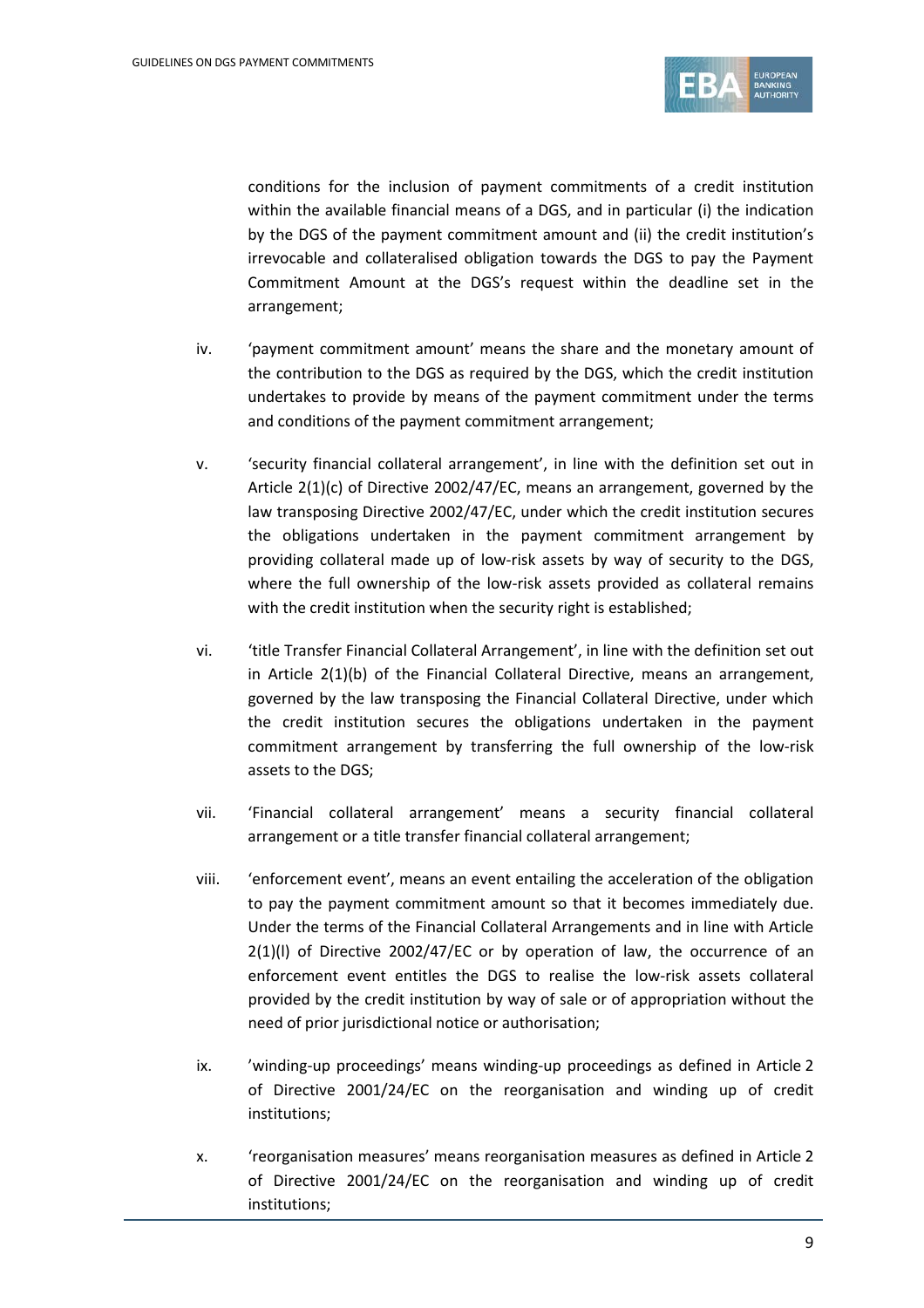

- xi. 'early intervention measures' means measures taken by competent authorities pursuant to Articles 27 to 30 of Directive 2014/59/EU establishing a framework for the recovery and resolution of credit institutions and investment firms;
- xii. 'crisis management measures' means crisis management measures as defined in Article 2(102) of Directive 2014/59/EU establishing a framework for the recovery and resolution of credit institutions and investment firms.

## Title II - Guidance on Payment Commitments

#### Part 1 – General considerations

- 6. Directive [2](#page-9-0)014/49/EU aims to 'harmonise the methods of financing of DGSs'<sup>2</sup>, via a mix of ex-ante and ex-post contributions.
- 7. Pursuant to Article 10(3) of Directive 2014/49/EU, the available financial means to be taken into account in order to reach the target level of the DGS may include payment commitments, provided the total share of payment commitments does not exceed 30% of the total amount of available financial means raised in accordance with that Article.
- 8. This provision implies an obligation for Member States to provide the designated authorities or the DGSs with the power to accept payment commitments up to 30% of the available financial means. However, Article 10(3) of Directive 2014/49/EU should not be read as an automatic right for credit institutions, enforceable against the DGS, to provide their contributions in the form of payment commitments. The DGS should implement this mechanism on the basis of non-discriminatory criteria. In particular, DGSs should not accept more than 30% of a given member's ex-ante contributions in the form of payment commitments.
- 9. Designated authorities should verify that Payment Commitment Arrangements and Financial Collateral Arrangements entered into by the DGS and the credit institution are consistent with these guidelines.

### Part 2 – The Payment Commitment Arrangement

- 10. The admissibility of payment commitments should be conditional upon the conclusion of individual written Payment Commitment Arrangements between the DGSs and their member institutions. A new Payment Commitment Arrangement should be concluded each time new ex-ante contributions are called for. Alternatively, an existing master arrangement should be amended or supplemented each time to take into account new calls for ex-ante contributions.
- 11. The Payment Commitment Arrangement should at least include the following elements:

<span id="page-9-0"></span> $2$  Recital 27 of Directive 2014/49/EU.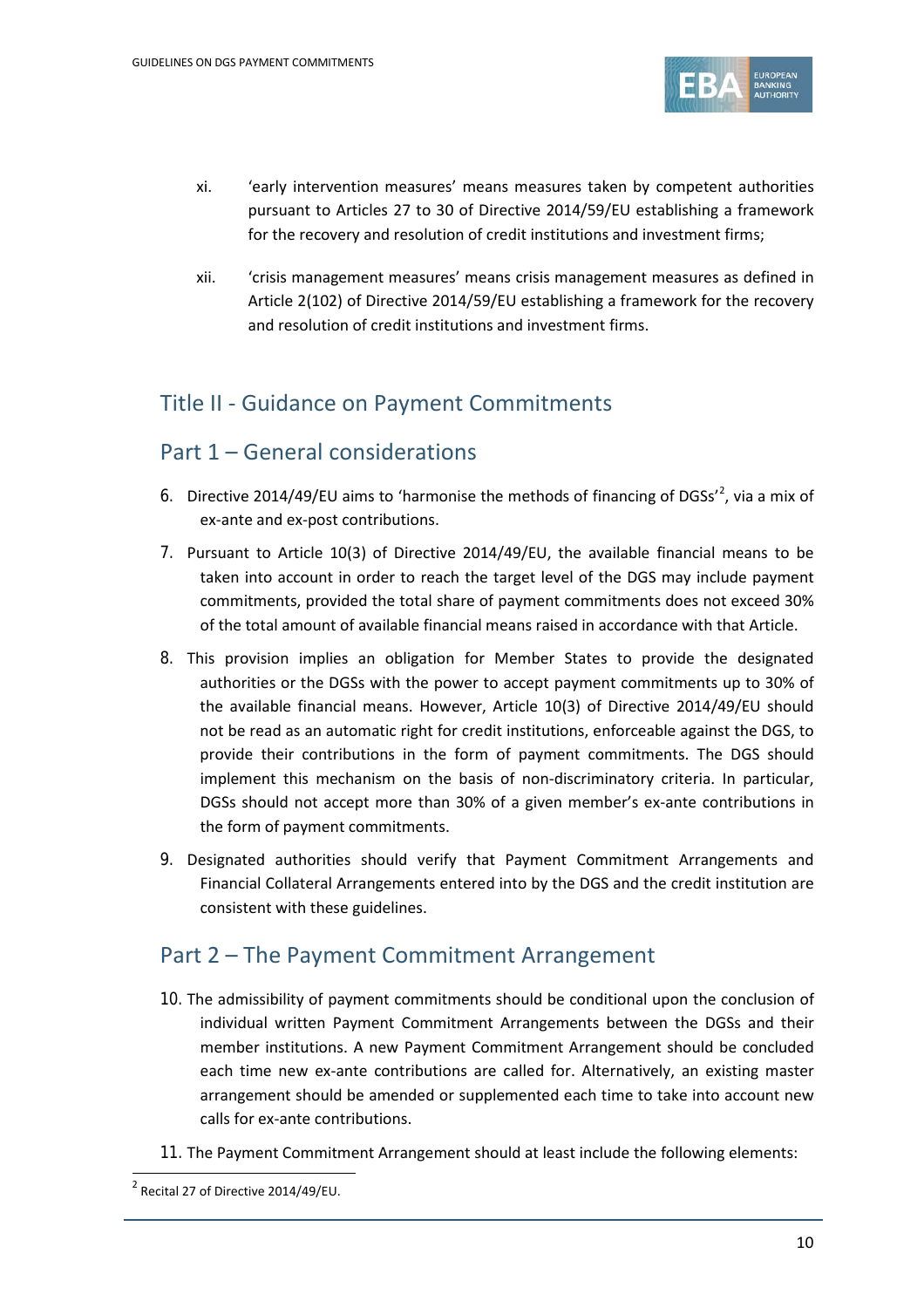

- a) the payment commitment amount;
- b) the irrevocable obligation for the credit institution to make the promised cash payment of the payment commitment amount at any time, upon the request of the DGS, without undue delay and at any rate no later than two working days from the receipt of the notice made pursuant to letter (c) below. The DGS should at least call part or all of the irrevocable payment commitments where, due to a use of available financial means, the share of irrevocable payment commitments in the available financial means exceeds the maximum threshold set by the scheme according to Directive 2014/49/EU and in line with paragraph 8 of these guidelines. The payment period should be reduced to one working day if early intervention or crisis management measures are applied to the credit institution by the competent or resolution authority. The arrangement should preclude any reduction in the payment commitment amount, or any termination of the payment commitment arrangement, without the consent of the DGS;
- c) The provision of a notice by the DGS to the credit institution by any effective means of communication ensuring receipt, whenever the DGS claims the cash payment of the payment commitment amount;
- d) The obligation for the credit institution to immediately inform the DGS of any event affecting the institution's ability to honour its obligations, or the DGS's ability to enforce its rights, under the payment commitment arrangement or the financial collateral arrangement, including downgrades of the institution by external credit rating agencies and any material prudential or business changes or any deterioration in the value of the low-risk assets provided as collateral;
- e) The conclusion of a security financial collateral arrangement or a title transfer financial collateral arrangement between the DGS and the credit institution securing the obligations undertaken by the credit institution in the payment commitment arrangement, by way of provision by the credit institution to the DGS of low-risk assets collateral, that are unencumbered by any third-party right and are put at the disposal of the DGS.
- 12. These guidelines are without prejudice to the possibility that, in accordance with national law, their content is partly or fully implemented via statutory provisions, including provisions of the payment commitment arrangement and the financial collateral arrangements, provided that the statutory provisions achieve outcomes at least equivalent to those set out in contractual arrangements between a DGS and its members as regards, among other things: the fulfilment of the credit institution's obligation to pay the payment commitment; the delivery by the credit institution to the DGS of the collateralised low-risk assets securing the payment commitment so that they are at the disposal of the DGS; the immediate realisation of the low-risk assets by the DGS upon the occurrence of an enforcement event; and consistency with the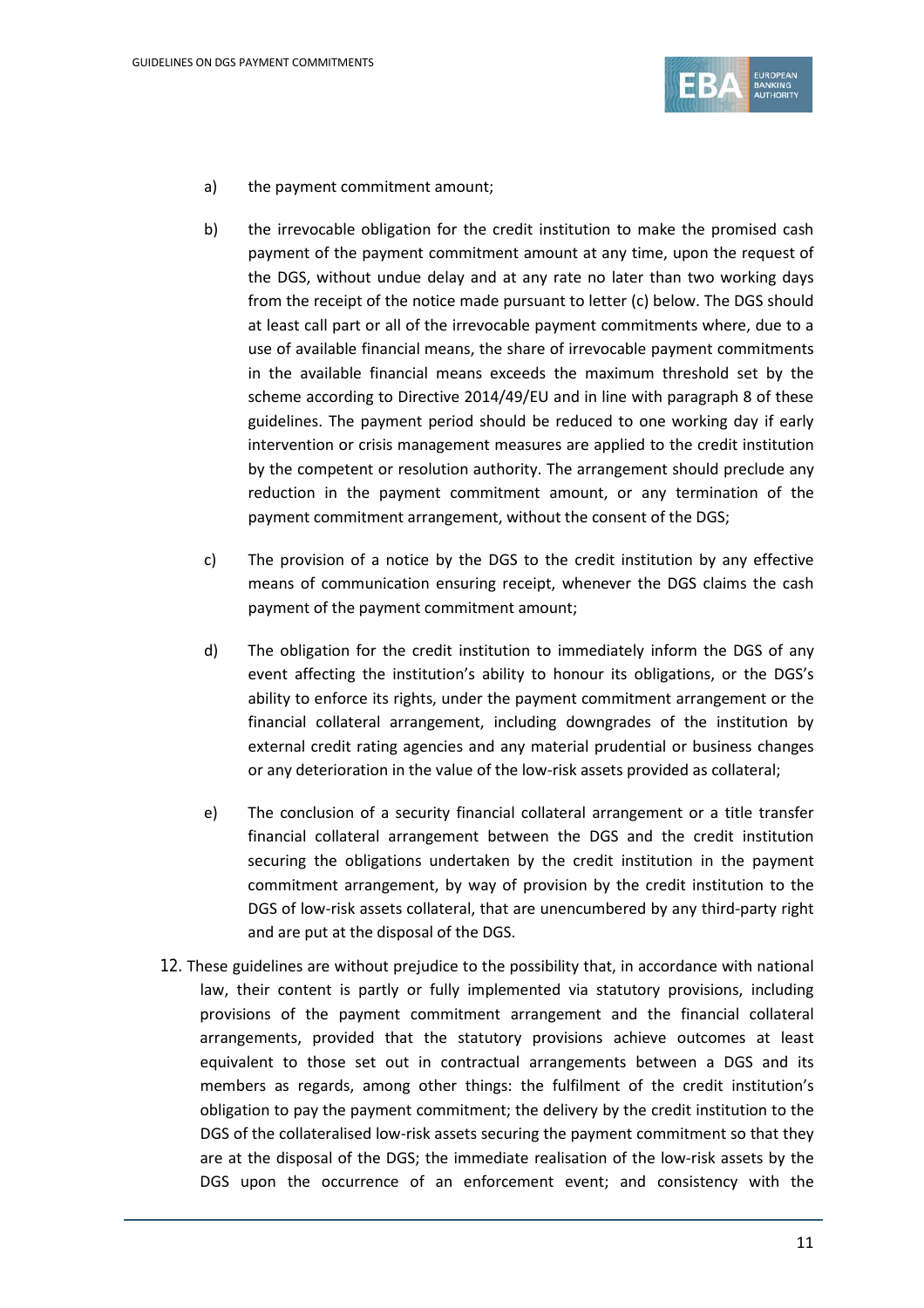

requirements, including the timeframe, set out in Directive 2014/49/EU and in any other applicable EU law provision.

#### Part 3 – The Financial Collateral Arrangement

- 13.In order to safeguard the DGS's creditor position, a Financial Collateral Arrangement should explicitly include the following terms:
	- a) the credit institution undertakes to substitute the low-risk assets provided as collateral when they fall due, when they no longer comply with the requirements laid down in Part 6 and 7 of these guidelines or in other specific cases agreed upon with the DGS, so that the payment commitment is permanently secured by appropriate collateral.
	- b) in the case of a security financial collateral arrangement, the credit institution is not allowed to dispose of the collateral (e.g. sale, encumbrance).
	- c) the credit institution is required to top-up the low-risk assets provided as collateral upon request of the DGS, in the event that the value of the underlying collateral asset, after the haircut provided for in Part 7 of these guidelines, or in consideration of the applicable exchange rate for cash collateral, falls below the payment commitment amount.
	- d) The provision of at least the following enforcement events:
		- (i) failure by the credit institution to pay the payment commitment amount within the period provided under the payment commitment arrangement when required to do so by the DGS;
		- (ii) failure by the credit institution to replace the low-risk assets provided to the DGS when they fall due, when they no longer comply with the requirements laid down in Part 6 or Part 7 of these guidelines or in other specific cases agreed upon with the DGS;
		- (iii) failure by the credit institution to top up its collateral when required to do so by the DGS, in the event of a breach of the coverage level, as laid down in Part 7 of these guidelines;
		- (iv) withdrawal of the credit institution's authorisation;
		- (v) if the credit institution is subject to reorganisation measures other than early intervention or crisis management measures, or is subject to winding-up proceedings.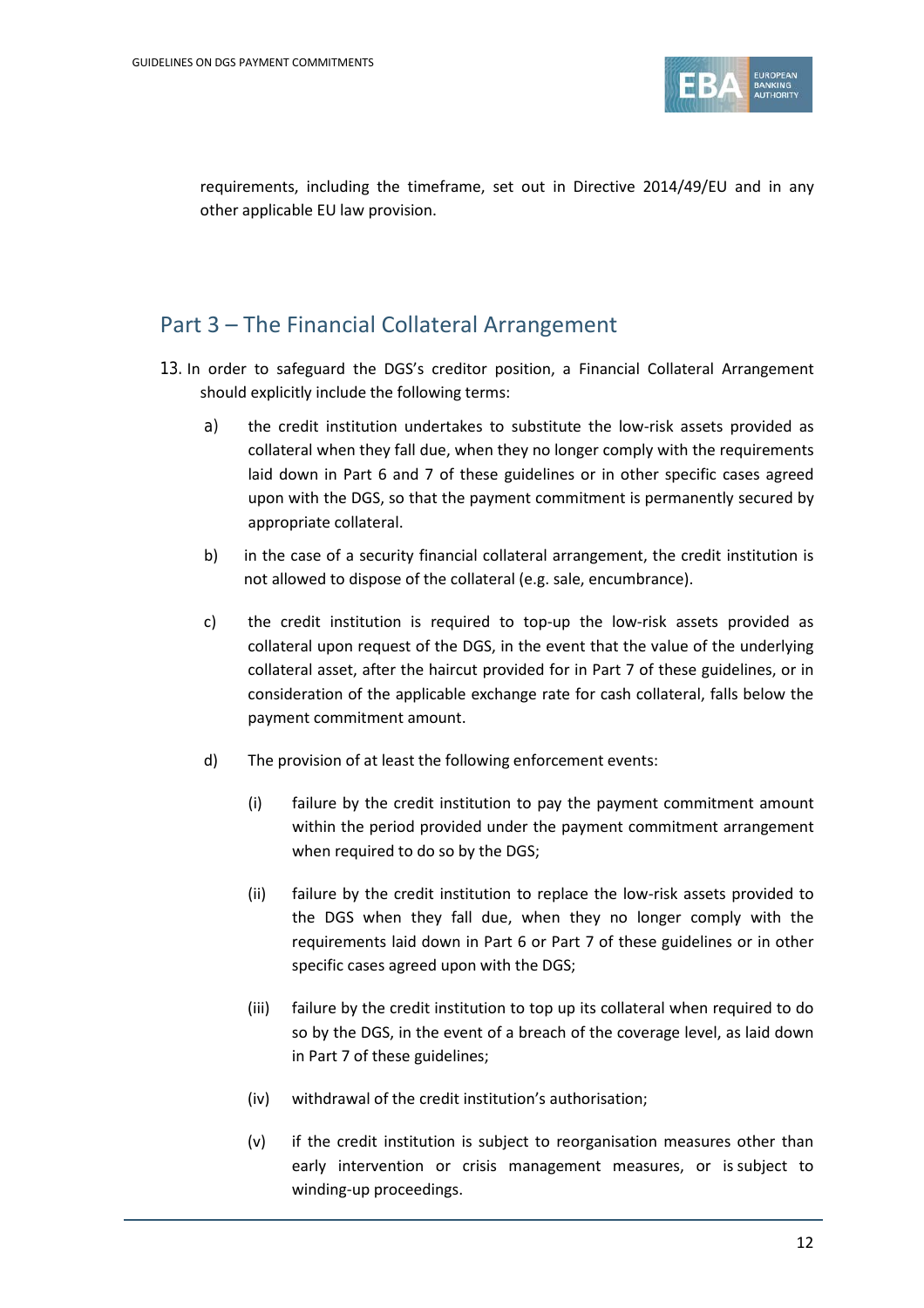

Where an institution ceases to be a member of the DGS without meeting any of the above-mentioned enforcement events, the DGS should choose the course of action most suitable to preserve the availability of the committed funding.

To that end the DGS may either:

- (1) enforce the commitment;
- (2) accept that the institution which no longer is a member of the DGS that terminates its membership remains bound by the commitment and enforce it, at the latest, when reaching the maturity of the commitment as provided in the payment commitment arrangement, unless the payment commitment arrangement is rolled over; or
- (3) accept that the commitment is transferred to another entity in the context of a merger or acquisition.

Where a credit institution ceases to be a member of a DGS and joins another DGS, the original DGS should ensure that the financial means corresponding to the 12 months preceding the end of the membership are transferred to the other DGS, either by enforcing the commitment and transferring the proceeds to the receiving DGS, or by reassigning the payment commitment arrangement to the receiving DGS in agreement with the latter and the credit institution.

Where the change of DGS membership is the result of the application a resolution measure, the DGS should consult the resolution authority prior to its decision concerning payment commitments, taking into account resolution objectives, including the protection of depositors<sup>[3](#page-12-0)</sup>.

- e) At the occurrence of an Enforcement Event, the DGS should realise or appropriate the low-risk assets provided as collateral in accordance with the terms of the financial collateral arrangement.
- f) The DGS should release and return the low-risk asset collateral upon cash payment by the credit institution of the payment commitment amount.
- g) The party which is entitled to the proceeds (interests, dividends, etc.) of the lowrisk assets collateral should be determined (either the DGS or the member institution).

 $\overline{a}$ 

<span id="page-12-0"></span><sup>3</sup> Article 31 of Directive 2014/59/EU, OJ L 173/190 of 12.06.2014.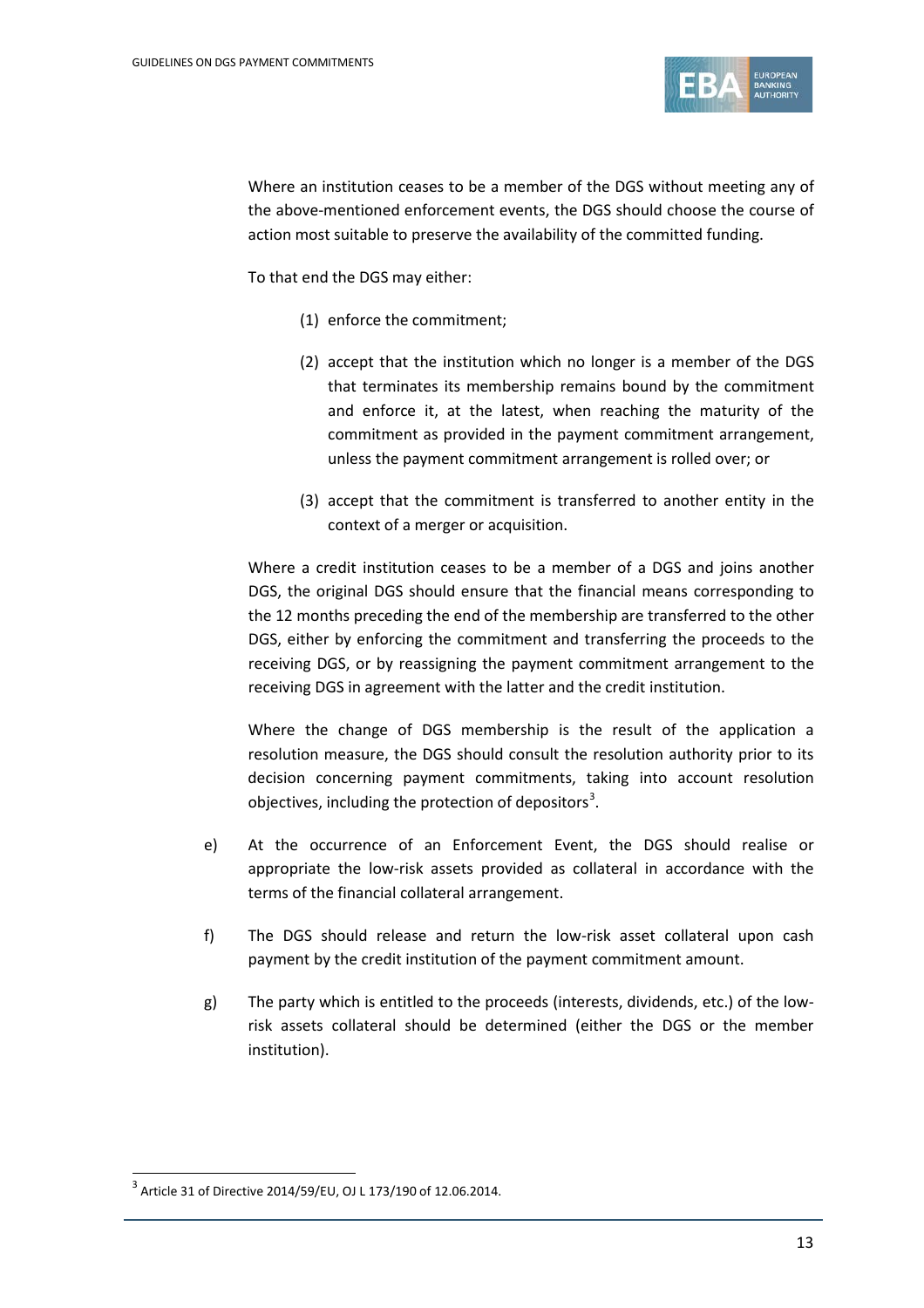

## Part 4 – Delivery of the collateral by the collateral provider to the DGS

- 14. Under the financial collateral arrangement, the DGS should ensure that the credit institution delivers the low-risk assets to the DGS in accordance with one of the modalities provided in Directive 2002/47/EC, so that the low-risk assets are in the possession or under the control of the DGS.
- 15. Such delivery by the credit institution to the DGS should be fulfilled by means of crediting the collateral as follows:
	- a. In the case of a security financial collateral arrangement, the low-risk assets provided as collateral should be credited on a securities or cash account (i) maintained with custodians or intermediaries that are identified by the designated authority or by the DGS and are able to provide complete, accurate and up-to-date information regarding both the credit institution and the low-risk assets; and (ii) enabling the registration of low-risk assets delivered as collateral by credit institutions pursuant to the security financial collateral arrangement.

In this case, DGSs or designated authorities should only identify custodians or intermediaries that ensure full segregation and protection of the low-risk assets and enable the DGSs' prompt access upon request in order to prevent any losses to the credit institution or to the DGS due to the default or insolvency of the custodian. They should also make sure that custodians are not allowed to dispose of the low-risk assets provided as collateral and that they have contractually waived any retention right or right of pledge they may otherwise have over the low-risk assets.

b. In the case of a title transfer financial collateral arrangement, there should be a transfer to the DGS on a securities or cash account held by the DGS enabling registration of low-risk assets delivered as collateral by credit institution pursuant to the title transfer financial collateral arrangement. The designated authority or the DGS should ensure that custodians are not allowed to dispose of the low-risk assets provided as collateral and that they have contractually waived any retention right or right of pledge they may otherwise have over the low-risk assets.

If a DGS is entitled to receive cash deposits from members, cash collateral may be deposited directly with the DGS by the credit institution.

# Part 5 – Criteria to verify that the collateral is unencumbered by any third-party rights

16. Point (13) of Article 2(1) of Directive 2014/49/EU provides that the collateral must be unencumbered by any third-party rights. Accordingly, the DGSs and the designated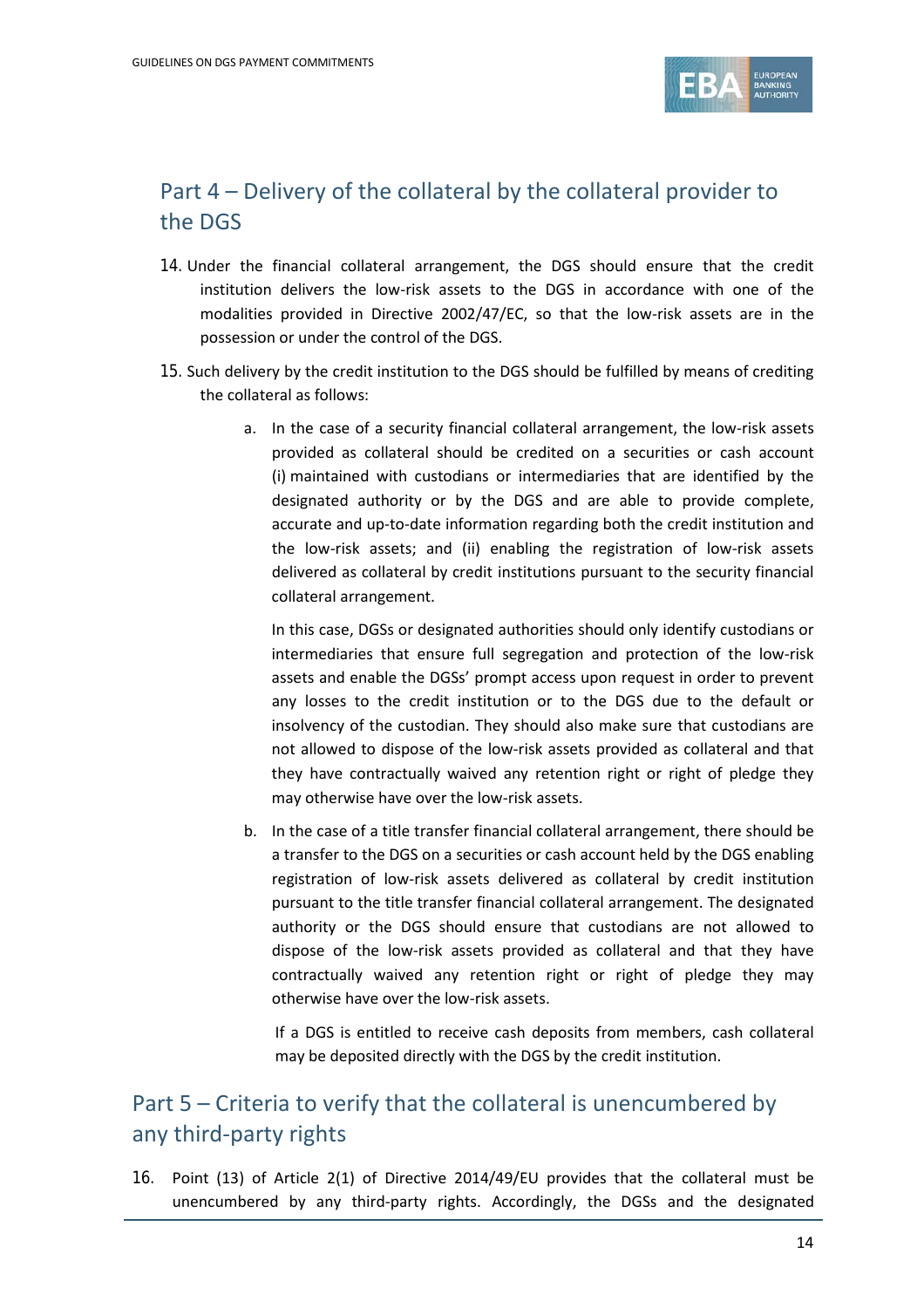

authorities should not accept any low-risk assets which are already encumbered or collateralised by means of pledges or other security arrangements.

- 17. The assets provided under a financial collateral arrangement must be legally realisable without prior claims over the assets concerned. It should not be possible for third parties to intervene and successfully claim the assets pledged or any rights attached to them.
- 18. For that purpose, the financial collateral arrangement should provide that credit institutions undertake and warrant that no low-risk asset provided as collateral is being simultaneously encumbered or used as collateral in favour of any third party or to secure another already existing obligation towards the DGS, and undertake that no asset used under the security financial collateral arrangement will be given as collateral to any third party.

### Part 6 – Criteria for eligibility and management of collateral

- 19. Pursuant to Directive 2014/49/EU, DGSs should only accept low-risk assets as collateral to secure the payment commitment amount. DGSs and designated authorities should determine appropriate criteria on the eligibility of the collateral, taking into account credit and market risks of the issuers of the low-risk assets and the liquidity of those assets, as a way to avoid illiquid assets. They should also take into account the concentration and currency risks. In principle, the criteria on eligibility of collateral posted to the European Central Bank (ECB) or national central banks of the European Union should be deemed compliant with the requirements laid down in this Part 6 of the guidelines.
- 20. DGSs or designated authorities should also provide exposure limits, ensuring that for each credit institution, there is a high diversification of the assets with regard, at least, to issuer and maturity. For small institutions which are not able to deliver low-risk assets compliant with the requirements regarding diversification and exposure limits, the level of diversification of the low-risk assets delivered as collateral may be lower as long as a high overall level of diversification of low-risk assets within the DGSs' collateral portfolio is still met.
- 21. DGSs should limit their exposure to debt, whether public or private, the value of which is highly correlated to events where the DGS would have to repay depositors or contribute to resolution and, therefore, might have to call the payment commitment. However the currency of denomination of the debt should not be considered for this purpose as it would place excessive constraints on the ability to provide collateral. Moreover, in line with the principle of proportionality, for small institutions which are not able to deliver assets as collateral compliant with this requirement, the level of correlation may be higher, as long as the overall level of correlation within the DGSs' portfolio remains low.
- 22. In addition, DGSs and designated authorities should address in an adequate manner the differences, where they exist, between the currency of denomination of the collateral and the currency of denomination of the covered deposits of the DGS.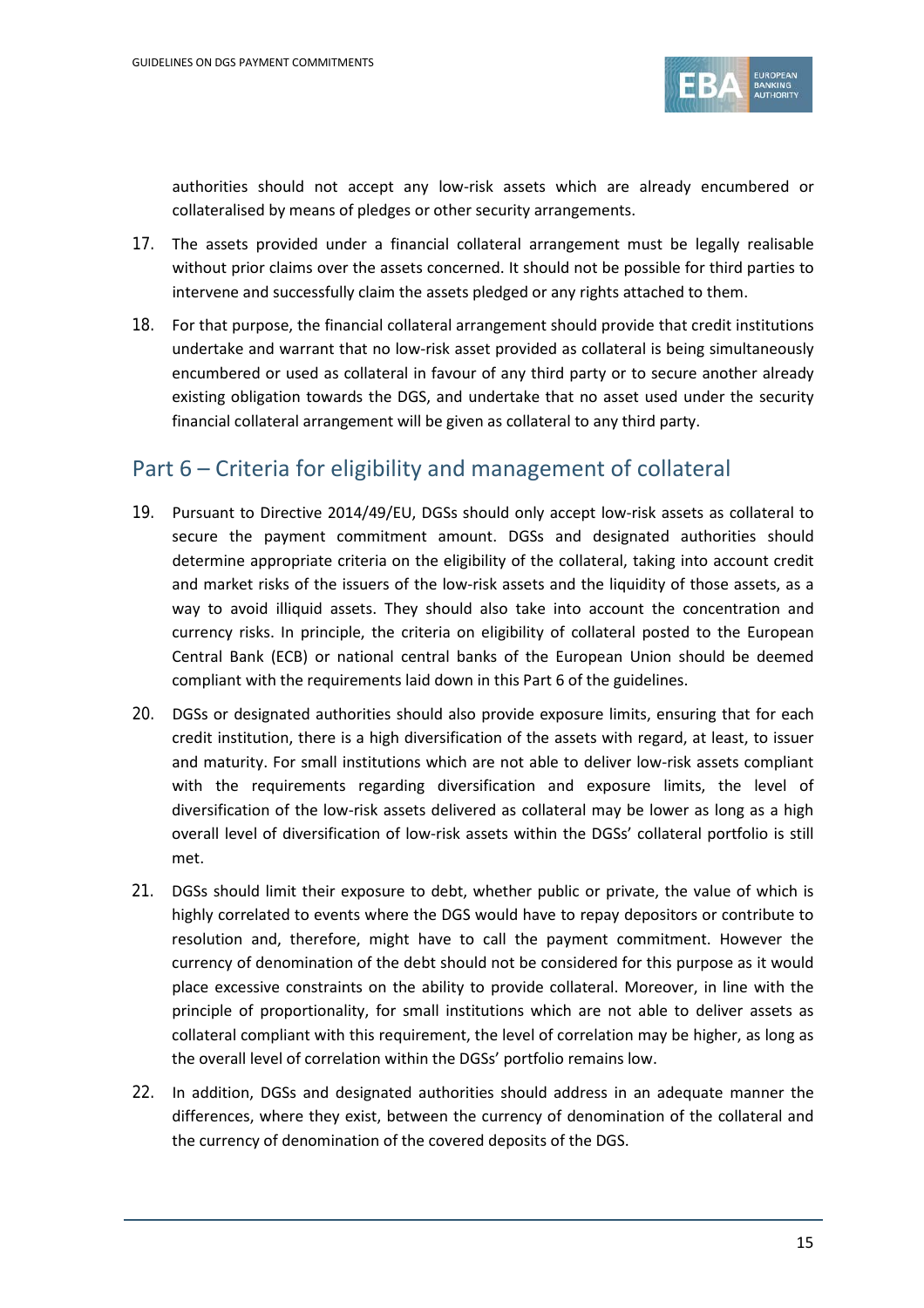

23. The management of collateral may be performed by the DGS itself, or by a third party as part of a tripartite collateral management service as long as the requirements laid down in these guidelines are met.

### Part 7 – Haircut

- 24. DGSs or designated authorities should always apply a haircut to the value of the low-risk assets provided as collateral, unless collateral is provided in cash in the same currency as the payment commitment. This implies that the value of the underlying asset is calculated as the market value of the asset less a certain percentage (haircut).
- 25. DGSs or designated authorities should ensure that the haircut reflects the credit, market and liquidity risk arising from the exposure value of each asset. For that purpose, different haircuts should be determined having regard to the type of issuer and the credit quality thereof, as well as to the maturity of the assets and the currency of denomination.
- 26. The application of haircuts should also be based on a quantification of expected losses and the expected time delay before the sale of the assets.
- 27. While a variety of haircutting schedules and methodologies are possible, the haircut schedule for assets eligible for use as collateral by the ECB or national central banks of the European Union offers a sound solution.
- 28. DGSs or designated authorities should ensure that the value of the low-risk assets is marked-to-market on a regular, and possibly daily, basis.
- 29. Furthermore, the haircut-adjusted market value of the low-risk assets provided as collateral should be maintained over time. This implies that if the value of the underlying assets marked-to-market on a regular basis falls below a certain threshold and no longer complies with the coverage ratio resulting from the application of the haircut, the credit institution should be required to supply additional low-risk assets or replace the relevant part of the payment commitment with cash.
- 30. In any event, DGSs or designated authorities are not precluded from imposing on member institutions additional reporting and notification requirements.

## Part 8 – Prudential Treatment

- 31. The prudential treatment of payment commitments should aim to ensure there is a level playing field and mitigate the procyclical effect of such commitments depending on their accounting treatment.
- 32. Where the accounting treatment results in the payment commitment being fully reflected on the balance sheet (as a liability), or results in the collateral arrangement being fully reflected in the profit and loss statement, there should be no need to apply an ad-hoc prudential treatment to mitigate the procyclical effects.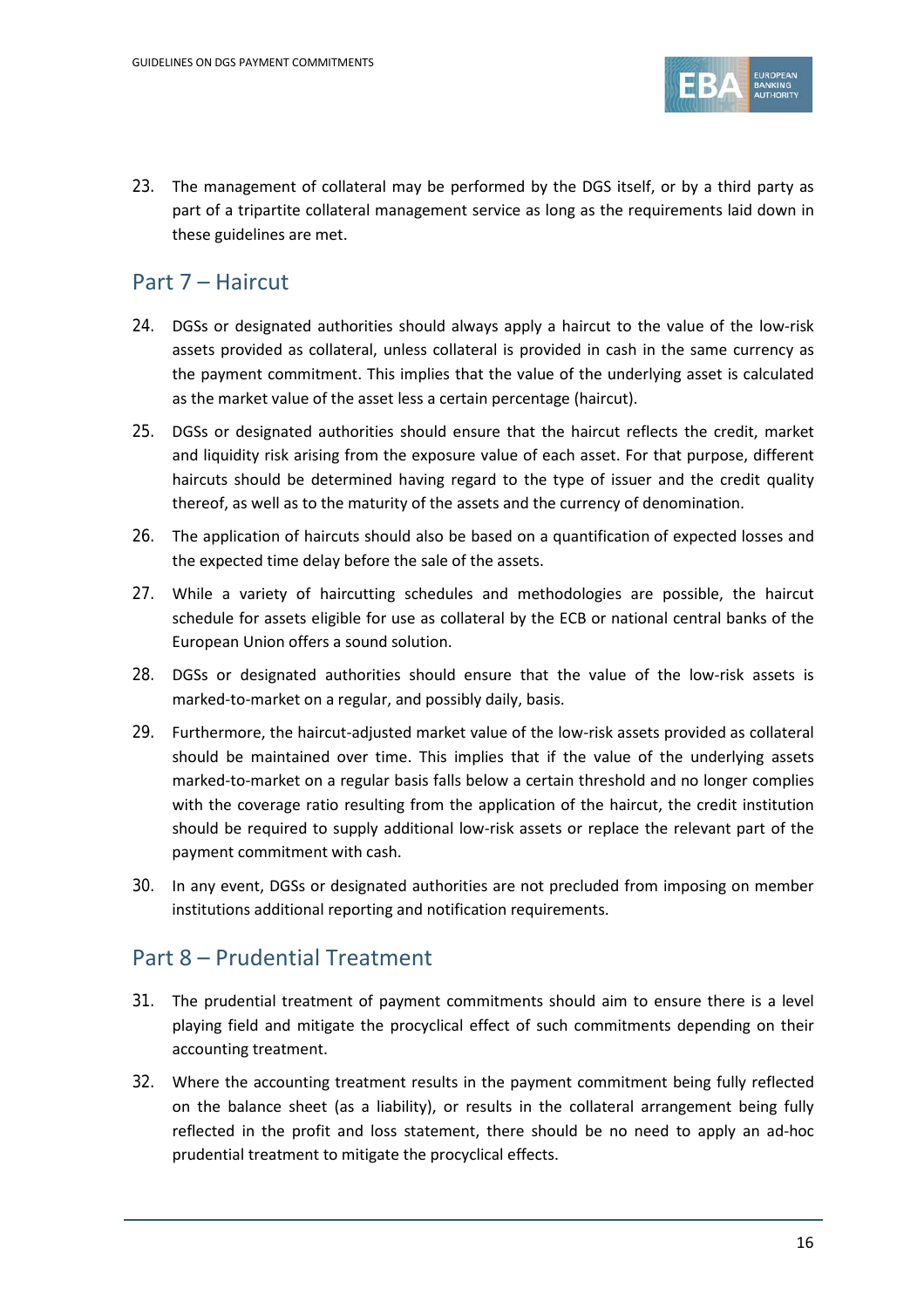

33. Where, in contrast, the accounting treatment results in the payment commitment and the collateral arrangement remaining off balance sheet, within the supervisory review and evaluation process (SREP), competent authorities should assess the risks to which the capital and liquidity positions of a credit institution would be exposed, should the DGS call this institution to pay its commitment in cash, and exercise the appropriate powers to ensure that the procyclicality effect is mitigated by additional capital/liquidity requirements.

## Title III- Final Provisions and Implementation

# Date of application

34. DGSs and designated authorities should implement these guidelines by incorporating them in their practices by 31 December 2015. Thereafter, DGSs and designated authorities should ensure that these guidelines are applied effectively. The same implementation timeframe applies to resolution authorities and to competent authorities insofar as they are addressees of these guidelines.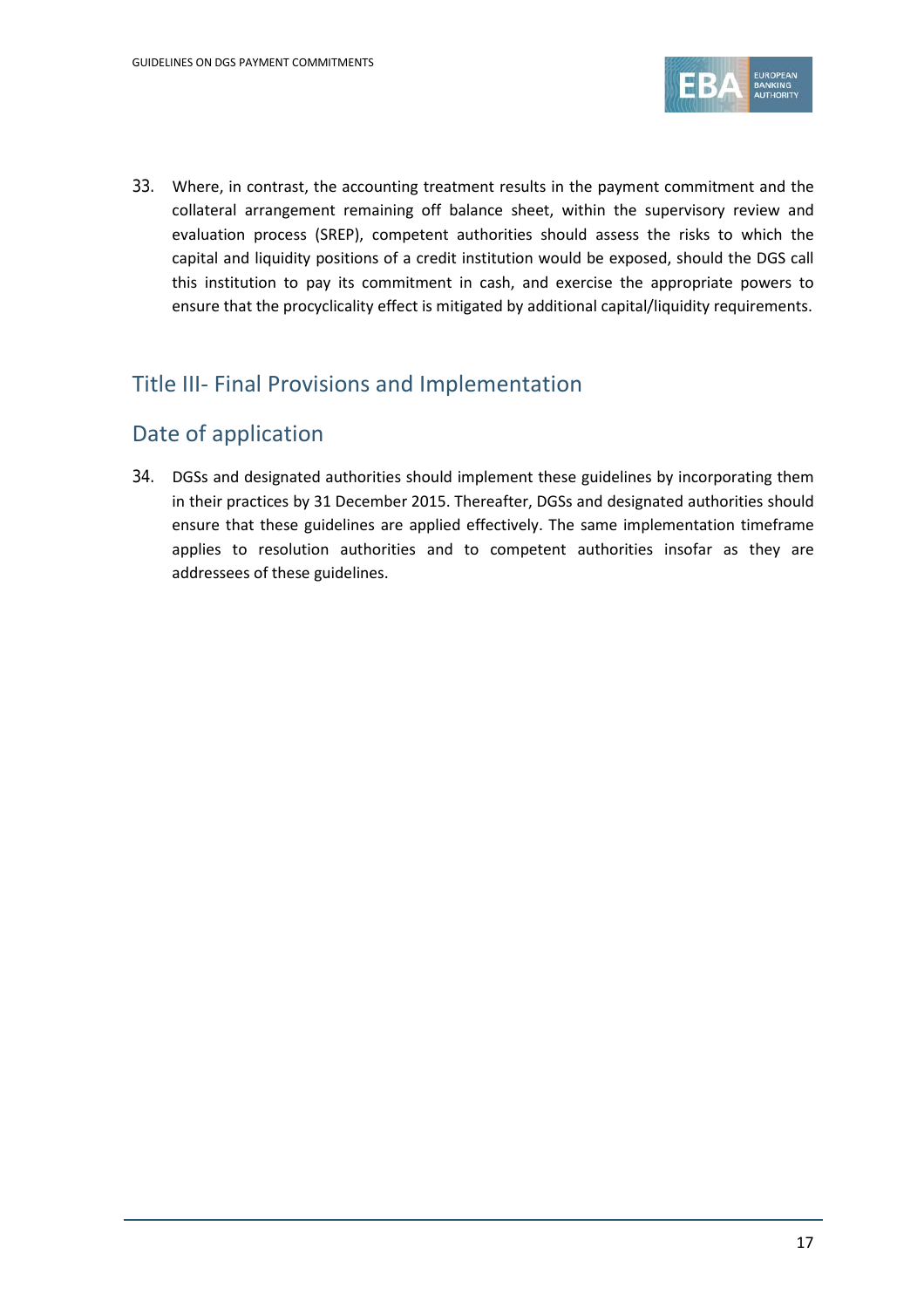

# 4. Accompanying documents

# 4.1 Cost-Benefit Analysis / Impact Assessment

### Introduction

Article 10(3) of Directive 2014/49/EU requires the EBA to develop guidelines on payment commitments.

As per Article 16(2) of the EBA Regulation, any guidelines developed by the EBA shall be accompanied by analysis of 'the potential related costs and benefits'. This analysis should provide the reader with an overview of the findings as regards the problem identification, the options identified to remove the problem and their potential impacts.

This annex therefore presents an impact assessment (IA) with cost-benefit analysis of the provisions included in these guidelines. Given the nature of the guidelines, the IA is high-level and qualitative in nature.

## Problem definition and the baseline scenario

Under Article 10(3) of Directive 2014/49/EU, the available financial means raised by a deposit guarantee scheme (DGS) may include payment commitments. Under Article 2(1), point 13, of Directive 2014/49/EU, the payment commitments of an institution towards a DGS must be fully collateralised and the collateral must consist of unencumbered low-risk assets. The total share of the payment commitments should not exceed 30% of the total amount of available financial means of the DGS.

Currently, the financing of DGSs is not harmonised. As a result many DGSs are only financed ex-post. Where DGSs already rely on ex-ante financing, their available financial means may include cash, deposits, and low-risk assets which can be liquidated within a short period of time, but a minority of Member States have instruments similar to payment commitments.

Directive 2014/49/EU requires Member States to provide DGSs or their designated authorities with the power to accept payment commitments as part of the financing modalities of the DGSs. If the provisions of Directive 2014/49/EU on payment commitments were not transposed and implemented in a similar and consistent manner across Member States, the variations might lead to differences and an uneven playing field for institutions and DGSs, and so damage fair competition in the EU banking sector. For example, if the timeframe in which institutions have to make the cash payment for their commitments varies across jurisdictions then the institutions operating under a system which allows a longer timeframe would have an advantage over their competitors subject to a shorter timeframe. Similarly, if comparable collateral underlying low-risk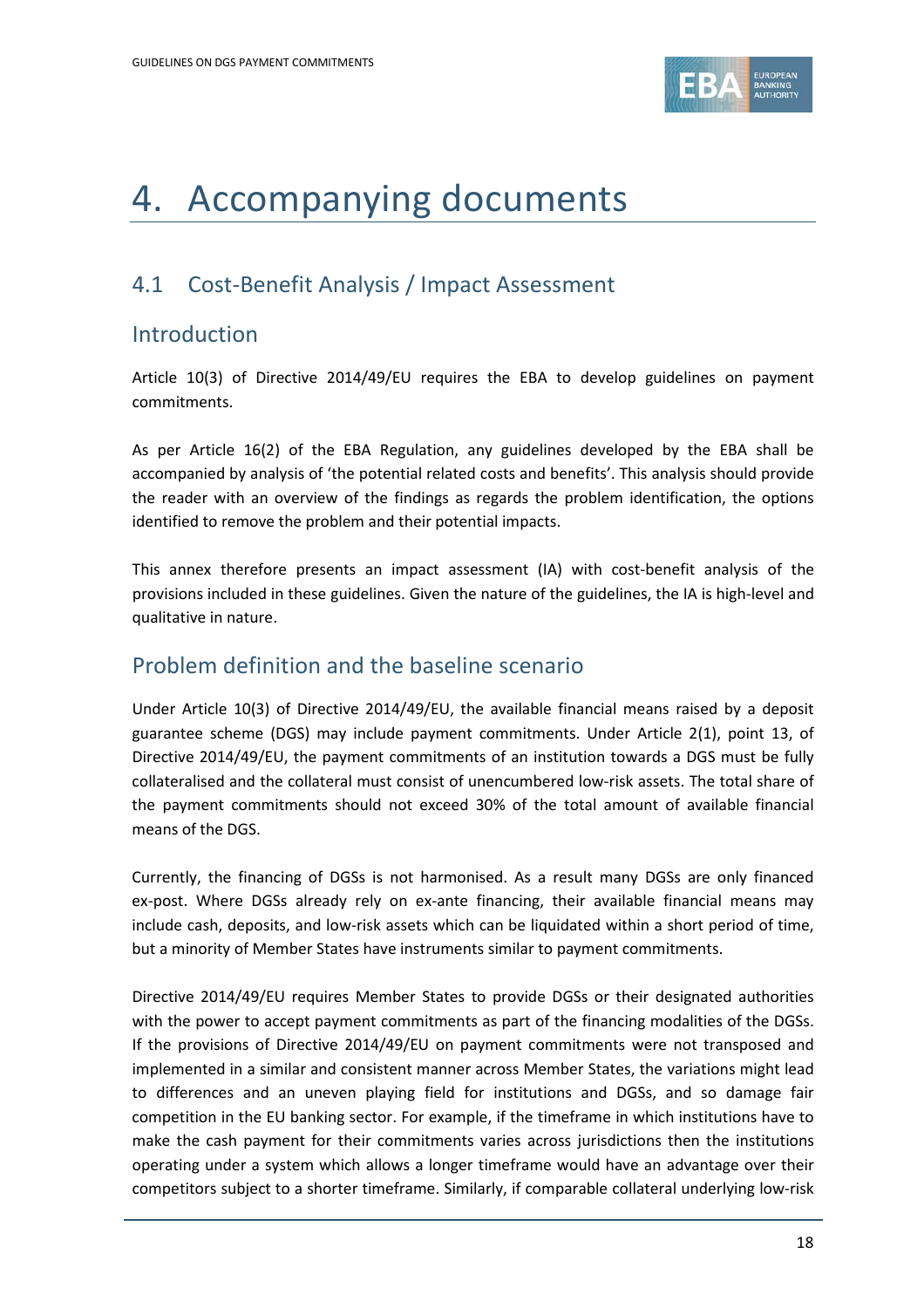

assets is treated differently across jurisdictions, for example, in terms of the application of haircuts, then this may create an uneven playing field. The same is true if the provisions regarding the Enforcement Events and the rights for the creditor arising therefrom are not harmonised across Member States. Inconsistent application of enforcement provisions when institutions are in breach of contract or of the provisions related to payment commitments may undermine market discipline.

Consistent and harmonised implementation of payment commitments is a necessary condition in the EU banking sector with significant cross-border dimension.

## **Objectives**

In line with Article 16 of the EBA Regulation, these guidelines aim to establish consistent, efficient and effective practices, and ensure there is common, uniform and consistent application of the provisions of Directive 2014/49/EU related to payment commitments.

Payment commitments are a component, albeit optional, of the policy mix envisaged by Directive 2014/49/EU for the financing of deposit guarantees. Therefore, these guidelines should be consistent with and support the objectives underpinning the financing provisions of Directive 2014/49/EU as illustrated by the aims outlined in recital 27:

- harmonising financing methods of DGSs;
- ensuring that the costs of financing are in principle born by credit institutions themselves and that the financing capacity of the DGS is proportionate to its liability;
- ensuring that there is a similarly high level of protection for depositors in all Member States.

These objectives stress the need for common standards in the implementation of the DGS framework across Member States. Hence, the guidelines aim to introduce a set of common fundamental rules that the DGS and the designated authorities across Member States can use as a benchmark when they design their Payment Commitment Arrangements. More precisely, these guidelines aim to provide a common framework for the payment commitment and financial collateral arrangements entered into by the DGSs and the credit institutions, as well as the criteria for eligibility and management of the collateral.

A common framework is expected to enhance cross-border transactions and competitiveness in the EU banking sector.

### Technical options

In line with the problem definition, the following alternative approaches in the development of these guidelines were considered:

a. Financial Collateral Arrangement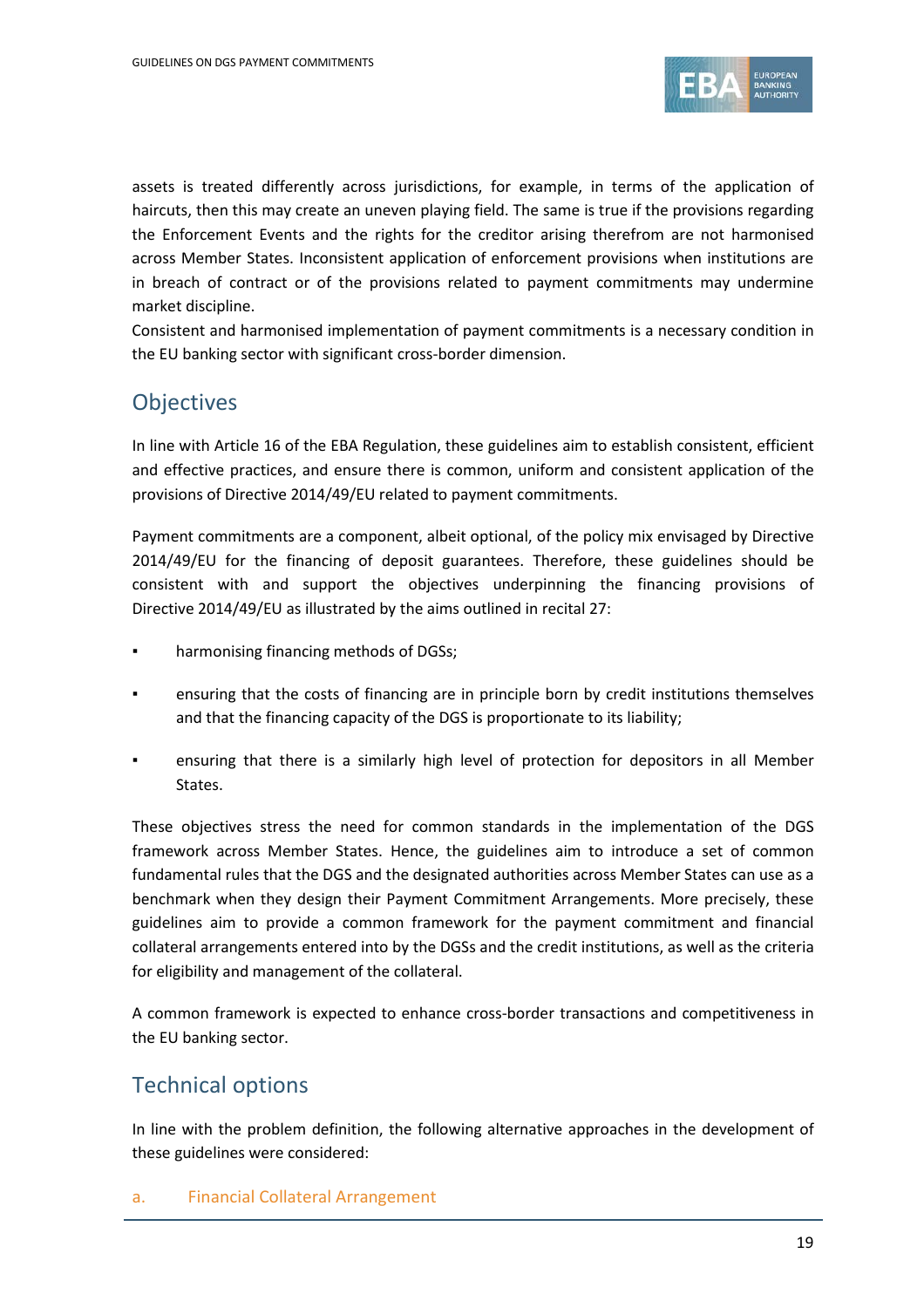

- option 1a: introducing the security financial collateral arrangement;
- option 1b: option to use security financial collateral or title transfer collateral arrangements
- b. Haircut schedule for the value of collateral
	- option 2a: defining a specific haircut schedule;
	- option 2b: providing an option to the DGSs and the designated authorities to adopt the haircut schedule for assets eligible for use as collateral adopted by the ECB or national central banks of the European Union.

### Assessment of the technical options

#### a. Collateral arrangement

Introducing a specific contractual arrangement within the scope of payment commitments would be more effective in achieving the harmonisation objectives. A specific contractual arrangement would also be expected to contribute to the consistency in the implementation of provisions related to payment commitments. Not specifying any collateral arrangements would leave the choice to Member States' discretion and fail to address the problems identified.

In this context, referring to the security financial collateral arrangement has three main advantages. First, the contractual arrangement was introduced by the European Directive (2002/47/EC) and the transposition of the Directive is already completed. Therefore, Member States are expected to achieve high net benefit from the implementation of the security financial collateral arrangement in the framework of payment commitments.

Second, under the security financial collateral arrangement the position of the DGS as creditor and collateral-taker is improved thanks to special rules on close-out netting and winding-up proceedings and reorganisation measures affecting the collateral provider. More precisely, the Directive 2002/47/EC on financial collateral arrangements provides that a financial collateral arrangement, including pledges and the right arising there shall be valid from the start and during the winding-up proceedings and reorganisation measures against a collateral provider.

Third, under the security financial collateral arrangement, DGSs and credit institutions may agree on some important elements of the contract such as the right of use, the right of sale or appropriation of the financial collateral on the occurrence of an enforcement event. Such contractual provisions may not be valid under a normal pledge arrangement designed under national laws. For example, in some Member States, the creditor does not have the right to realise the pledged assets on the occurrence of an Enforcement Event.

An alternative to the security financial collateral arrangement is the title transfer financial collateral arrangement, whereby full ownership of financial collateral would be transferred to the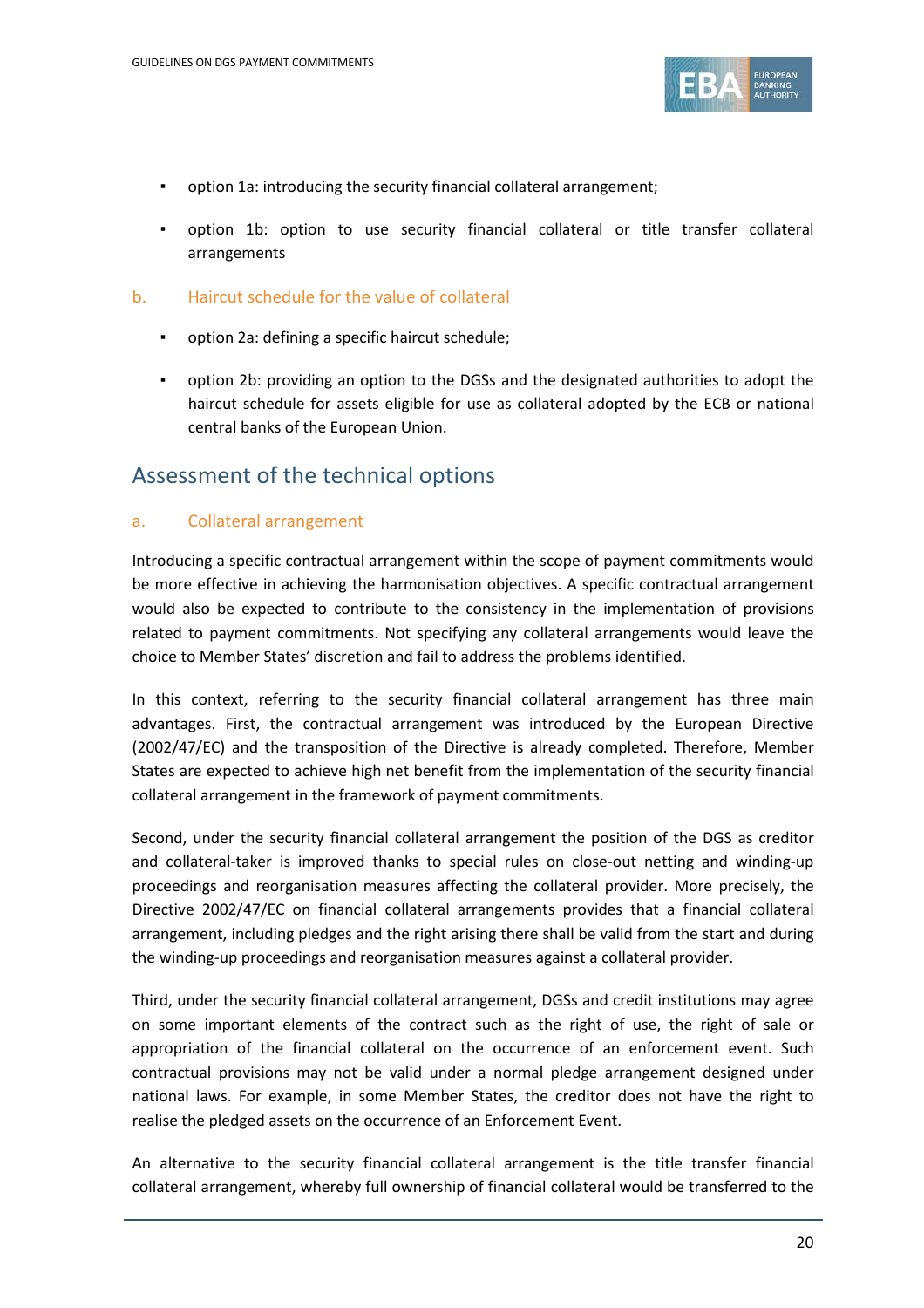

DGS. In the context of the payment commitments, such title transfer offers more direct access to the collateral for the DGS. On the other hand, the securities will feature on the balance sheet of the DGS which will have to sustain possible fluctuations in value (until offset by further posting of collateral or cash compensation by the institution). In addition, the impact is high for the credit institution which loses the ownership of the collateral and the rights to its proceeds. Therefore, the advantage of a payment commitment collateralised through title transfer might be seen as significantly reduced and no different from cash payments.

On balance, these guidelines maintain the option to implement payment commitments in the form of security financial collateral arrangements or title transfer financial collateral arrangements.

#### b. Haircut schedule for the value of collateral

The guidelines provide that the DGS should always apply haircuts to the value of the collateralised low-risk assets and the criteria on the haircut should reflect, at least, the credit, market and liquidity risk that these assets are exposed to. This suggests that different haircut levels should be set and applied according to the type of issuer, its credit quality, the maturity of the assets and the currency of the denomination.

The IA considered the following technical options: (a) designing provisions on haircut schedules specific to current guidelines; and (b) providing an option to DGSs and designated authorities to adopt the haircut schedules used by the ECB or national central banks of the European Union.  $^4$  $^4$ 

The cost of introducing haircut schemes specific to these guidelines is expected to be high and the marginal benefit of this approach is expected to be negligible, if positive at all. This is mainly due to the existence of a well-established ECB haircut scheme in the EU banking sector. Other haircut schemes, such as market haircuts, margin call and haircuts for 'repo' with central banks, are also available at the EU level. These schemes are expected to be very volatile, hence difficult to implement in the DGS framework.

The application of the ECB or national central banks of the European Union haircut schedules would represent a useful practical reference as to how the haircut should be applied. Credit institutions of Member States in the Eurozone and at least some DGSs (via central banks) are familiar with the ECB haircut schedule.

Given these arguments, the preferred option is to offer the haircut schedule with the schedule adopted by the ECB or national central banks of the European Union as an indicative compliance method.

Table 1 presents an overview of the advantages and disadvantages of the technical options considered in the IA.

 $\overline{a}$ 

<span id="page-20-0"></span> $4$  Haircut schedule that is used in monetary policy.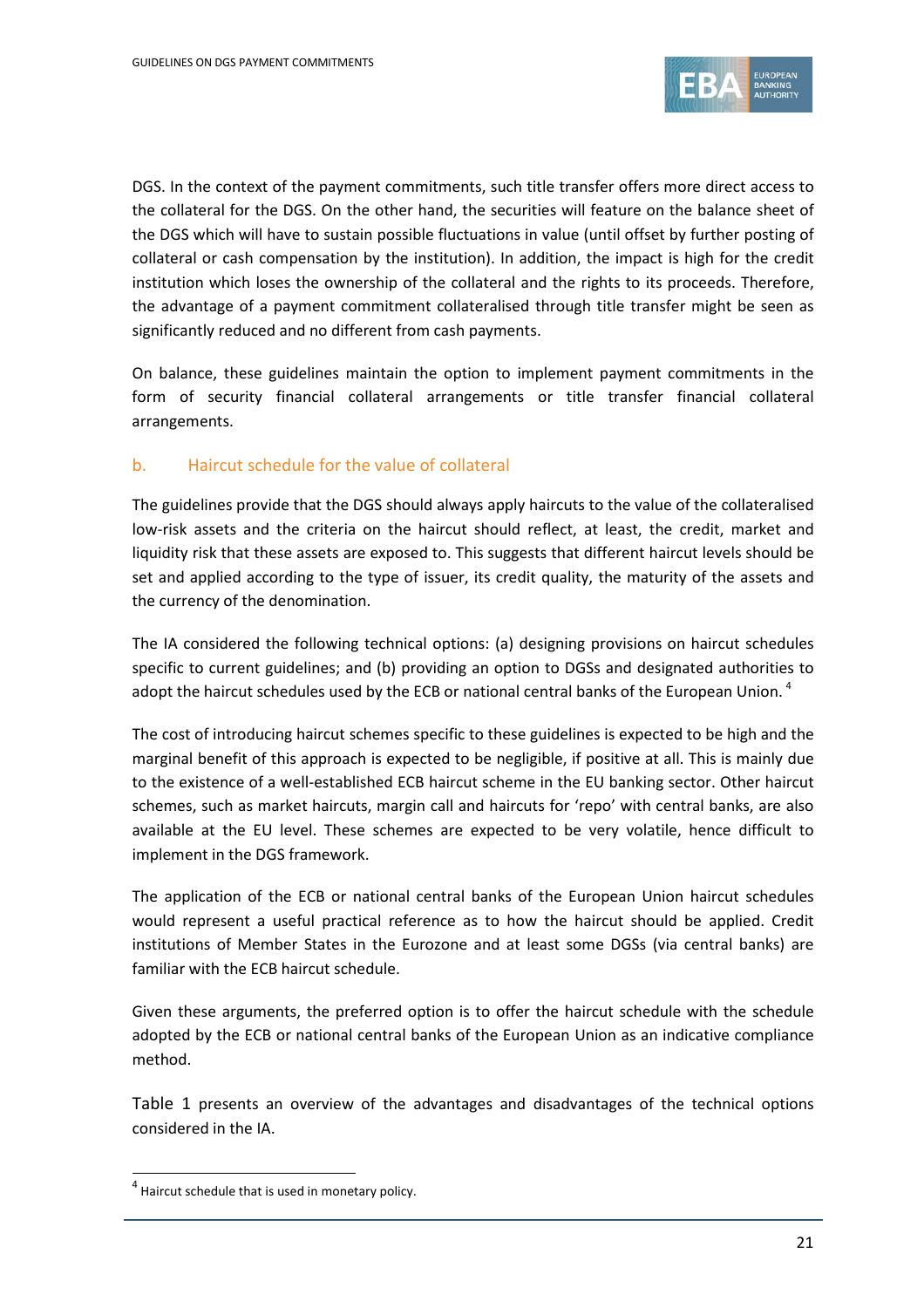

| Policy area                                                  | <b>Technical options</b>                                                                                        | Advantages                                                                                                                                                                                                                                                                                                                                     | <b>Disadvantages</b>                                                                                                                                                                                                                                                                                                                                                                                         |
|--------------------------------------------------------------|-----------------------------------------------------------------------------------------------------------------|------------------------------------------------------------------------------------------------------------------------------------------------------------------------------------------------------------------------------------------------------------------------------------------------------------------------------------------------|--------------------------------------------------------------------------------------------------------------------------------------------------------------------------------------------------------------------------------------------------------------------------------------------------------------------------------------------------------------------------------------------------------------|
|                                                              | Option<br>Introducing<br>the<br>1a:<br>Financial<br>Collateral<br>Security<br>Arrangement                       | Familiarity<br>with<br>the<br>$\overline{\phantom{a}}$<br>current practice in the EU<br>Harmonised framework<br>Low transition cost<br>Standardised<br>contract<br>$\qquad \qquad \blacksquare$<br>increases transparency<br>Simple<br>method<br>οf<br>handling cases                                                                          | Less flexibility<br>$\qquad \qquad \blacksquare$                                                                                                                                                                                                                                                                                                                                                             |
| Collateral<br>arrangement                                    | Option 1b: option to use Security<br>Financial<br>Collateral<br>or<br>Title<br>Transfer Collateral arrangements | No compliance cost<br>Flexibility<br>-                                                                                                                                                                                                                                                                                                         | Lack<br>of<br>harmonised<br>framework                                                                                                                                                                                                                                                                                                                                                                        |
|                                                              | Option 1c: Introducing the Title<br>Transfer<br>Financial<br>Collateral<br>Arrangement.                         | More direct access to the<br>$\overline{\phantom{a}}$<br>collateral for the DGS<br>Familiarity<br>with<br>the<br>$\overline{\phantom{a}}$<br>current practice in the EU<br>Harmonised framework<br>$\overline{\phantom{0}}$<br>Low transition cost<br>Standardised<br>contract<br>increases transparency<br>Simple practice to handle<br>cases | DGS bears the risk of<br>$\overline{\phantom{a}}$<br>fluctuations in the value<br>of the collateral on its<br>balance sheet (until offset<br>by further<br>posting of<br>collateral<br>or<br>cash<br>compensation<br>the<br>by<br>institution)<br>Less flexibility<br>Potential<br>disadvantages<br>institutions<br>credit<br>for<br>related to transfer of full<br>ownership of the financial<br>collateral |
| <b>Haircut</b><br>schedule for<br>the value of<br>collateral | Option 2a: Defining a specific<br>haircut schedule                                                              | <b>Full harmonisation</b><br>Haircut scheme that is fit<br>$\qquad \qquad \blacksquare$<br>for purpose                                                                                                                                                                                                                                         | Costly to<br>design<br>new<br>scheme<br>Regulatory burden for the<br>$\qquad \qquad \blacksquare$<br>institutions and for the<br>DGSs/designated                                                                                                                                                                                                                                                             |

### **Table 1 Overview of the main advantages and disadvantages of the technical options**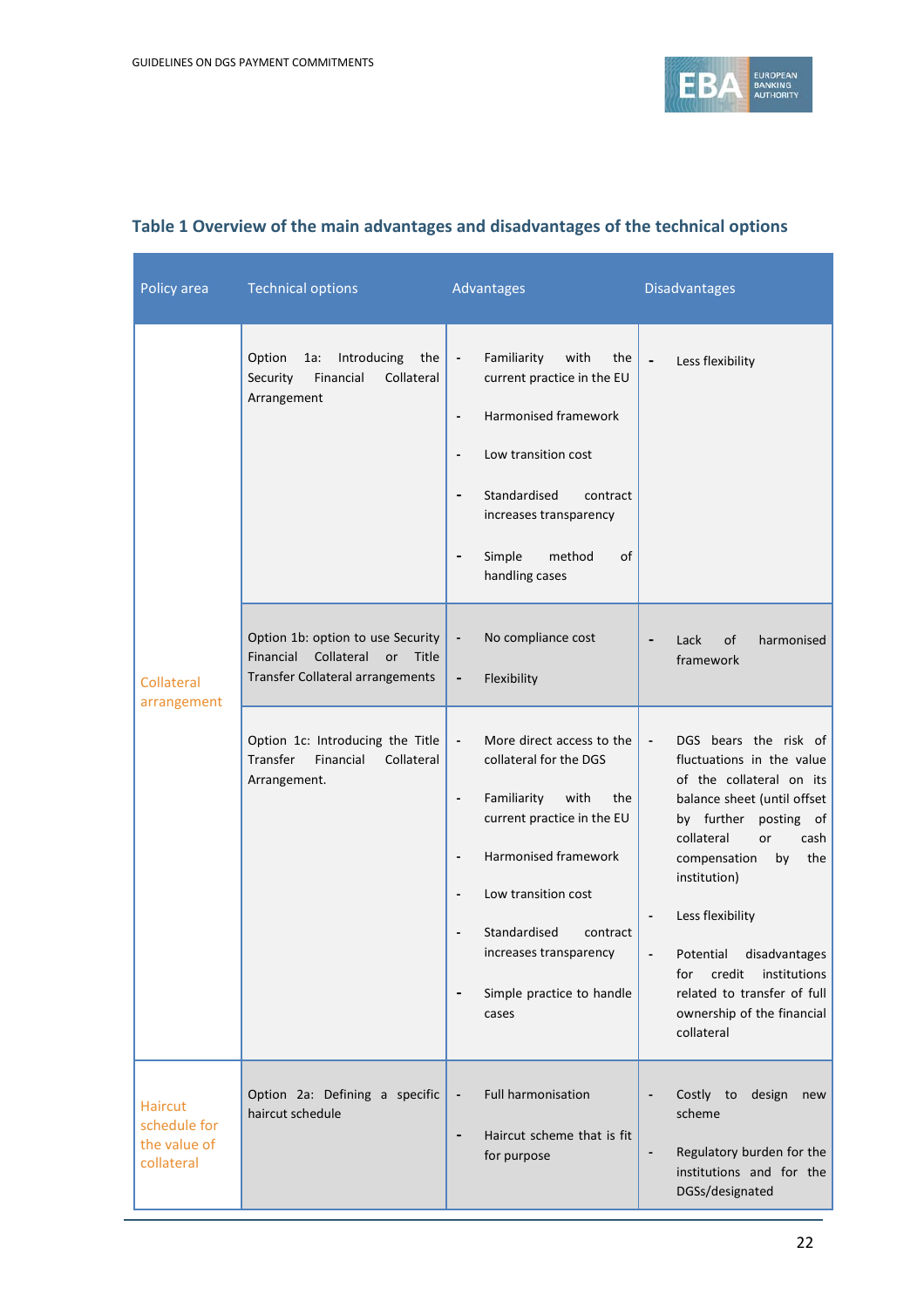

|                                                                                                                                                    |                                                      |                                                                                                                                                                                                                                        |                                                      | authorities                                                                                                                       |
|----------------------------------------------------------------------------------------------------------------------------------------------------|------------------------------------------------------|----------------------------------------------------------------------------------------------------------------------------------------------------------------------------------------------------------------------------------------|------------------------------------------------------|-----------------------------------------------------------------------------------------------------------------------------------|
| Option 2b: Expressly provide the<br>option to adopt the haircut<br>schedule used by the ECB or<br>national central banks of the<br>European Union. | $\overline{\phantom{a}}$<br>$\overline{\phantom{a}}$ | Alignment<br>with<br>other  <br>practices<br>in<br>the<br>EU<br>framework<br>Familiarity<br>with<br>the<br>current practice in the EU<br>Harmonised framework<br>Low transition cost<br>Less volatile with respect<br>to other schemes | $\overline{\phantom{a}}$<br>$\overline{\phantom{a}}$ | DGSs and NCA<br>some<br>outside the Eurosystem<br>not familiar with the<br>method<br>Cost of implementation<br>for non-euro banks |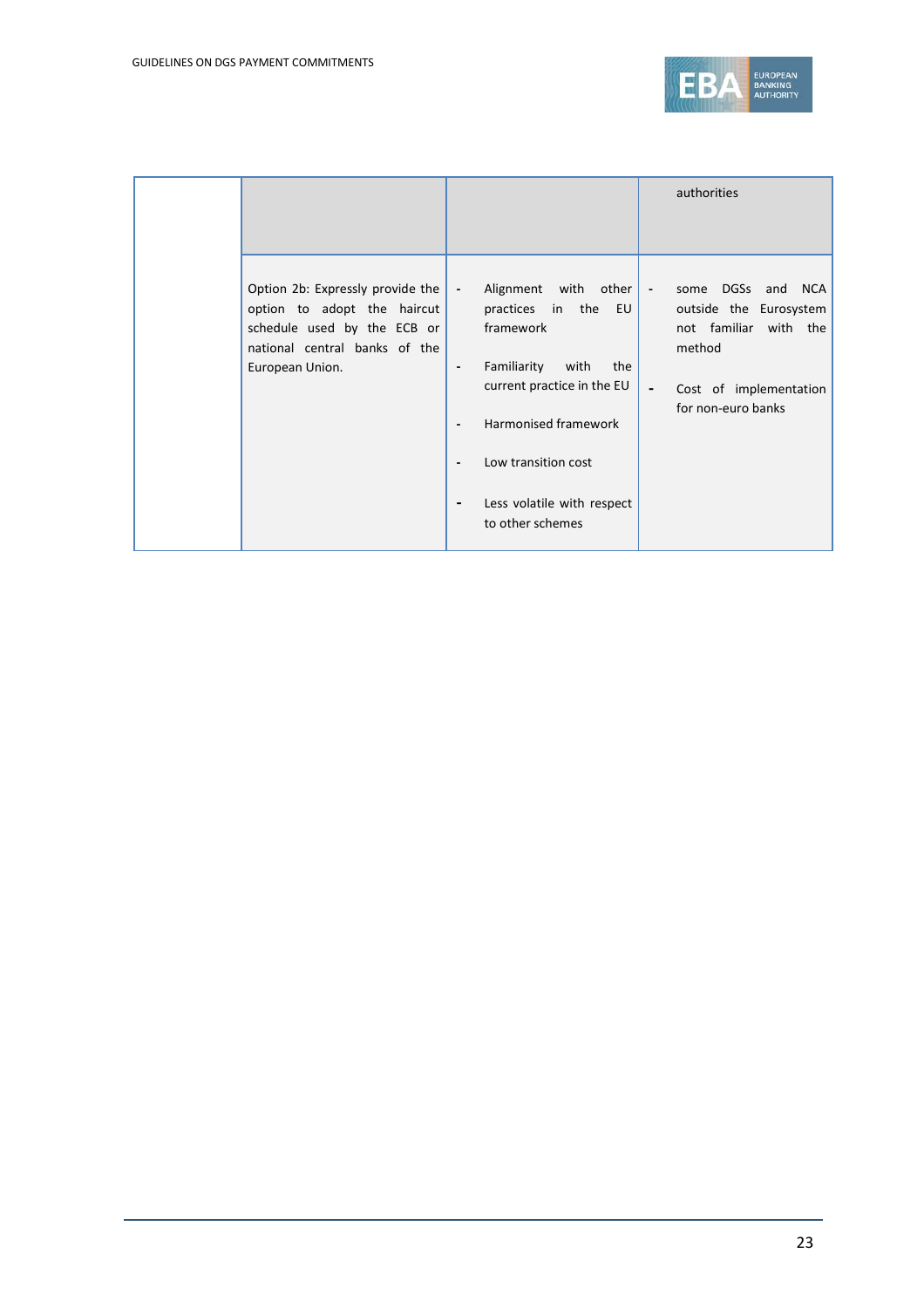

# 4.2 Views of the Banking Stakeholder Group (BSG)

## Summary of the BSG Opinion

The BSG stressed that the terms of payment commitment arrangements should be 'consistent with the intended ex-ante nature of this form of financing'.

The BSG agreed that Article 10(3) of Directive 2014/49/EU does not imply an automatic right for credit institutions to provide contribution in the form of payment commitments, but rather a discretionary power of DGSs to accept payment commitments, provided that a level playing field among deposit institutions is guaranteed.

Regarding the 30% limit on payment commitments, the BSG observed that the limit provided under Article 10(3) of Directive 2014/49/EU relates to the overall amount of payments to be accepted by the DGS rather than to be applied to individual banks. BSG also considered that the 30% limit should be understood as referring to the final target level to be reached in 2024 and should not apply throughout the build-up phase.

The BSG supported the option for a DGS to choose between security financial collateral arrangements and title transfer financial collateral arrangement, in line with the financial collateral directive, and considered that the option should be given to credit institutions.

The BSG suggested that the guidelines should provide that the choice of the custodians is a decision of each DGS and remain silent about the other requirements.

On collateral eligibility, the BSG considered that a pragmatic and reasonable approach would be to use the eligibility criteria set by central banks for 'repo' transactions, and considered that the margin of discretion left to the DGS or the designated authority in interpreting notions such as 'illiquid assets', 'high diversification' and 'low correlation' required EBA monitoring to ensure consistency in practice and possibly more detailed EBA guidelines in the future. Credit institutions should retain the ability to choose which assets are delivered as collateral. Considering the recent Commission Delegated Act on the liquidity coverage ratio, which recognises the liquidity of certain high quality securitisation assets, those assets should be allowed as collateral.

The BSG agreed that the currency of denomination of debt should not be considered when determining whether a debt instrument's value is correlated with a payout event, noting that a different treatment inside or outside the euro area would give rise to risks of discrimination.

On haircuts, the BSG agreed with the criteria provided in the guidelines and pointed out that the guidelines should build on, and not disturb, existing market practices that operate effectively.

On the prudential treatment, the BSG highlighted the need to remain consistent with the objective of payment commitments as means of providing credit institutions with a degree of flexibility in reaching the target for ex-ante financing. In particular, payment commitments, unlike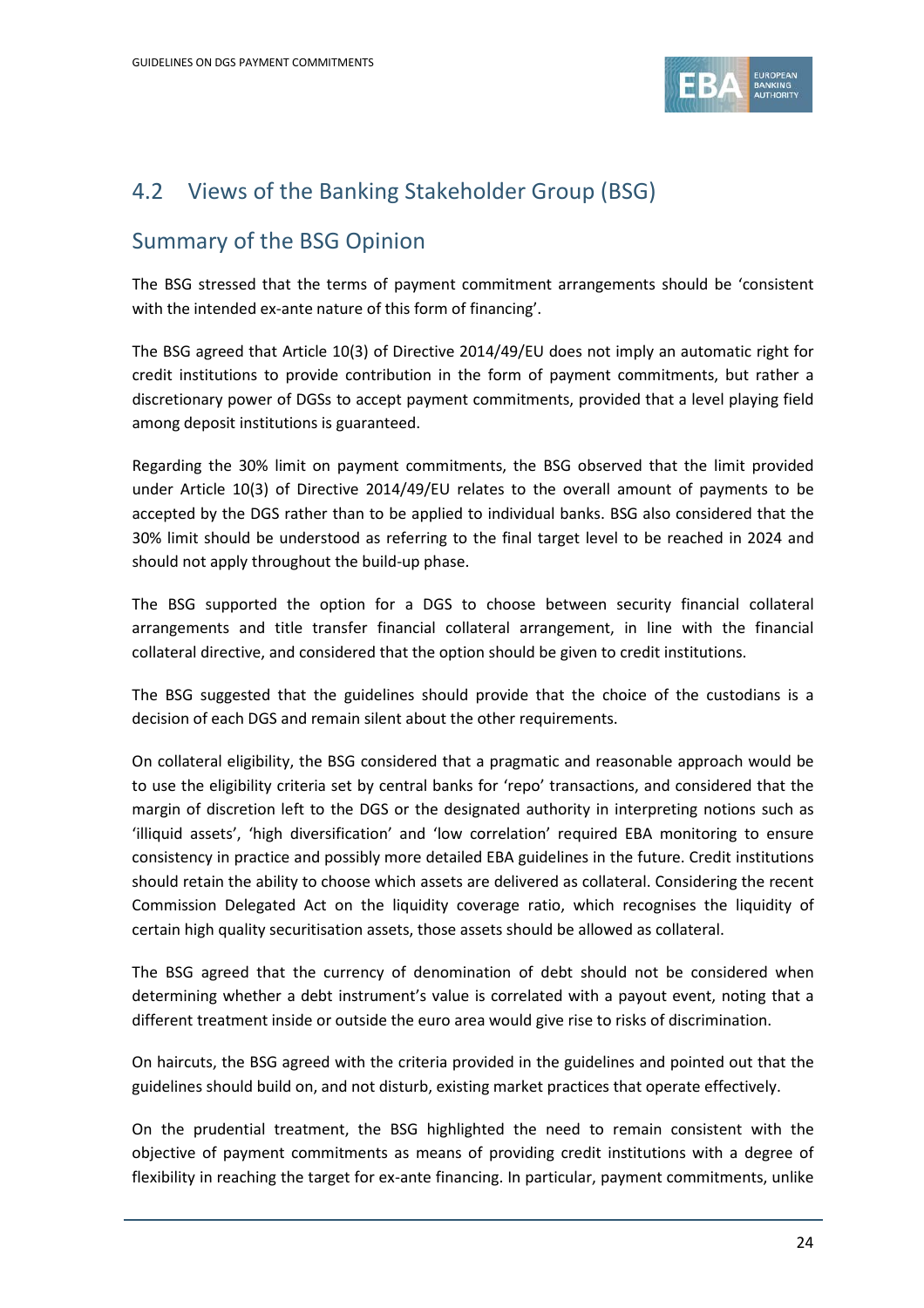

cash, are subject to haircuts, and this feature needs to be factored into prudential requirements in such a way as not to give a preference to cash.

## EBA feedback on the BSG's opinion

The EBA welcomes the opinion of the BSG and provides feedback on the main points raised by the groups in the following section together with the feedback on the public consultation.

## 4.3 Feedback on the public consultation

The EBA publicly consulted on the draft version of these guidelines.

The consultation period started on 25 September 2014 and ended on 2 January 2015. The EBA received 19 responses, of which 15 were published on the EBA website. A public hearing took place on 21 November 2014.

This paper presents a summary of the key points and other comments arising from the consultation, the analysis and discussion triggered by these comments and actions taken to address them, if deemed necessary.

Where several industry bodies made similar comments, the EBA's comments, and analysis are included in the section of this paper where EBA considers them most appropriate.

Changes to the draft guidelines have been incorporated as a result of the responses received during the public consultation and the public hearing.

#### **Summary of key issues and the EBA's response**

The main points raised by the respondents with regard to the draft guidelines are as follows:

#### **30% limit on payment commitments**

Some respondents, including the BSG, noted that the 30% limit provided under Article 10(3) of Directive 2014/49/EU relates to the overall amount of payment commitments to be accepted by the DGS rather than to be applied to individual banks.

EBA response:

The EBA considers that in order to ensure there is a level playing field and a non-discriminatory treatment between institutions it is essential to limit to 30% the share of payment commitments of any member's ex-ante contributions.

#### **Unconditional right of the DGS to call for payment in Directive 2014/49/EU**

Many respondents opposed the DGSs' power to request payment upon simple and unconditional request and suggested specifying further the circumstances that may trigger a call on a payment commitment or collateral, introducing contingency upon a future determinable event for which the likelihood of its occurrence can be assessed. Some stakeholders expressed doubts whether the unconditional right to claim payments is in line with a prohibition of arbitrary public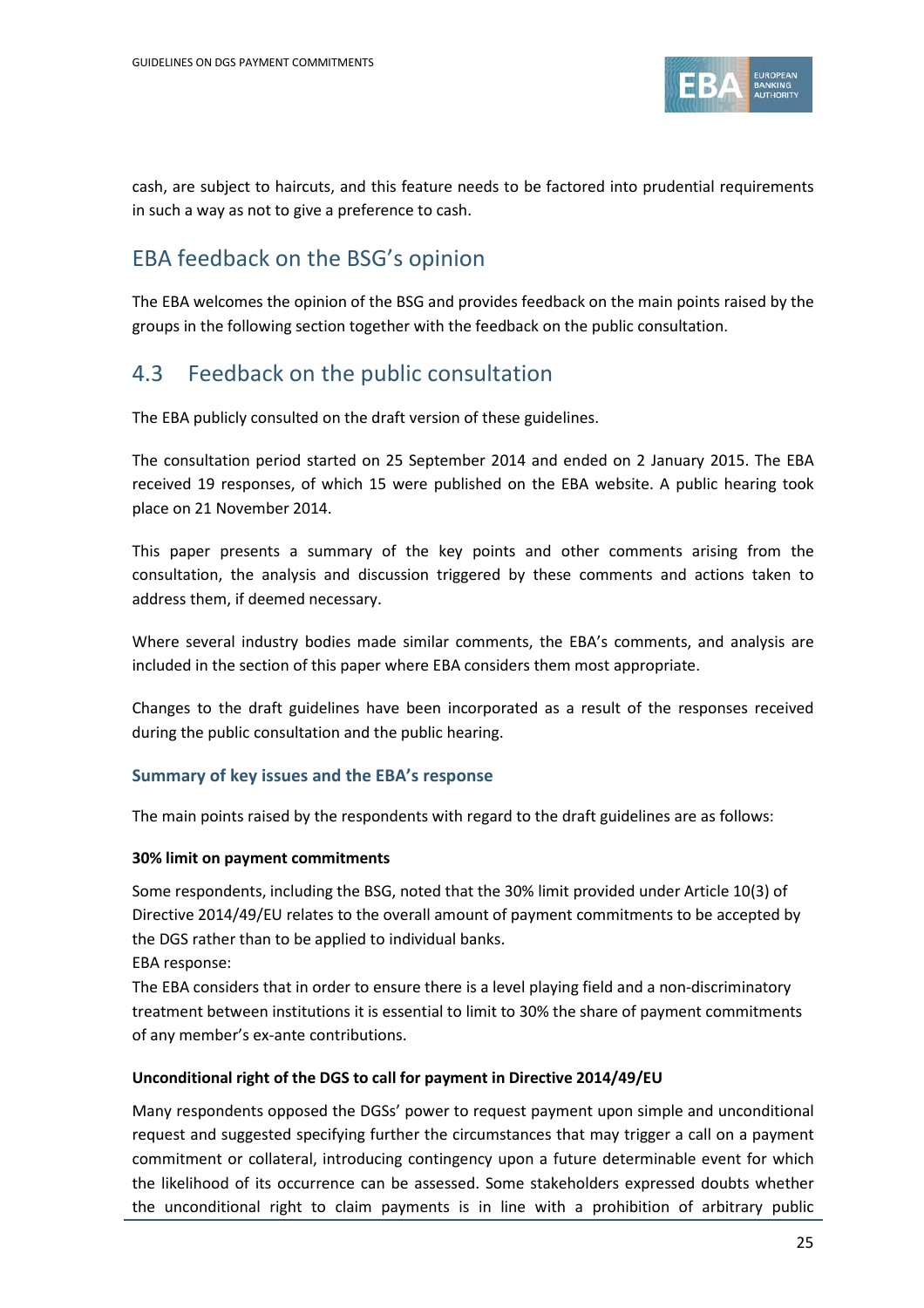

administrative action. The responses also referred to the approach adopted in the Council Implementing Act on contributions to resolution funds, which envisages that payment commitments should be terminated and collateral returned in situations where a credit institution leaves the DGS, thereby reducing the risk exposure of the DGS.

#### EBA response:

The EBA has carefully assessed the call for refining the definition of triggering events, while avoiding a definition that would change the nature of the payment commitment to an ex-post contribution. For example, a trigger whereby a DGS faces a payout exceeding the available cash contributions before it can enforce pending payment commitments would in fact requalify payment commitment as ex-post funding. Drawing on these elements, the final guidelines provide that payment commitments should be called where, due to a disbursement, the DGS has to restore the 30% share of payment commitments in its available financial means. In addition, the final version of the guidelines takes into account Article 14(3) of Directive 2014/49/EU on the transfer of the last year's contributions if an institution leaves a DGS and joins another one. This possibility should be also available for payment commitments subject to the conditions on the admissibility of commitments at the receiving DGS.

#### **Accounting and prudential treatment of payment commitments**

Respondents noted that the terms and conditions specified in the draft guidelines seemed to point in the direction of an inevitable full provisioning of these items in the balance sheet, and claimed that it is not in line with the spirit of Directive 2014/49/EU. In principle, the criteria on eligibility of collateral posted to the ECB or national central banks of the European Union should be deemed compliant with the requirements laid down in Part 6 of these guidelines. Respondents also rejected the prudential neutrality principle suggested in the guidelines and considered that payment commitments should benefit from a preferential prudential treatment, when compared to cash contributions, or there would be no point or advantage in using them.

#### EBA response:

The EBA has sought consistency with the objectives of Directive 2014/49/EU rather than securing a particular accounting treatment. Directive 2014/49/EU aims to ensure that there is robust funding for DGSs, and under Article 10 of that Directive, that payment commitments are clearly included in the ex-ante financial target level. Finally, the EBA remains of the opinion that the guidelines should recommend ensuring there is equivalent prudential treatment of cash and payment commitments, in order to mitigate the procyclicality inherent in liquidating collateral at the triggering point. This will ensure there is consistent treatment across the internal market, and mitigate divergences in accounting treatment.

#### **Criteria for eligibility and management of collateral**

A few respondents pointed out that some DGSs have a high concentration of government securities as collateral and warned against sending out wrong messages in respect of the rating and value of sovereign securities. Some respondents also suggested that the guidelines, instead of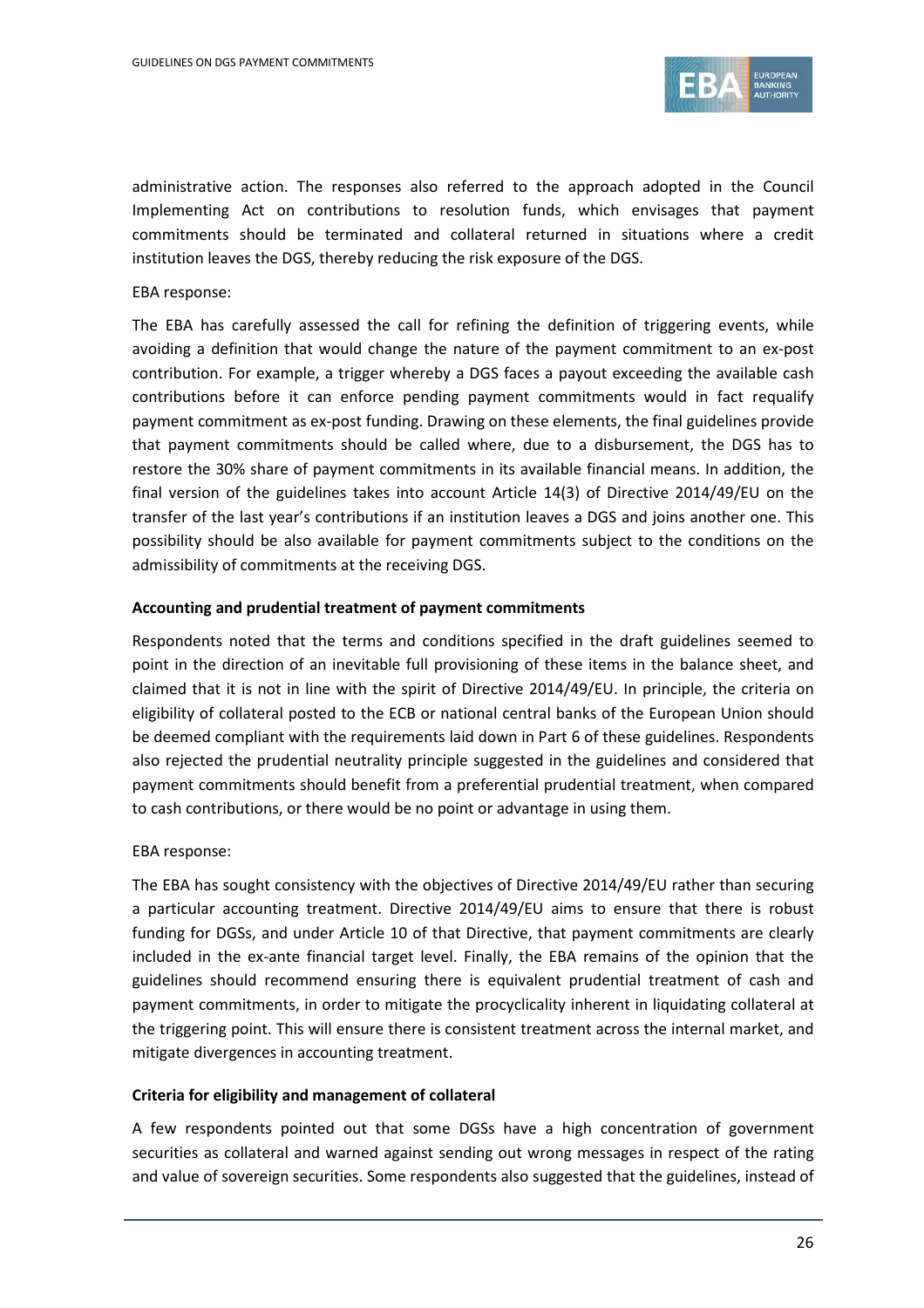

specifying criteria for eligibility and management of collateral, should only make a reference to the appropriate criteria adopted by the ECB and central banks for REPO transactions.

#### EBA response:

The guidelines have been amended to recommend that DGSs should limit their exposure to debt, whether public or private, the value of which would be highly correlated to events where the DGS would have to repay depositors or contribute to resolution. With regard to eligibility criteria for collateral, the EBA supports a reference to criteria adopted by central banks for 'repo' transactions and has amended the final version of the guidelines accordingly.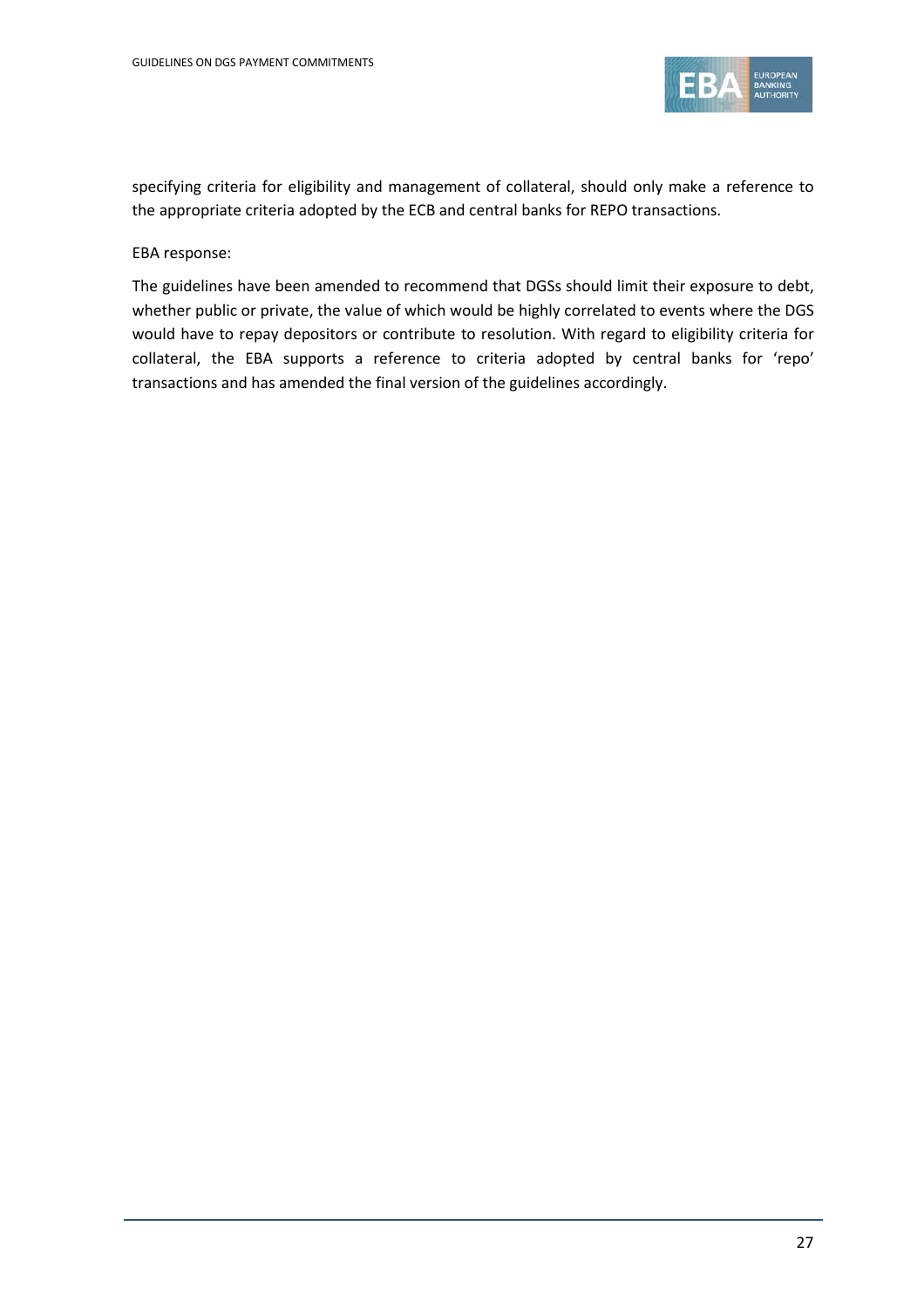

### **Summary of responses to the consultation and the EBA's analysis**

| <b>Comments</b>                                                                          | <b>Summary of responses received</b>                                                                                                                                                                                                | <b>EBA analysis</b>                                                                                                                                                                                                                                                                                                                                                                                                                                                                                                                                                                          | <b>Amendments to the</b><br>proposals |
|------------------------------------------------------------------------------------------|-------------------------------------------------------------------------------------------------------------------------------------------------------------------------------------------------------------------------------------|----------------------------------------------------------------------------------------------------------------------------------------------------------------------------------------------------------------------------------------------------------------------------------------------------------------------------------------------------------------------------------------------------------------------------------------------------------------------------------------------------------------------------------------------------------------------------------------------|---------------------------------------|
| <b>General comments</b>                                                                  |                                                                                                                                                                                                                                     |                                                                                                                                                                                                                                                                                                                                                                                                                                                                                                                                                                                              |                                       |
| Definition of low-risk<br>assets                                                         | One respondent recommended that low-risk assets<br>definition should also include items contained within the<br>definition of High Quality Liquid Assets (HQLA) developed<br>for the purpose of the Liquidity Coverage Ratio.       | Directive 2014/49/EU already provides a<br>definition of low-risk assets which makes a<br>reference to specific assets enlisted in the CRR.<br>Directive 2014/49/EU also allows the<br>competent or designated authorities to<br>consider other assets as similarly safe and<br>liquid. The guidelines should not introduce<br>another definition of low-risk assets.<br>Nevertheless, the fact that assets meet the<br>criteria for the definition of HQLA could<br>constitute a sound indication that these assets<br>are indeed low risk.<br>The institution should not have any right to | No amendment                          |
| Disposal of the<br>collateral by member<br>institutions with prior<br>consent of the DGS | One respondent recommended that paragraph 12(b) of the<br>guidelines is amended to enable the credit institution to<br>dispose of the collateral with the prior consent of the DGS.                                                 | dispose of collateral, but Financial Collateral<br>Arrangement may be cancelled or amended, in<br>agreement with the DGS, in order to replace<br>collateral or replace payment commitment with<br>cash.                                                                                                                                                                                                                                                                                                                                                                                      | No amendment                          |
| Clarification regarding<br>the moment when<br>payment<br>commitments become<br>due       | One respondent stated that the EBA should clarify in the<br>guidelines that payment commitments on eligible deposits<br>are due on a specified date each year, and this would avoid<br>having to book the entire provision upfront. | Payment commitments constitute a part of ex-<br>ante contributions that an institution needs to<br>provide to a DGS at least annually. Each year, or<br>more frequently, the DGS would determine the<br>amount of individual ex-ante contributions,<br>inform its member institutions about the<br>amount they need to pay, and specify a date by<br>which individual contributions should be made.<br>This date will determine the moment when the<br>institution's obligation to make the ex-ante                                                                                          | No amendment                          |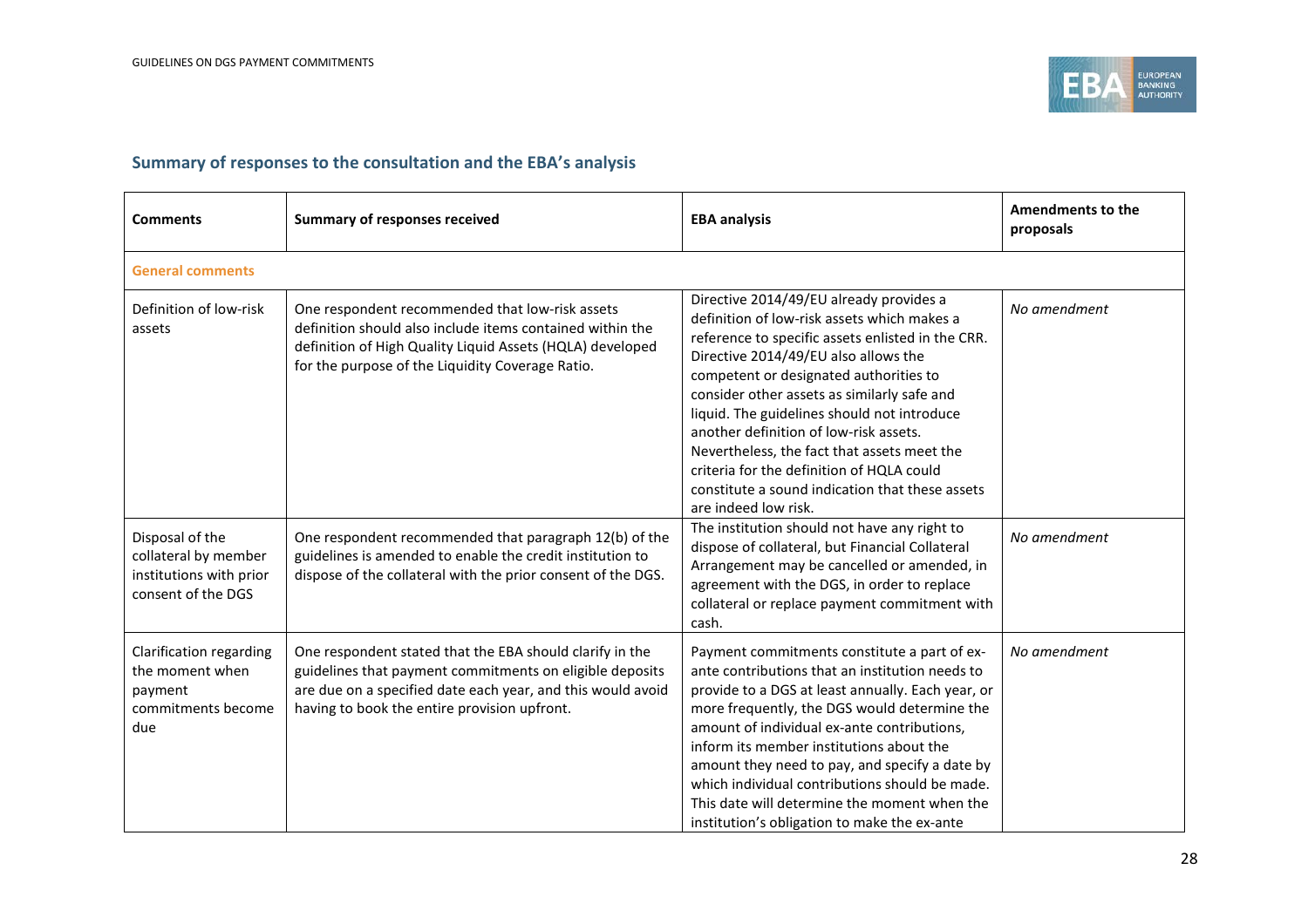

| <b>Comments</b>                                                           | <b>Summary of responses received</b>                                                                                                                                                                                                                                                                                                                                                                                                                                                                                                                                               | <b>EBA analysis</b>                                                                                                                                                                                                                                                                                                                                                                                                                                                                                                                                                                 | Amendments to the<br>proposals                                                                                                                                                                                                                                                                   |
|---------------------------------------------------------------------------|------------------------------------------------------------------------------------------------------------------------------------------------------------------------------------------------------------------------------------------------------------------------------------------------------------------------------------------------------------------------------------------------------------------------------------------------------------------------------------------------------------------------------------------------------------------------------------|-------------------------------------------------------------------------------------------------------------------------------------------------------------------------------------------------------------------------------------------------------------------------------------------------------------------------------------------------------------------------------------------------------------------------------------------------------------------------------------------------------------------------------------------------------------------------------------|--------------------------------------------------------------------------------------------------------------------------------------------------------------------------------------------------------------------------------------------------------------------------------------------------|
|                                                                           |                                                                                                                                                                                                                                                                                                                                                                                                                                                                                                                                                                                    | contributions to the DGS will become due<br>(including the payment commitments part of<br>the contribution), which in turn will influence<br>the timing of recording these obligations in the<br>institution's financial statements.<br>Specifying a date when payment commitments<br>or cash contributions to the DGS are due is<br>outside of the scope of these guidelines.                                                                                                                                                                                                      |                                                                                                                                                                                                                                                                                                  |
| Clarification regarding<br>the concept of<br>'reorganisation<br>measures' | Three respondents stated that the reference to unspecified<br>'reorganisation measures' should be appropriately<br>curtailed. For instance, a link to Article 51 of Directive<br>2014/59/EU could be an appropriate limitation in terms of<br>these guidelines. Any other reorganisation should be<br>subject to further negotiations and dialogue between the<br>DGS and the institution.<br>These respondents also stated that if the definition is not<br>clarified than any private reorganisation decision taken for<br>common business reasons could become a trigger event. | In order to avoid misunderstanding, the<br>definition of 'reorganisation measures' is<br>amended to clarify that this definition arises<br>from Directive 2001/24/EC on the<br>reorganisation and winding-up of credit<br>institutions.                                                                                                                                                                                                                                                                                                                                             | Paragraph 12(d)(v) is<br>amended as follows:<br>if the credit institution is<br>subject to reorganisation<br>measures other than<br>early intervention or crisis<br>management measures,<br>or is being wound up.<br>is subject to winding-up<br>proceedings.                                    |
| Cash delivered as<br>collateral                                           | One respondent recommended that the guidelines should<br>allow cash transfers to be delivered not only in Title<br>Transfer Financial Collateral Arrangement but also in<br>Security Financial Collateral Arrangement.                                                                                                                                                                                                                                                                                                                                                             | The EBA welcomes the suggestion and clarified<br>the wording of the guidelines. The definitions<br>of Security Financial Collateral Arrangement<br>and Title Transfer Financial Collateral<br>Arrangements under the guidelines are made<br>with reference to Directive 2002/47/EC on<br>financial collateral arrangements, which clearly<br>provides that cash can be delivered as collateral<br>both in Security Financial Collateral<br>Arrangement and in Title Transfer Financial<br>Collateral Arrangements (cf. Recital 18 and<br>Article 1(4) of the Directive 2002/47/EC). | Paragraph 5(ii) is<br>amended as follows:<br>ii. 'Low-risk assets'<br>means low-risk assets as<br>defined in point (14) of<br>Article 2(1) of Directive<br>2014/49/EU. The low-risk<br>assets for the purpose of<br>collateral in these<br>guidelines may consist of<br>financial instruments or |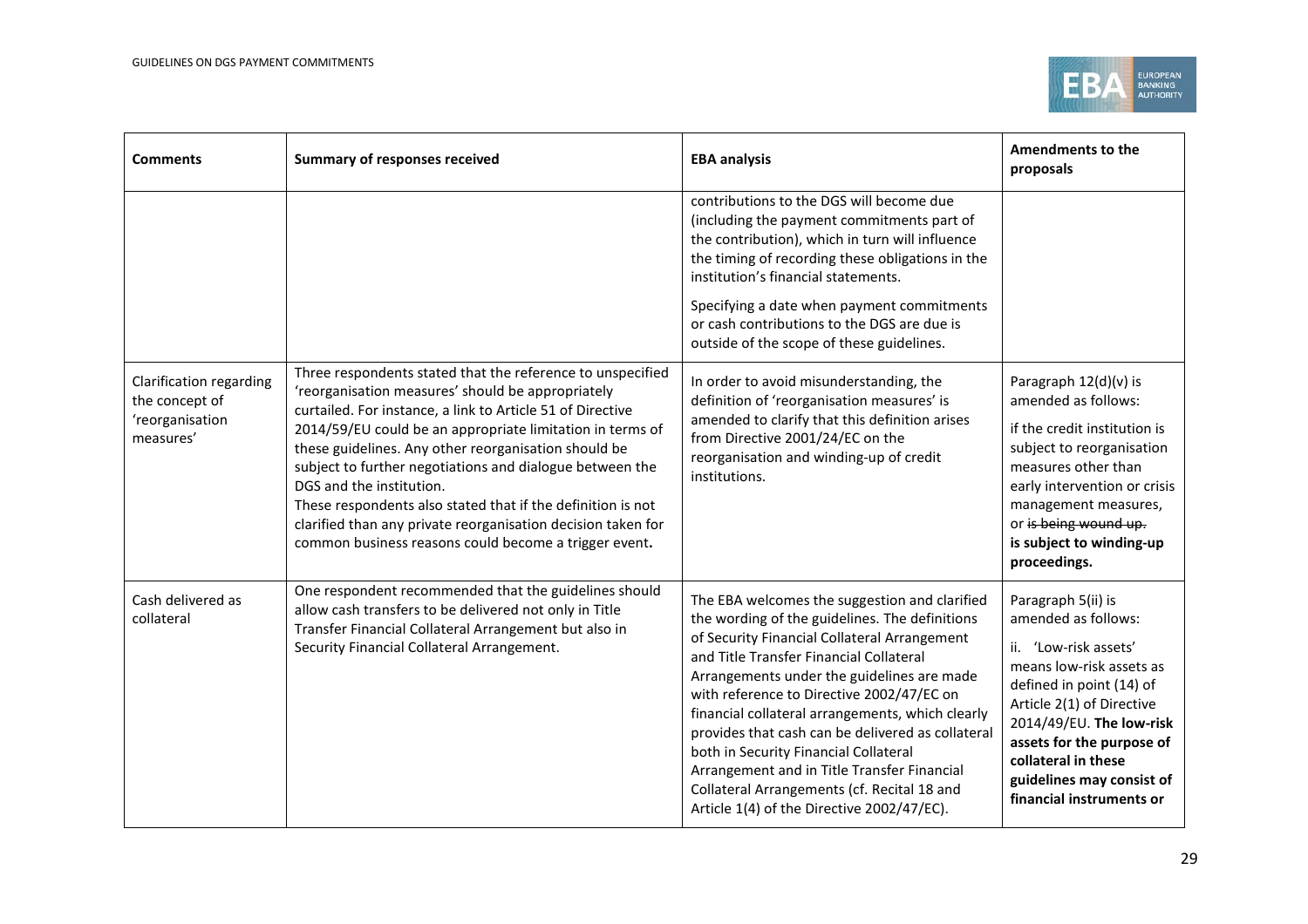

| <b>Comments</b>                                   | <b>Summary of responses received</b>                                                                                                                                                                                                                                                                                                                                                                                                                                                                                                                                                                                                                                                                                                                                                              | <b>EBA analysis</b>                                                                                                                                                                                                                                                                                                                                                                                                                                                                                                                                                                                                                                                                                                                                                                                                                                                          | <b>Amendments to the</b><br>proposals                                                                                                                                                                                                                                                |
|---------------------------------------------------|---------------------------------------------------------------------------------------------------------------------------------------------------------------------------------------------------------------------------------------------------------------------------------------------------------------------------------------------------------------------------------------------------------------------------------------------------------------------------------------------------------------------------------------------------------------------------------------------------------------------------------------------------------------------------------------------------------------------------------------------------------------------------------------------------|------------------------------------------------------------------------------------------------------------------------------------------------------------------------------------------------------------------------------------------------------------------------------------------------------------------------------------------------------------------------------------------------------------------------------------------------------------------------------------------------------------------------------------------------------------------------------------------------------------------------------------------------------------------------------------------------------------------------------------------------------------------------------------------------------------------------------------------------------------------------------|--------------------------------------------------------------------------------------------------------------------------------------------------------------------------------------------------------------------------------------------------------------------------------------|
|                                                   |                                                                                                                                                                                                                                                                                                                                                                                                                                                                                                                                                                                                                                                                                                                                                                                                   |                                                                                                                                                                                                                                                                                                                                                                                                                                                                                                                                                                                                                                                                                                                                                                                                                                                                              | cash;                                                                                                                                                                                                                                                                                |
| Proceeds from assets<br>delivered as collateral   | Two respondents recommended that the guidelines should<br>provide that the credit institution should be able to retain<br>the proceeds from low-risk assets delivered as collateral<br>under the Payment Commitment Arrangement and the<br>Financial Collateral Arrangement.                                                                                                                                                                                                                                                                                                                                                                                                                                                                                                                      | The EBA is sensitive to the concern raised in<br>this recommendation and takes the<br>opportunity to clarify this point in the<br>guidelines. The DGS and the credit institution<br>should agree on the beneficiary of the proceeds<br>under the Financial Collateral Arrangement.                                                                                                                                                                                                                                                                                                                                                                                                                                                                                                                                                                                           | A new provision (g) shall<br>be added to paragraph 12<br>of the guidelines :<br>(g) The party which is<br>entitled to the proceeds<br>(interests, dividends,<br>etc.) of the low-risk<br>assets collateral should<br>be determined (either<br>the DGS or the member<br>institution). |
| Accounting treatment<br>of payment<br>commitments | Six respondents expressed their concerns about the fact<br>that provisions proposed in the draft guidelines would<br>require banks to reflect the nominal amount of yearly<br>payment commitments in their profit and loss statement<br>(P&L) and to make full on-balance sheet provisions for<br>these commitments. Many stakeholders pointed out that<br>two main reasons for such accounting treatment are (i) an<br>unconditional right of a DGS to call a bank to pay its<br>payment commitments in cash at any time, and (ii)<br>inevitable obligation to settle its payment commitments in<br>cash when the bank ceases to be a member of the DGS.<br>Two respondents supported the EBA in not explicitly<br>imposing an accounting treatment of payment<br>commitments in the guidelines. | The EBA has sought consistency with the<br>objectives of Directive 2014/49/EU rather than<br>securing a particular accounting treatment.<br>Directive 2014/49/EU aims to ensure there is<br>robust funding for DGSs, and under Article 10<br>of Directive 2014/49/EU payment<br>commitments are clearly included in the ex-<br>ante financial target level. Finally, the EBA<br>remains of the opinion that the guidelines<br>should recommend a prudential treatment<br>catering for the risks to which the capital and<br>liquidity positions of a credit institution would<br>be exposed should the DGS call this institution<br>to pay its commitment in cash. This will ensure<br>consistent treatment across the internal<br>market, ensure there is level playing field<br>between cash and payment commitments, and<br>mitigate divergences in accounting treatment. | No amendment                                                                                                                                                                                                                                                                         |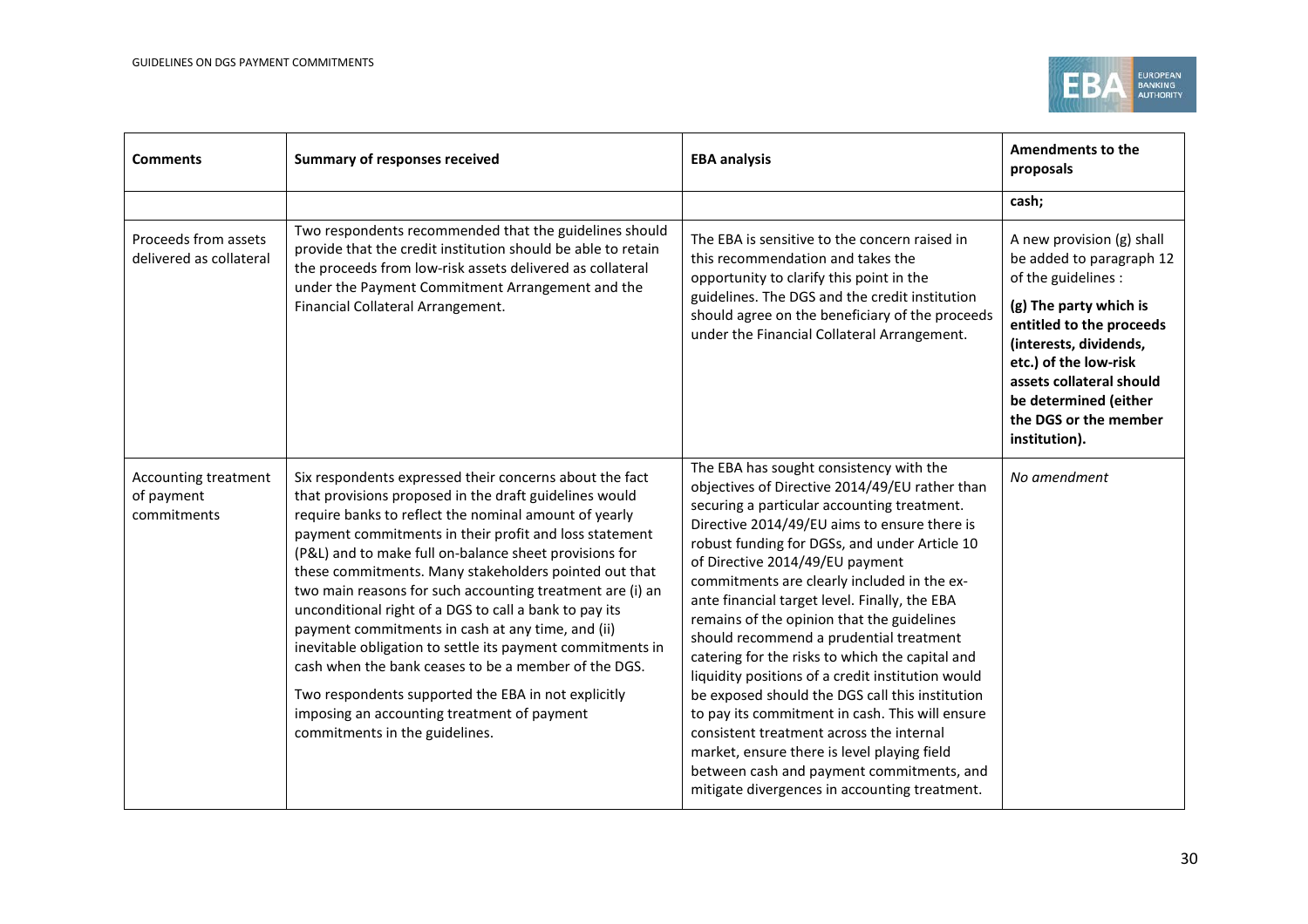

| <b>Comments</b>                                                                                                                                                                                                                                                             | <b>Summary of responses received</b>                                                                                                                                                                                                                                                                                                                                                                                                                                                                                                                                                                                           | <b>EBA analysis</b>                                                                                                                                                                                                                                                                                                                                                                                                                                                                                                                                                                                                                                                                               | <b>Amendments to the</b><br>proposals                                                                                                                                                                                                                                                     |  |  |
|-----------------------------------------------------------------------------------------------------------------------------------------------------------------------------------------------------------------------------------------------------------------------------|--------------------------------------------------------------------------------------------------------------------------------------------------------------------------------------------------------------------------------------------------------------------------------------------------------------------------------------------------------------------------------------------------------------------------------------------------------------------------------------------------------------------------------------------------------------------------------------------------------------------------------|---------------------------------------------------------------------------------------------------------------------------------------------------------------------------------------------------------------------------------------------------------------------------------------------------------------------------------------------------------------------------------------------------------------------------------------------------------------------------------------------------------------------------------------------------------------------------------------------------------------------------------------------------------------------------------------------------|-------------------------------------------------------------------------------------------------------------------------------------------------------------------------------------------------------------------------------------------------------------------------------------------|--|--|
|                                                                                                                                                                                                                                                                             | Responses to questions in Consultation Paper EBA/CP/2014/27                                                                                                                                                                                                                                                                                                                                                                                                                                                                                                                                                                    |                                                                                                                                                                                                                                                                                                                                                                                                                                                                                                                                                                                                                                                                                                   |                                                                                                                                                                                                                                                                                           |  |  |
| <b>Question 1: Apart</b><br>from the admissibility<br>requirements<br>suggested in the<br>present guidelines,<br>which objective<br>criteria do you think<br>could be applied,<br>notably in order to<br>determine the overall<br>amount of payments<br>to be accepted in a | Three respondents stated that, in order to establish a level<br>playing field, a DGS should be obliged to accept payment<br>commitments if all requirements specified in the guidelines<br>are met.                                                                                                                                                                                                                                                                                                                                                                                                                            | Article 10(3) of Directive 2014/49/EU cannot be<br>read as an automatic right for credit<br>institutions, opposable to the DGS, to provide<br>their contributions in the form of payment<br>commitments.<br>In contrast, this provision implies an obligation<br>for Member States to provide the designated<br>authorities or the DGS with the power to<br>accept payment commitments up to 30% of the<br>available financial means.                                                                                                                                                                                                                                                             | The paragraph 8 shall be<br>amended as follows:<br>8.<br>This provision<br>implies an obligation for<br><b>Member States to</b><br>provide the designated<br>authorities or the DGSs<br>with the power to accept<br>payment commitments<br>up to 30% of the available<br>financial means. |  |  |
| given year, or to be<br>applied to individual<br>banks applying for the<br>option?                                                                                                                                                                                          | Seven respondents, including the BSG, supported a flexible<br>approach which allows the DGS to both overshoot and<br>undercut the 30% limit during the build-up phase, as long as<br>the 30% target is met in 2024.<br>One respondent added that DGSs should be obliged to<br>define, at the start of the build-up phase, clear-cut criteria<br>for the use and distribution of payment commitments.<br>Three respondents stated that each DGS should be allowed<br>to split the use of payment commitments among its<br>members, applying clear and objective criteria, as long as<br>the overall limit of 30% is adhered to. | The EBA observes that Article 10(3) of Directive<br>2014/49/EU is clear on the point that the total<br>share of payment commitments shall not<br>exceed 30% of the total amount of available<br>financial means. This provision applies from the<br>entry into force of the Directive, and should,<br>therefore, be met at all times and not only in<br>2024. In principle, this rule ensures that DGSs<br>cannot frontload payment commitments and<br>delay cash payments.<br>The EBA considers that in order to ensure a<br>there is level playing field and a non-<br>discriminatory treatment of institutions, the<br>30% limit should apply to each institution's ex-<br>ante contributions. | No amendment                                                                                                                                                                                                                                                                              |  |  |
|                                                                                                                                                                                                                                                                             | Many respondents opposed the ability of the DGS to<br>request payment upon simple and unconditional request                                                                                                                                                                                                                                                                                                                                                                                                                                                                                                                    | While more clarity on triggering events appears<br>reasonable, these events should never change                                                                                                                                                                                                                                                                                                                                                                                                                                                                                                                                                                                                   | The paragraph 11(b) is                                                                                                                                                                                                                                                                    |  |  |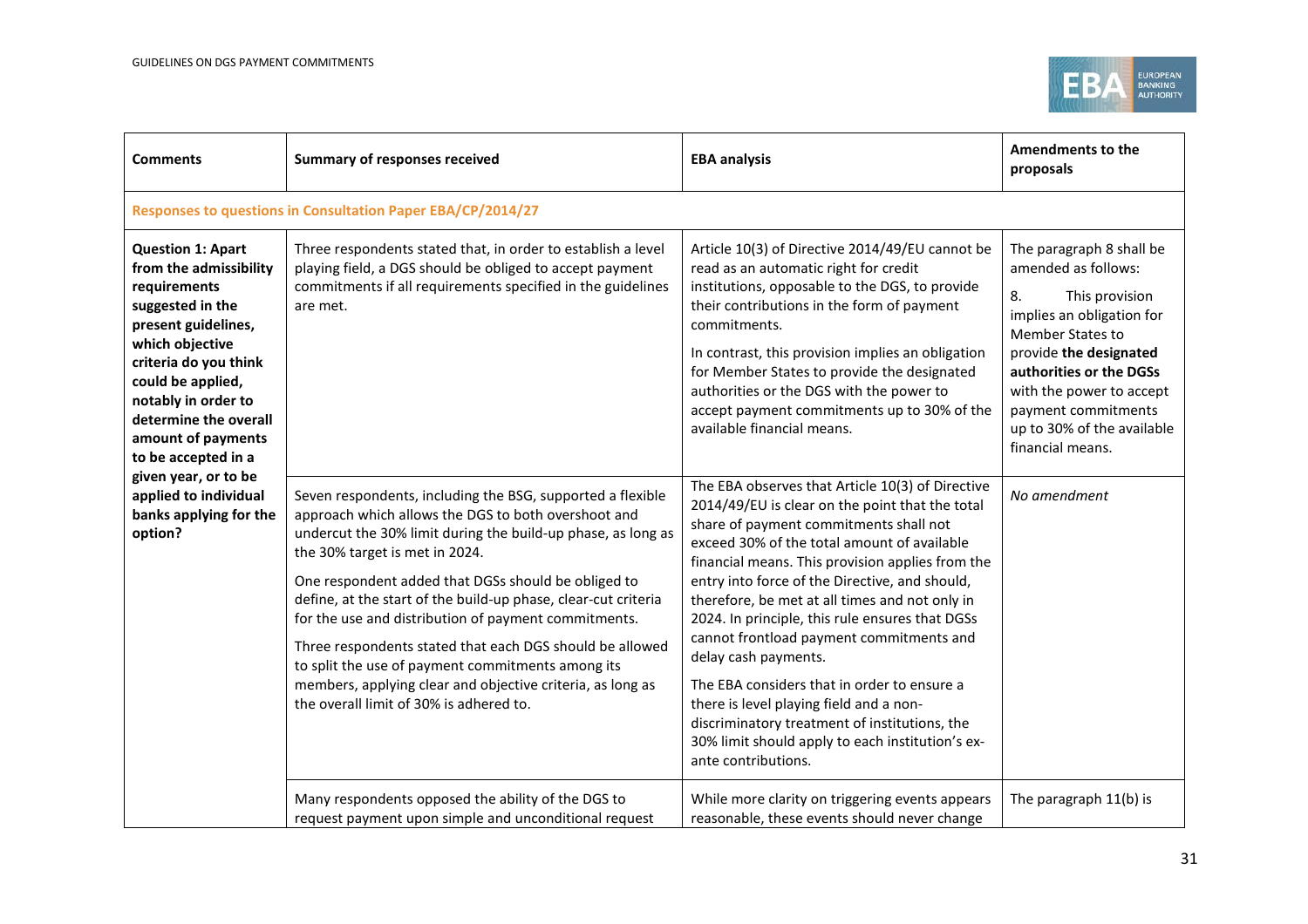

| <b>Comments</b> | <b>Summary of responses received</b>                                                                                                                                                                                                                                                                                                                                                                                                                                                                                                                                                                                                                                                                                                                                                                                                                                                                                                                                                                                                                                             | <b>EBA analysis</b>                                                                                                                                                                                                                                                                                                                                                                                                                                                                                                                                                                                                                                                                                                                                                                                                                                                                                                 | <b>Amendments to the</b><br>proposals                                                                                                                                                                                                                                                                                                                                                                                                                                                                                                                                                                                                                                                                                                                                                                        |
|-----------------|----------------------------------------------------------------------------------------------------------------------------------------------------------------------------------------------------------------------------------------------------------------------------------------------------------------------------------------------------------------------------------------------------------------------------------------------------------------------------------------------------------------------------------------------------------------------------------------------------------------------------------------------------------------------------------------------------------------------------------------------------------------------------------------------------------------------------------------------------------------------------------------------------------------------------------------------------------------------------------------------------------------------------------------------------------------------------------|---------------------------------------------------------------------------------------------------------------------------------------------------------------------------------------------------------------------------------------------------------------------------------------------------------------------------------------------------------------------------------------------------------------------------------------------------------------------------------------------------------------------------------------------------------------------------------------------------------------------------------------------------------------------------------------------------------------------------------------------------------------------------------------------------------------------------------------------------------------------------------------------------------------------|--------------------------------------------------------------------------------------------------------------------------------------------------------------------------------------------------------------------------------------------------------------------------------------------------------------------------------------------------------------------------------------------------------------------------------------------------------------------------------------------------------------------------------------------------------------------------------------------------------------------------------------------------------------------------------------------------------------------------------------------------------------------------------------------------------------|
|                 | and suggested specifying further the circumstances that<br>may trigger a call on a payment commitment or collateral,<br>introducing contingency upon a future determinable event<br>for which the likelihood of its occurrence can be assessed.<br>Some stakeholders expressed doubts whether the<br>unconditional right to claim payments is in line with the<br>prohibition of arbitrary public administrative action. The<br>responses also called for consistency with the approach<br>adopted in the Commission delegated act on contributions<br>to resolution funds, which envisages that payment<br>commitments should be terminated and collateral returned<br>in situations where a credit institution leaves the DGS and<br>thereby reduces the risk exposure of the DGS.<br>BSG pointed out that the irrevocable right of the DGS to<br>claim payment on demand at any time should be in<br>addition to the other situations where the obligation of the<br>credit institution to pay the Payment Commitment Amount<br>is accelerated so it becomes immediately due. | the nature of the payment commitment to an<br>ex-post contribution. For example, a trigger<br>whereby a DGS faces a payout exceeding the<br>available cash contributions before it can<br>enforce pending payment commitments would<br>in fact requalify payment commitment as ex-<br>post funding. Drawing on these elements the<br>final guidelines provide that payment<br>commitments should be called where, due to a<br>disbursement, the DGS has to restore the 30%<br>share of payment commitments in its available<br>financial means. In addition, the final version of<br>the guidelines takes into account Article 14(3)<br>on the transfer of the last year's contributions<br>if an institution leaves a DGS and joins another<br>one. This possibility should be also available for<br>payment commitments subject to the<br>conditions on the admissibility of commitments<br>at the receiving DGS. | amended as follows:<br>The irrevocable obligation<br>for the credit institution<br>to make the promised<br>cash payment of the<br><b>Payment Commitment</b><br>Amount at any time,<br>upon simple and<br>unconditional request of<br>the DGS, without undue<br>delay and at any rate no<br>later than 2 working days<br>from the receipt of the<br>notice made pursuant to<br>letter (c) below. The DGS<br>should at least call part<br>or all of the irrevocable<br>payment commitments<br>at least where, due to a<br>use of available financial<br>means, the share of<br>irrevocable payment<br>commitments in the<br>available financial means<br>exceeds the maximum<br>threshold set by the<br>scheme according to<br>Directive 2014/49/EU<br>and in line with<br>paragraph 8 of these<br>guidelines. |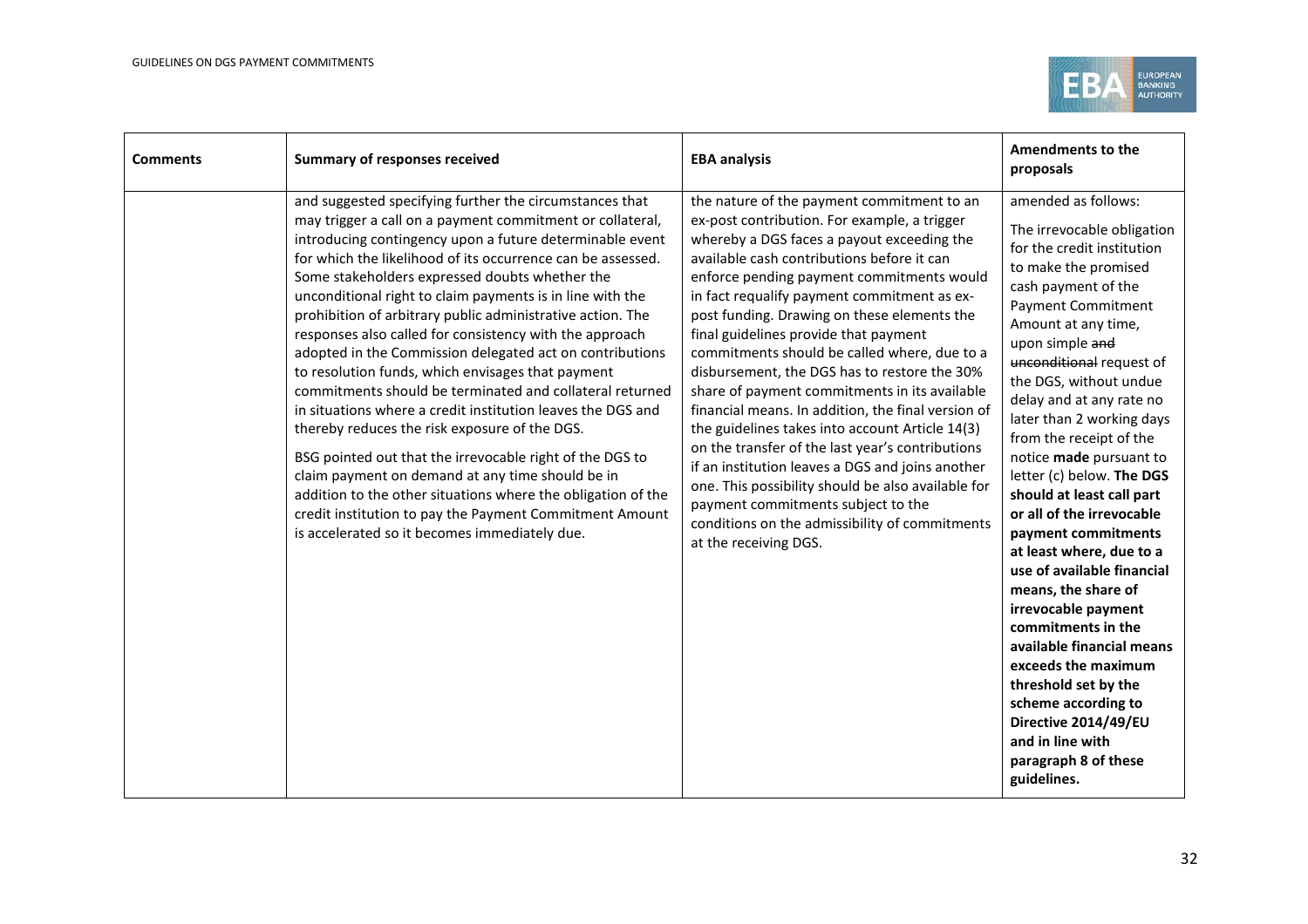

| <b>Comments</b>                                            | <b>Summary of responses received</b>                                                                                                                                                                                                                                                                                                                                                                                                                                                                                                                                                                                                                                                                                                  | <b>EBA analysis</b>                                                                                                                                                                                                                                                                                                                                                                                                                                                                                                                                                                                                                                                                                                                                                                              | Amendments to the<br>proposals |
|------------------------------------------------------------|---------------------------------------------------------------------------------------------------------------------------------------------------------------------------------------------------------------------------------------------------------------------------------------------------------------------------------------------------------------------------------------------------------------------------------------------------------------------------------------------------------------------------------------------------------------------------------------------------------------------------------------------------------------------------------------------------------------------------------------|--------------------------------------------------------------------------------------------------------------------------------------------------------------------------------------------------------------------------------------------------------------------------------------------------------------------------------------------------------------------------------------------------------------------------------------------------------------------------------------------------------------------------------------------------------------------------------------------------------------------------------------------------------------------------------------------------------------------------------------------------------------------------------------------------|--------------------------------|
| Question 2. Do you<br>agree with these<br>provisions to be | Three respondents suggested that the guidelines should<br>provide that multilateral or statutory arrangements should<br>also be deemed sufficient.                                                                                                                                                                                                                                                                                                                                                                                                                                                                                                                                                                                    | The Executive summary and paragraphs 1 and<br>10 of the guidelines already address this<br>concern.                                                                                                                                                                                                                                                                                                                                                                                                                                                                                                                                                                                                                                                                                              | No amendment                   |
| included in Payment<br><b>Commitment</b><br>Arrangements?  | One respondent suggested that the request of the DGS for<br>cash payment should be in a written form.                                                                                                                                                                                                                                                                                                                                                                                                                                                                                                                                                                                                                                 | Paragraph 11(c) of the guidelines already<br>addresses this concern.                                                                                                                                                                                                                                                                                                                                                                                                                                                                                                                                                                                                                                                                                                                             | No amendment                   |
| Do you think other<br>provisions should be<br>provided?    | Some respondents stated that payment within two working<br>days is challenging and that an extension of this deadline<br>should be considered, especially because the DGS has seven<br>working days to ensure that the repayable amount of<br>deposits is available.<br>Three respondents, including the BSG, agreed that a credit<br>institution should pay in cash the Payment Commitment<br>Amount, when its obligation becomes due, within two<br>working days at the latest.<br>Two respondents recommended that the guidelines should<br>stipulate liquidation within two days, though the manner of<br>liquidation should be left to the DGS, because it can either<br>wait for the payment in cash or realise the collateral. | One of the main objectives of Directive<br>2014/49/EU is the protection of depositors and<br>ultimately repayment of deposits within seven<br>working days. If the DGS requests the payment<br>of the Payment Commitments Amount, it has<br>to notify the relevant institutions, which have<br>two working days to meet their obligation. If<br>the firms do not provide requested funds<br>within this period, the DGS has the right to<br>realise the collateral. The EBA is still of the<br>opinion that two working days for credit<br>institutions to pay in cash the Payment<br>Commitment Amount, when requested to do<br>so by the DGS, is reasonable and adequate. The<br>rationale behind payment commitments is that<br>institutions provide funds quickly upon the<br>DGS's request. | No amendment                   |
|                                                            | BSG agrees with allowing the DGS the option to enter into a<br>Security Financial Collateral Arrangement or a Title Transfer<br>Financial Collateral Arrangement, however considers that<br>this flexibility should be granted to credit institutions<br>instead of the DGS.                                                                                                                                                                                                                                                                                                                                                                                                                                                          | The EBA believes that it should be up to the<br>DGS or the designated authority to decide<br>whether the Payment Commitment<br>Arrangement should include the conclusion of a<br>Security Financial Collateral Arrangement or a<br>Title Transfer Financial Collateral Arrangement.<br>Thus, it does not agree to provide under the<br>guidelines that flexibility should be granted to                                                                                                                                                                                                                                                                                                                                                                                                          | No amendment                   |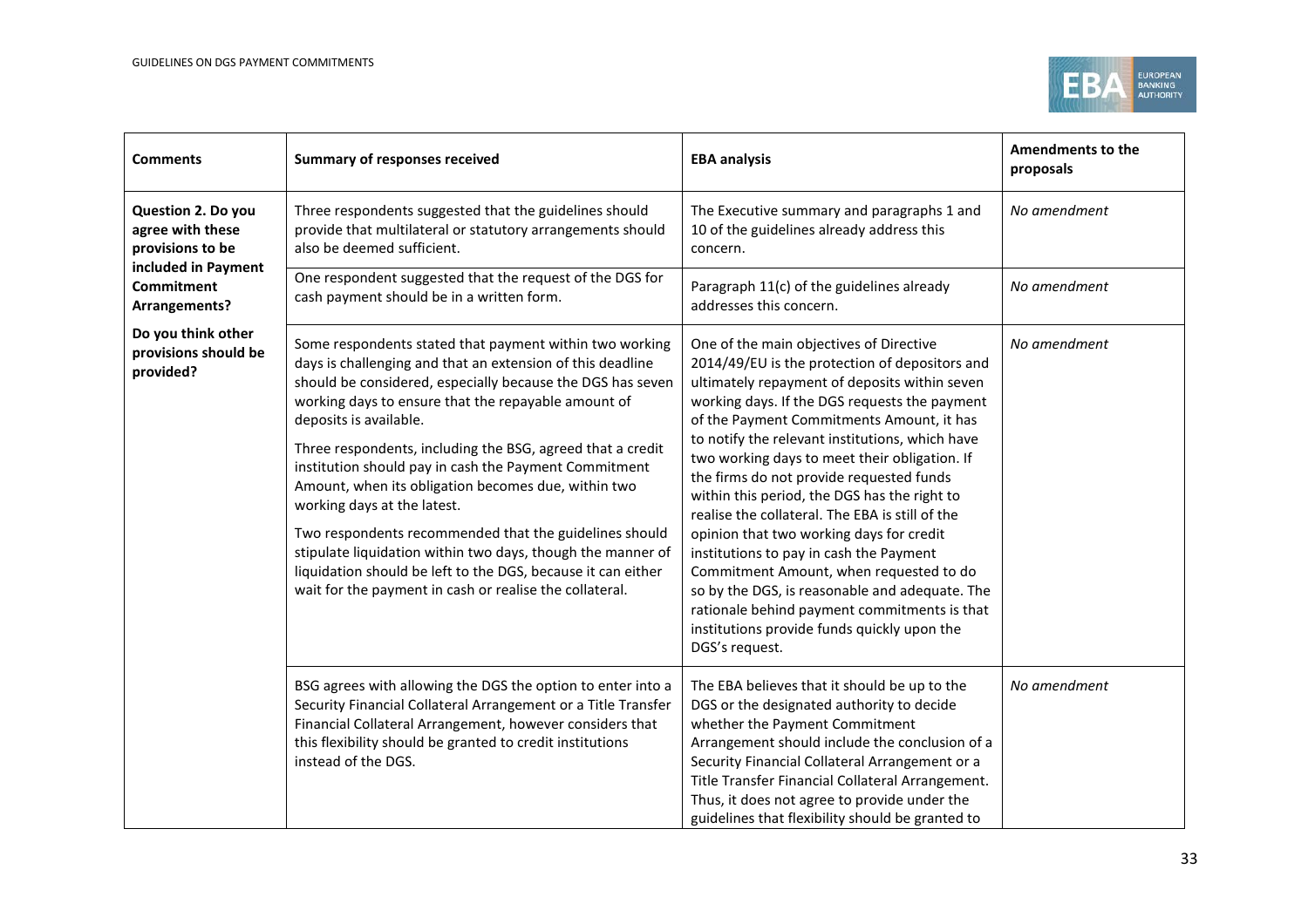

| <b>Comments</b>                                                                                                                                                                                           | <b>Summary of responses received</b>                                                                                                                                                                                                                                                                                                                                                                                                                                                                                                                                                      | <b>EBA analysis</b>                                                                                                                                                                                                                                                                                                                      | Amendments to the<br>proposals |
|-----------------------------------------------------------------------------------------------------------------------------------------------------------------------------------------------------------|-------------------------------------------------------------------------------------------------------------------------------------------------------------------------------------------------------------------------------------------------------------------------------------------------------------------------------------------------------------------------------------------------------------------------------------------------------------------------------------------------------------------------------------------------------------------------------------------|------------------------------------------------------------------------------------------------------------------------------------------------------------------------------------------------------------------------------------------------------------------------------------------------------------------------------------------|--------------------------------|
|                                                                                                                                                                                                           |                                                                                                                                                                                                                                                                                                                                                                                                                                                                                                                                                                                           | credit institutions.                                                                                                                                                                                                                                                                                                                     |                                |
| Question 3. Do you<br>agree that a credit<br>institution should pay<br>in cash the Payment<br><b>Commitment Amount,</b><br>when its obligation<br>becomes due, within<br>2 working days at the<br>latest? | Six respondents prefer the Security Financial Collateral<br>Arrangement as means for the management of collateral.<br>One respondent prefers a Title Transfer Financial Collateral<br>Arrangement.<br>Four respondents agreed with allowing the DGS the option<br>to enter into a Security Financial Collateral Arrangement or<br>a Title Transfer Financial Collateral Arrangement, even<br>though it should be noted that the Title Transfer Financial<br>Collateral Arrangement is very demanding for institutions<br>because the property of the assets is transferred to the<br>DGS. | The EBA considers that an option to enter into<br>a Security Financial Collateral Arrangement or a<br>Title Transfer Financial Collateral Arrangement<br>should be left to the DGS.                                                                                                                                                      | No amendment                   |
|                                                                                                                                                                                                           | One respondent did not agree with adoption of the<br>Financial Collateral Arrangement concept because smaller<br>banks will be obliged to have payment commitments even<br>though they do not offer sophisticated services or provide<br>services on capital markets.                                                                                                                                                                                                                                                                                                                     | Neither the Level 1 text nor these guidelines<br>provide that payment commitments should be<br>compulsory for all institutions. It is up to the<br>DGS to accept payment commitments when<br>institutions want to enter into a Payment<br>Commitment Arrangement.                                                                        | No amendment                   |
|                                                                                                                                                                                                           | The BSG suggested that the guidelines should only provide<br>that the choice of the custodians is a decision of each DGS<br>and be silent about the other requirements.                                                                                                                                                                                                                                                                                                                                                                                                                   | The EBA's view is that the requirements<br>provided under the guidelines regarding the<br>choice of custodians are essential to provide<br>guidance to the DGSs regarding the choice of<br>collateral, namely those which concern full<br>segregation, provision of information and<br>protection of the assets delivered as collateral. | No amendment                   |
|                                                                                                                                                                                                           | One respondent stated that the provision of information by<br>custodians on credit institution should be limited to contact<br>details and not include credit-worthiness or other analysis                                                                                                                                                                                                                                                                                                                                                                                                | The EBA's view is that the provision of relevant<br>information is essential to guarantee the<br>requirements laid down in Directive                                                                                                                                                                                                     | No amendment                   |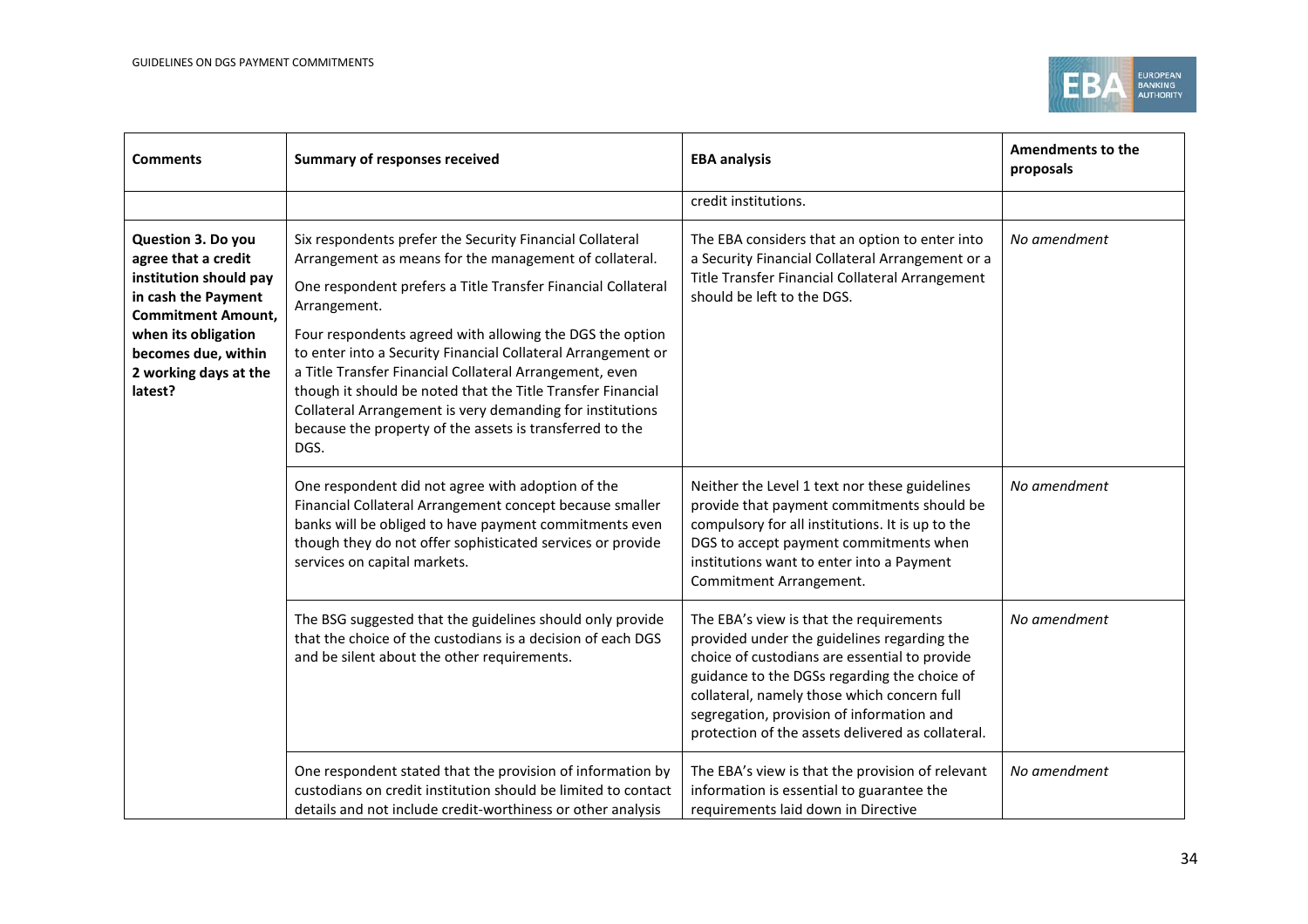

| <b>Comments</b>                                                                                                                                                            | <b>Summary of responses received</b>                                                                                                                                                                                                                                                                                                                                                                                                                                                                                                                                                                                                                                                                                                                                                            | <b>EBA analysis</b>                                                                                                                                                                                                                                                                                                                              | Amendments to the<br>proposals |
|----------------------------------------------------------------------------------------------------------------------------------------------------------------------------|-------------------------------------------------------------------------------------------------------------------------------------------------------------------------------------------------------------------------------------------------------------------------------------------------------------------------------------------------------------------------------------------------------------------------------------------------------------------------------------------------------------------------------------------------------------------------------------------------------------------------------------------------------------------------------------------------------------------------------------------------------------------------------------------------|--------------------------------------------------------------------------------------------------------------------------------------------------------------------------------------------------------------------------------------------------------------------------------------------------------------------------------------------------|--------------------------------|
|                                                                                                                                                                            | relating to the credit institution.                                                                                                                                                                                                                                                                                                                                                                                                                                                                                                                                                                                                                                                                                                                                                             | 2014/49/EU regarding the low-risk assets which<br>are delivered as collateral and to provide<br>adequate guarantees that a credit claim of the<br>DGS is, at all times, properly collateralised.<br>The EBA thinks that these guidelines do not                                                                                                  |                                |
|                                                                                                                                                                            |                                                                                                                                                                                                                                                                                                                                                                                                                                                                                                                                                                                                                                                                                                                                                                                                 | interfere with the general rules on custodian's<br>activity.                                                                                                                                                                                                                                                                                     |                                |
| Question 4. Do you<br>agree with the option<br>left to the DGS to<br>enter into a Security<br><b>Financial Collateral</b><br><b>Arrangement (full</b><br>ownership remains | One respondent pointed out that if the low-risk assets are<br>maintained in jurisdictions outside of Europe, then<br>custodian protection will need to be aligned with local<br>regulations on asset protection and segregation.                                                                                                                                                                                                                                                                                                                                                                                                                                                                                                                                                                | Paragraph 15 of the guidelines already states<br>that the DGSs or the designated authorities<br>should ascertain that custodians ensure full<br>segregation and protection of low-risk assets.<br>This applies irrespective of the jurisdiction<br>where the low-risk assets are maintained.                                                     | No amendment                   |
| with the credit<br>institution) or a Title<br><b>Transfer Financial</b><br><b>Collateral</b><br><b>Arrangement (full</b><br>transfer of<br>ownership)?                     | Two respondents recommended that it should be clarified if<br>the expression 'full segregation' means that: 1) the interest<br>of the particular credit institution or DGS must be noted at<br>each sub-custodian or central securities depository (i.e.<br>throughout the custody chain) or, 2) in the books of the<br>custodian/collateral manager, the low-risk assets are<br>segregated from the assets of the custodian/collateral<br>manager and from the assets of other clients of the<br>custodian/collateral manager, and that higher up the<br>custody chain there is segregation in the books of any<br>securities account provider between the client and the<br>proprietary assets of the securities account provider<br>including through the use of omnibus account structures. | As provided under the guidelines, the goal of<br>introducing a requirement for a full segregation<br>is to prevent credit institutions' or DGSs' losses<br>due to the default or insolvency of the<br>custodian. Thus, the concept of full segregation<br>provided under the guidelines should be<br>interpreted in the light of that main goal. | No amendments                  |
|                                                                                                                                                                            | One respondent stated that when the low-risk assets<br>remain as property of the credit institution, but are held in<br>favour of the DGSs as collateral to support the Payment<br>Commitment Amount, a custodian/collateral manager                                                                                                                                                                                                                                                                                                                                                                                                                                                                                                                                                            | The guidelines should not explicitly address the<br>rights of custodians, since they are not in the<br>scope of these guidelines.                                                                                                                                                                                                                | No amendments                  |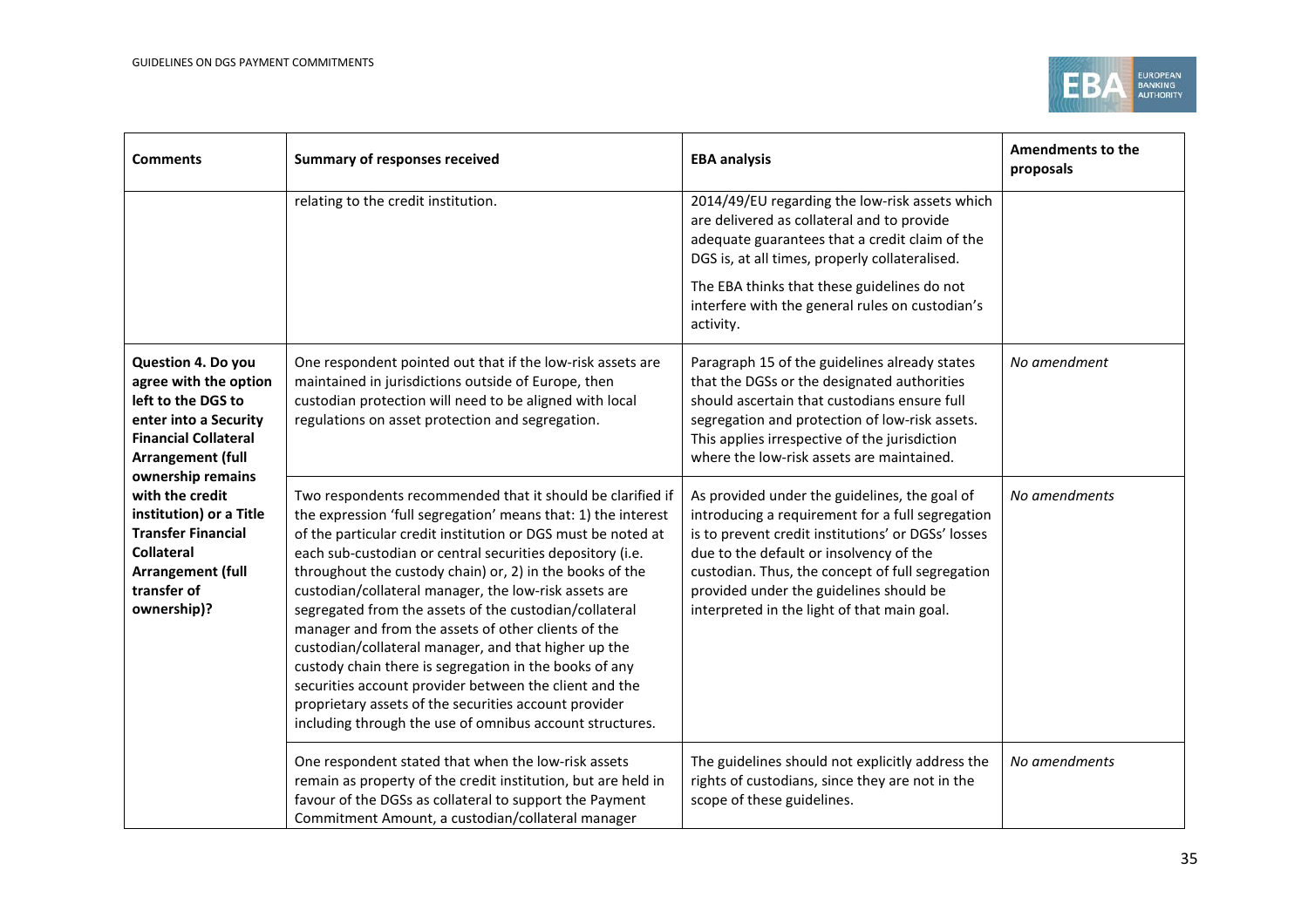

| <b>Comments</b>                                                                                                                             | <b>Summary of responses received</b>                                                                                                                                                                                                                                                                                                                                                                                                                                                                                                                                                                                                                                                                                                                                                                                                                                                                                                   | <b>EBA analysis</b>                                                                                                                                                                                                                                                                                                                                                                                                                                                                                                                                   | <b>Amendments to the</b><br>proposals                                                                                                                                                                                                                                                                              |
|---------------------------------------------------------------------------------------------------------------------------------------------|----------------------------------------------------------------------------------------------------------------------------------------------------------------------------------------------------------------------------------------------------------------------------------------------------------------------------------------------------------------------------------------------------------------------------------------------------------------------------------------------------------------------------------------------------------------------------------------------------------------------------------------------------------------------------------------------------------------------------------------------------------------------------------------------------------------------------------------------------------------------------------------------------------------------------------------|-------------------------------------------------------------------------------------------------------------------------------------------------------------------------------------------------------------------------------------------------------------------------------------------------------------------------------------------------------------------------------------------------------------------------------------------------------------------------------------------------------------------------------------------------------|--------------------------------------------------------------------------------------------------------------------------------------------------------------------------------------------------------------------------------------------------------------------------------------------------------------------|
|                                                                                                                                             | would typically retain a security interest in the unallocated<br>assets held by the custodian/collateral manager, on behalf<br>of the credit institution (in this case), to cover unpaid fees,<br>expenses and any extensions of credit by the<br>custodian/collateral manager to the credit institution<br>(generally restricted to 'operational/settlement' credit<br>purposes). Such an interest would not be applied over the<br>assets allocated in favour of the DGS, but would only be<br>applied over the excess inventory that a credit institution<br>leaves with the collateral manager (Triparty Agent) to cover<br>collateral substitutions and margin calls. Therefore, the<br>usual security interests and rights of collateral managers<br>(over securities that have not been allocated to the DGS)<br>should not be considered as a 'third-party right' in the<br>context of Directive 2014/49/EU or the guidelines. | The EBA notes that the definition of payment<br>commitments under the Directive provides that<br>the collateral must be unencumbered by<br>third-party rights and at the disposal of the<br>DGS, and does not make any distinction<br>between different third parties.                                                                                                                                                                                                                                                                                |                                                                                                                                                                                                                                                                                                                    |
| Question 5: Do you<br>think other<br>requirements about<br>the choice of the<br>custodians should be<br>provided under these<br>guidelines? | Two respondents recommended that a custodian/collateral<br>manager may be a party to a Financial Collateral<br>Arrangement as defined under a tripartite Collateral<br>Management (TCM) Agreement.                                                                                                                                                                                                                                                                                                                                                                                                                                                                                                                                                                                                                                                                                                                                     | The EBA welcomes the suggestion made<br>regarding the TCM and approves the inclusion<br>of this possibility under the guidelines, since<br>the parties to the contract - the DGS and the<br>credit institution - agree on the conclusion of a<br>TCM and as long as it meets all the<br>requirements laid down in the guidelines, in<br>particularly regarding the prohibition of the<br>disposal of the assets by the custodians, the<br>prompt access of the DGS to the financial<br>instruments and the requirement about the full<br>segregation. | A new paragraph 24<br>within Part 6 shall be<br>added as follows:(24) The<br>management of<br>collateral may be<br>performed by the DGS<br>itself, or by a third party<br>as part of a tripartite<br>collateral management<br>service, as long as the<br>requirements laid down<br>in these guidelines are<br>met. |
|                                                                                                                                             | One respondent recommended that the criteria for the<br>choice of a custodian/collateral manager should be<br>primarily based on considerations of legal protection and                                                                                                                                                                                                                                                                                                                                                                                                                                                                                                                                                                                                                                                                                                                                                                | Paragraphs 14 and 15 of the guidelines already<br>address these aspects.                                                                                                                                                                                                                                                                                                                                                                                                                                                                              | No amendment                                                                                                                                                                                                                                                                                                       |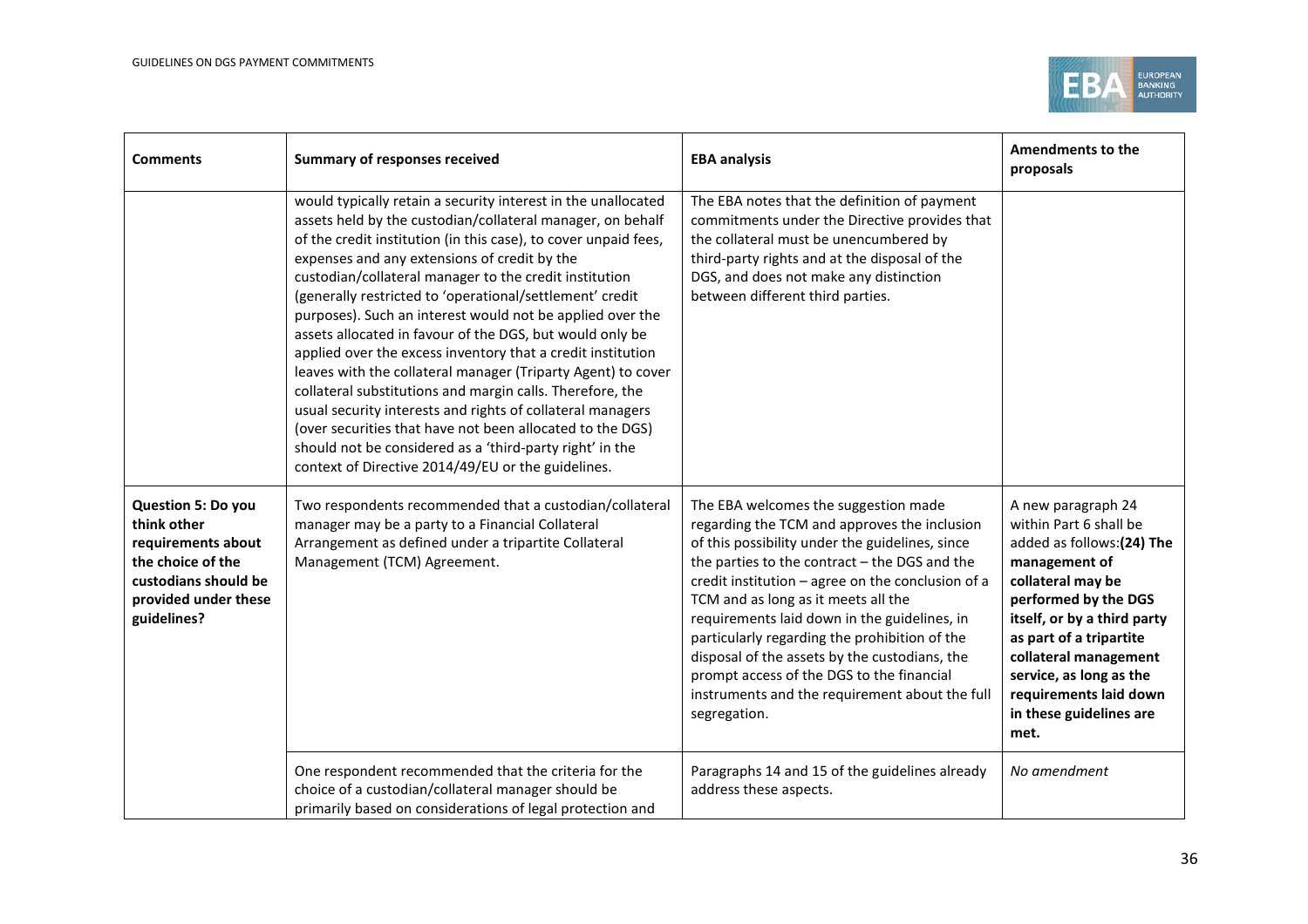

| <b>Comments</b> | <b>Summary of responses received</b>                                                                                                                                                                                                                                                                                                                                                                | <b>EBA analysis</b>                                                                                                                                                                                                                                                                                                                                                                                            | <b>Amendments to the</b><br>proposals |
|-----------------|-----------------------------------------------------------------------------------------------------------------------------------------------------------------------------------------------------------------------------------------------------------------------------------------------------------------------------------------------------------------------------------------------------|----------------------------------------------------------------------------------------------------------------------------------------------------------------------------------------------------------------------------------------------------------------------------------------------------------------------------------------------------------------------------------------------------------------|---------------------------------------|
|                 | service.                                                                                                                                                                                                                                                                                                                                                                                            |                                                                                                                                                                                                                                                                                                                                                                                                                |                                       |
|                 | One respondent pointed out that the task of ensuring that<br>collateral is unencumbered is not for the DGS but more<br>likely for the custodian which is managing the collateral<br>through the TCM contract.                                                                                                                                                                                       | Paragraphs 16-18 provide that the DGSs should<br>not accept low-risk assets that are already<br>encumbered or collateralised, so the DGSs<br>should promote all necessary measures,<br>including gathering the relevant information, to<br>ensure that they are not accepting, under a<br>Payment Commitment Arrangement and the<br>Financial Collateral Arrangement, an asset<br>which is already encumbered. | No amendment                          |
|                 | One respondent suggested that central banks, or other<br>established market solutions such as TCM providers, should<br>be used to manage the collateral.                                                                                                                                                                                                                                            | The EBA cannot impose on central banks the<br>management of collateral. Therefore, it should<br>be up to DGSs to choose the custodians in line<br>with the requirements provided.                                                                                                                                                                                                                              | No amendment                          |
|                 | Two respondents agreed with the requirements provided<br>concerning the choice of the custodians.                                                                                                                                                                                                                                                                                                   |                                                                                                                                                                                                                                                                                                                                                                                                                | No amendment                          |
|                 | One respondent recommended that the definition of the<br>low-risk assets will need to be cognisant of asset type,<br>currency, concentration, liquidity and correlation risk.                                                                                                                                                                                                                       | Paragraphs 19-21 of the guidelines already<br>provide those requirements.                                                                                                                                                                                                                                                                                                                                      | No amendment                          |
|                 | In respect of paragraphs 20 and 21, one respondent<br>suggested that if smaller institutions are unable to support<br>the collateral diversity and exposure limits anticipated by<br>the DGSs, then the haircut applied to their collateral should<br>be higher compared with the one applied for the larger<br>institutions, which are able to support the diversity and<br>exposure requirements. | Paragraphs 20 and 21 address concerns<br>regarding small institutions through the<br>adoption of the principle of proportionality.<br>Thus, the EBA does not support the<br>introduction of any additional requirement<br>based on the application of higher haircuts for<br>the assets delivered by those smaller<br>institutions that do not meet the concentration<br>or diversification requirements.      | No amendment                          |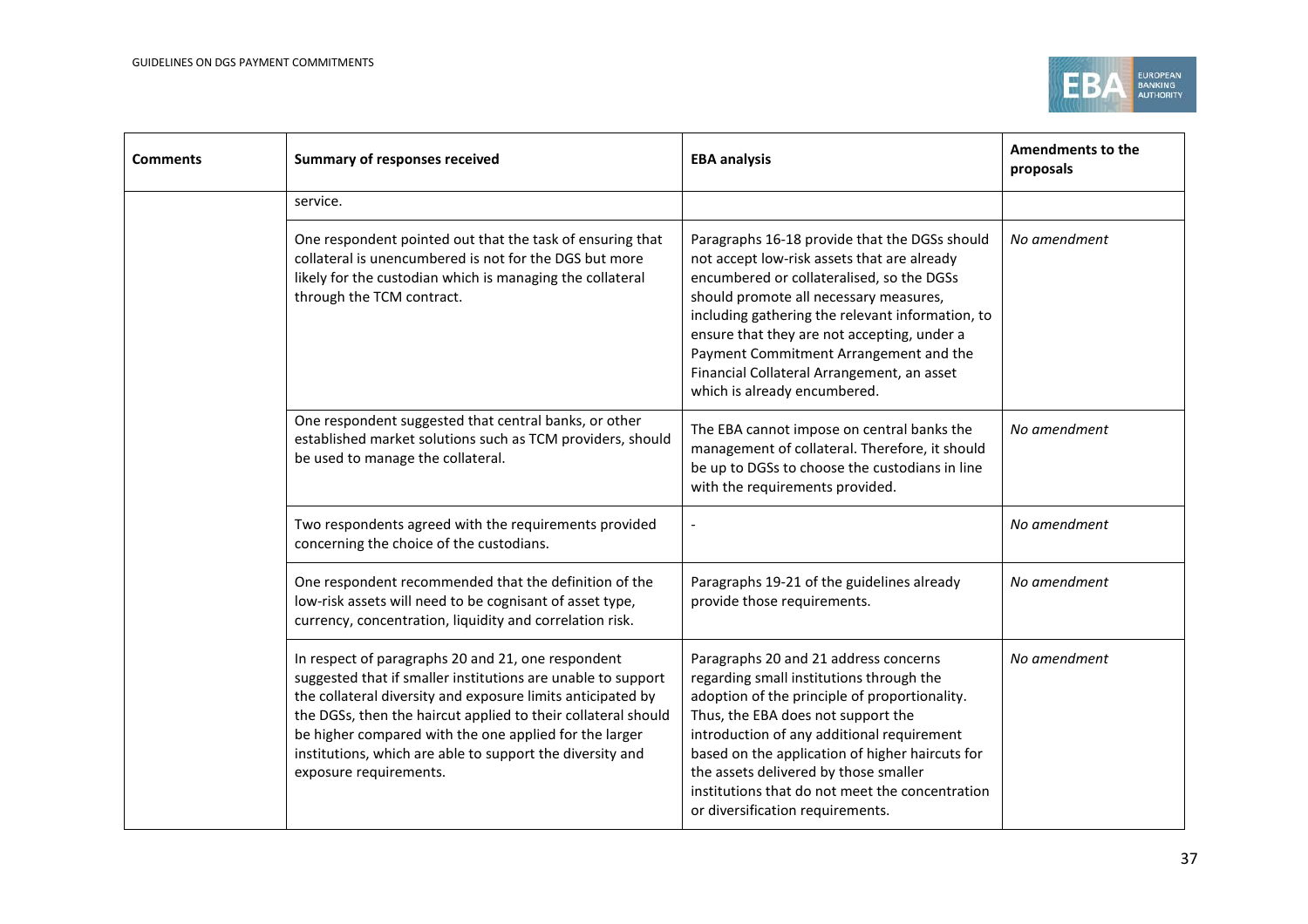

| <b>Comments</b> | <b>Summary of responses received</b>                                                                                                                                                                                                                                                                                                                                                                                                                                                                                                                                                                                                                                                                             | <b>EBA analysis</b>                                                                                                                                                                                                                                                                                                                                                                                                                     | <b>Amendments to the</b><br>proposals                                                                                                                                                                                                                                                                                                                    |
|-----------------|------------------------------------------------------------------------------------------------------------------------------------------------------------------------------------------------------------------------------------------------------------------------------------------------------------------------------------------------------------------------------------------------------------------------------------------------------------------------------------------------------------------------------------------------------------------------------------------------------------------------------------------------------------------------------------------------------------------|-----------------------------------------------------------------------------------------------------------------------------------------------------------------------------------------------------------------------------------------------------------------------------------------------------------------------------------------------------------------------------------------------------------------------------------------|----------------------------------------------------------------------------------------------------------------------------------------------------------------------------------------------------------------------------------------------------------------------------------------------------------------------------------------------------------|
|                 | Some respondents pointed out that some DGSs have a high<br>concentration of government securities as collateral and<br>warned against sending wrong messages in respect of the<br>rating and value of sovereign securities.                                                                                                                                                                                                                                                                                                                                                                                                                                                                                      | The guidelines have been amended to<br>recommend that DGSs should limit their<br>exposure to debt, whether public or private,<br>the value of which would be highly correlated<br>to events where the DGS would have to repay<br>depositors or contribute to resolution.                                                                                                                                                                | Paragraph 22 shall be<br>amended as follows:<br>22. Notably, DGSs should<br>limit their exposure to<br>debt, whether public or<br>private, the value of<br>which is highly correlated<br>to events where the DGS<br>would have to repay<br>depositors or contribute<br>to resolution and,<br>therefore, might have to<br>call the payment<br>commitment. |
|                 | Five respondents, including the BSG, recommended that<br>the guidelines should provide that the criteria regarding the<br>eligibility of the collateral should be those of European<br>Central Bank or the relevant central bank for REPO<br>transactions and the relevant clearing house, in order to<br>avoid different treatments among Member States.<br>Additionally, respondents think that no other criteria should<br>be defined (thus, points 20, 21 and 22 should be deleted)<br>Furthermore, one of these respondents also recommended,<br>that a reference should be made to the criteria introduced<br>under CRD IV for the Liquidity Coverage Ratio, in the case of<br>high-quality liquid assets. | The EBA agrees the guidelines should provide<br>that the criteria adopted by the central banks<br>for REPO transaction regarding the eligibility of<br>the collateral may be used. This is allowed<br>because the low-risk assets are defined in the<br>Level 1 text with reference not only to<br>Regulation (EU) No 575/2013 but also to other<br>assets which competent or designated<br>authorities find similarly safe and liquid. | Paragraph 19 is<br>complemented as<br>follows:<br>In principle, the criteria<br>on eligibility of collateral<br>posted to the European<br><b>Central Bank (ECB) or</b><br>national central banks of<br>the European Union<br>should be deemed<br>compliant with the<br>requirements laid down<br>in this Part 6 of the<br>guidelines.                    |
|                 | Regarding the exclusion of asset-backed securities provided<br>under the guidelines, BSG commented that the recent                                                                                                                                                                                                                                                                                                                                                                                                                                                                                                                                                                                               | The EBA agrees that not all asset-backed<br>securities should be considered illiquid and,                                                                                                                                                                                                                                                                                                                                               | Paragraph 19 shall be<br>amended as follows:                                                                                                                                                                                                                                                                                                             |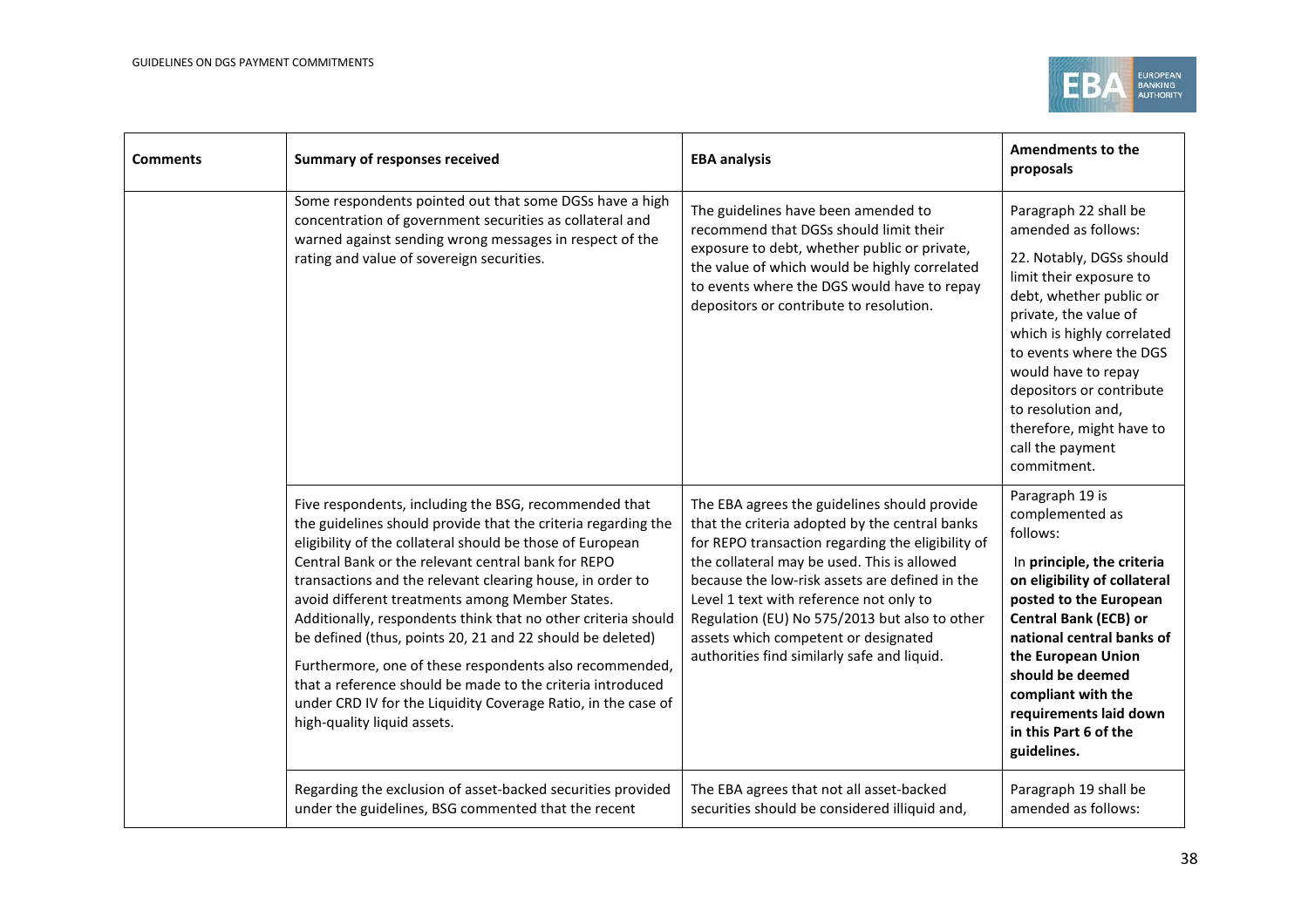

| <b>Comments</b>                                                        | <b>Summary of responses received</b>                                                                                                                                                                                                                                  | <b>EBA analysis</b>                                              | <b>Amendments to the</b><br>proposals                                                                                                                                                                                                                                                                                                                                                                                                                                                                                                                                              |
|------------------------------------------------------------------------|-----------------------------------------------------------------------------------------------------------------------------------------------------------------------------------------------------------------------------------------------------------------------|------------------------------------------------------------------|------------------------------------------------------------------------------------------------------------------------------------------------------------------------------------------------------------------------------------------------------------------------------------------------------------------------------------------------------------------------------------------------------------------------------------------------------------------------------------------------------------------------------------------------------------------------------------|
|                                                                        | Commission delegated act on Liquidity Coverage Ratio<br>which recognises the liquidity of certain High Quality<br>Securitisation assets should be considered. Consequently,<br>those assets should not be disregarded as collateral to<br>secure payment commitments. | therefore, ineligible for the purpose of<br>payment commitments. | <b>Pursuant to Directive</b><br>2014/49/EU, DGSs should<br>only accept low-risk<br>assets as collateral to<br>secure the Payment<br>Commitment Amount.<br>DGSs and designated<br>authorities should<br>determine appropriate<br>criteria on the eligibility<br>of the collateral, taking<br>into account credit and<br>market risks of the issuers<br>of the low-risk assets and<br>the liquidity of those<br>assets as a way to avoid<br>illiquid assets such as<br>asset backed securities.<br>They should also take into<br>account the<br>concentration and<br>currency risks. |
| Question 6. Do you<br>agree on the<br>abovementioned<br>requirements?  | One respondent recommended the establishment of mark-<br>to-market policy in order to provide the highest standards<br>of protection for funds available to DGSs.                                                                                                     | Paragraph 27 of the guidelines already<br>addresses this issue.  | No amendment                                                                                                                                                                                                                                                                                                                                                                                                                                                                                                                                                                       |
| Would you suggest<br>other limits on<br>concentration in<br>exposures? | Two respondents, including the BSG, agreed that the<br>currency of denomination of debt should not be considered<br>for this purpose, noting that different treatment inside or<br>outside the euro area would give rise to concerns over<br>discrimination.          | Respondents agreed with the EBA approach.                        | No amendment                                                                                                                                                                                                                                                                                                                                                                                                                                                                                                                                                                       |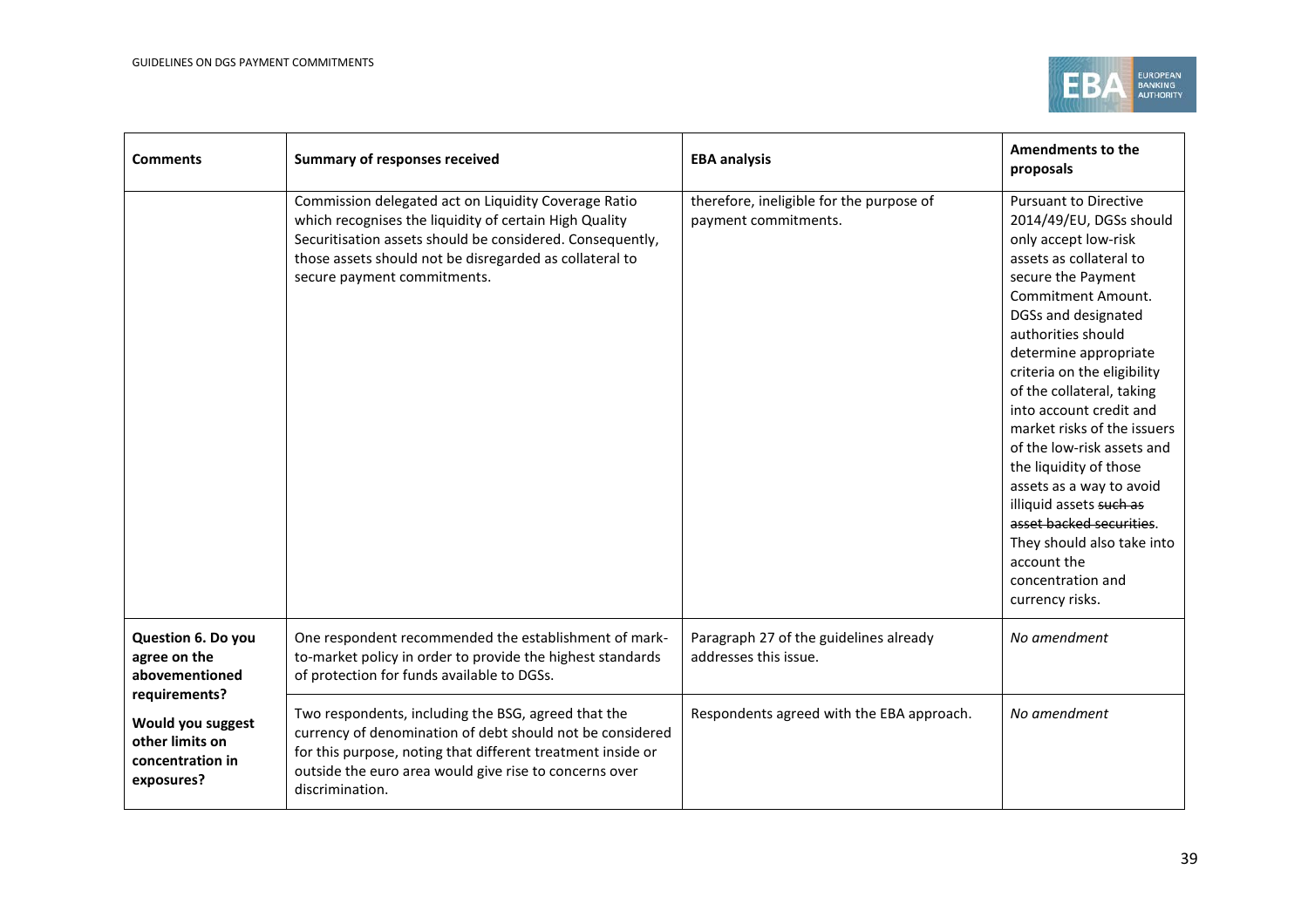

| <b>Comments</b>                                                                                                                                             | <b>Summary of responses received</b>                                                                                                                                                                                                                                                                                                                                                                                                                                                                                                                                                                             | <b>EBA analysis</b>                                                                                                                                                                                                                                                                                                                                                                                                                                                                | Amendments to the<br>proposals |
|-------------------------------------------------------------------------------------------------------------------------------------------------------------|------------------------------------------------------------------------------------------------------------------------------------------------------------------------------------------------------------------------------------------------------------------------------------------------------------------------------------------------------------------------------------------------------------------------------------------------------------------------------------------------------------------------------------------------------------------------------------------------------------------|------------------------------------------------------------------------------------------------------------------------------------------------------------------------------------------------------------------------------------------------------------------------------------------------------------------------------------------------------------------------------------------------------------------------------------------------------------------------------------|--------------------------------|
|                                                                                                                                                             | Three respondents, including the BSG, supported the<br>application of the concept of proportionality in this context.                                                                                                                                                                                                                                                                                                                                                                                                                                                                                            | Respondents agreed with the EBA approach.                                                                                                                                                                                                                                                                                                                                                                                                                                          | No amendment                   |
|                                                                                                                                                             | Two respondents indicated that the collateral requirements<br>(e.g. limits on concentration, currency etc.) are too<br>restrictive and complex. They recommended aligning<br>collateral requirements under Directive 2014/49/EU with a<br>common, generally accepted marketable securities<br>definition, in order to reach consistency.<br>One respondent agreed with the criteria on the eligibility of<br>the collateral.                                                                                                                                                                                     | The guidelines aim to achieve consistency in<br>the application of the Directive among Member<br>States and, in the EBA's view, the requirements<br>provided under the guidelines in Part 6 are<br>adequate and necessary to ensure that<br>uniformity.                                                                                                                                                                                                                            | No amendment                   |
|                                                                                                                                                             | Three respondents stated that the haircut treatment should<br>be deleted from the guidelines, since they seem particularly<br>disproportionate in cases where low-risk assets are<br>provided as collateral and do not consist of debt securities<br>as defined in Article 336 of Regulation (EU) No 575/2013,<br>but of assets that are not affected by market risks.<br>Additionally, some respondents stated that a potential<br>mismatch could emerge between low-risk assets accepted<br>as collateral for payment commitments, and the low-risk<br>assets in which the DGS invests its cash contributions. | The guidelines provide criteria on the haircut<br>collateral which are commonly used by the ECB<br>and central banks.<br>The EBA's view is that the application of<br>haircuts to the low-risk assets delivered as<br>collateral in the Payment Commitment<br>Arrangements is specified in order to ensure an<br>adequate risk protection of the DGS - which<br>holds that collateral - in situations where it<br>needs to sell the assets in order to fulfil its<br>credit claim. | No amendment                   |
| Question 7: Is it in<br>your view appropriate<br>not to consider the<br>currency of issuance<br>when determining<br>whether a debt<br>instrument's value is | Five respondents stated that, except for the ECB criteria or<br>those of the relevant central bank governing the acceptable<br>collateral for REPO transactions, no other criteria should be<br>defined.                                                                                                                                                                                                                                                                                                                                                                                                         | Paragraph 26 of the guidelines already address<br>this concern by providing that the haircut<br>schedule for assets eligible for use as collateral<br>by central banks offers a sound solution, even<br>though the EBA maintains the position<br>regarding the requirements laid down in Part 7,<br>in order to ensure some consistency between                                                                                                                                    | No amendment                   |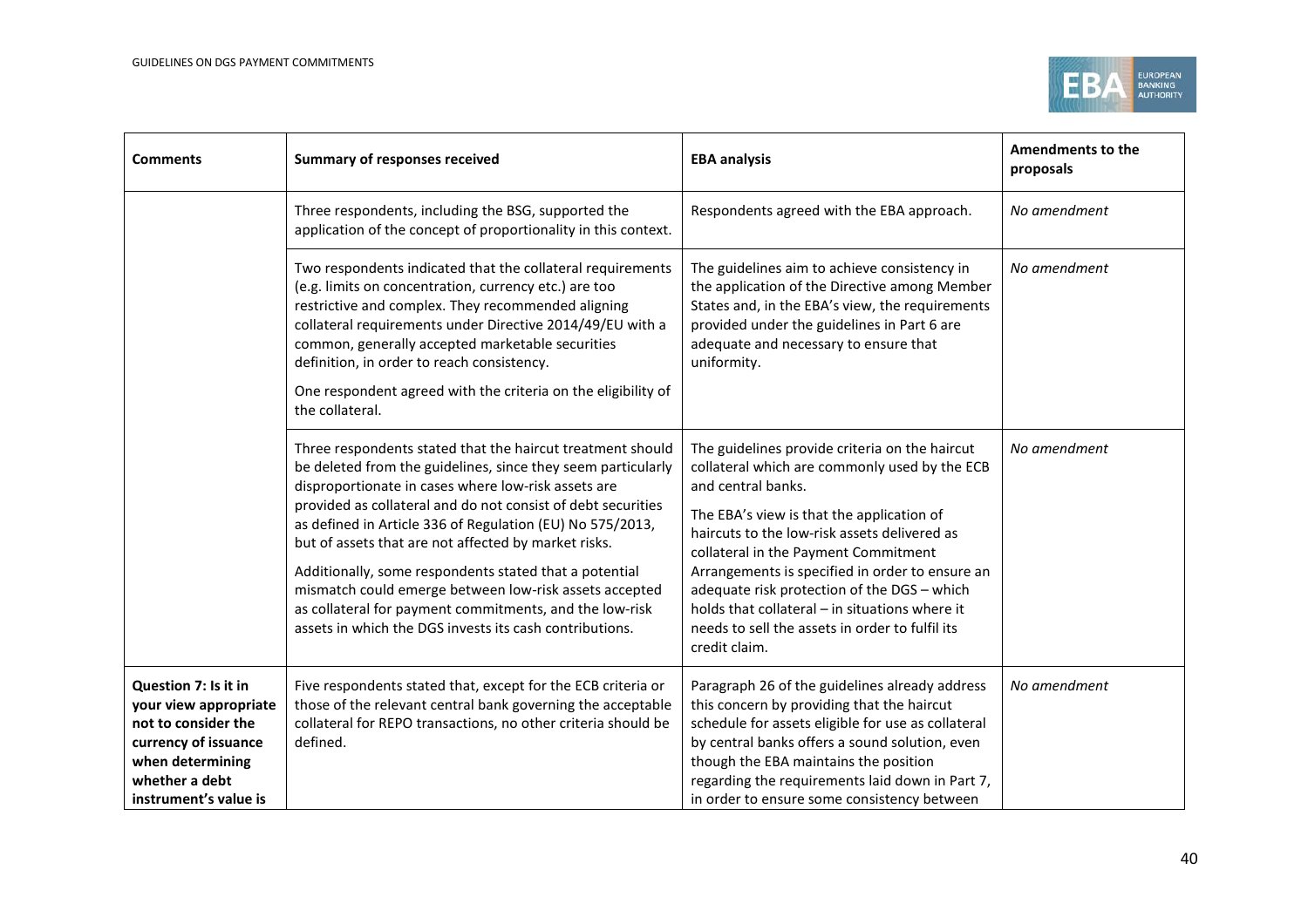

| <b>Comments</b>                                                                                                                                                                                                                                        | <b>Summary of responses received</b>                                                                                                                                                                                                                                                                                                                                                                                                                                                                                                                                                            | <b>EBA analysis</b>                                                                                                                                                                                                                                                                                                                                                                                                                                     | <b>Amendments to the</b><br>proposals |
|--------------------------------------------------------------------------------------------------------------------------------------------------------------------------------------------------------------------------------------------------------|-------------------------------------------------------------------------------------------------------------------------------------------------------------------------------------------------------------------------------------------------------------------------------------------------------------------------------------------------------------------------------------------------------------------------------------------------------------------------------------------------------------------------------------------------------------------------------------------------|---------------------------------------------------------------------------------------------------------------------------------------------------------------------------------------------------------------------------------------------------------------------------------------------------------------------------------------------------------------------------------------------------------------------------------------------------------|---------------------------------------|
| correlated to an event                                                                                                                                                                                                                                 |                                                                                                                                                                                                                                                                                                                                                                                                                                                                                                                                                                                                 | Member States.                                                                                                                                                                                                                                                                                                                                                                                                                                          |                                       |
| of DGS pay-out, be it<br>inside or outside the<br>euro area?                                                                                                                                                                                           | One respondent does not agree with paragraph 27 because,<br>in their view, this method will cause high costs of collateral<br>management for the DGS purpose.                                                                                                                                                                                                                                                                                                                                                                                                                                   | Even though the EBA is sensitive to the<br>arguments stating that the requirements<br>provided under the guidelines are complex,<br>they are deemed necessary and adequate in<br>order to ensure that the payment<br>commitments can be included in the available<br>financial means of the DGS.                                                                                                                                                        | No amendment                          |
| <b>Question 8: Do you</b><br>consider that the<br>proposed wording<br>correctly applies the<br>concept of<br>proportionality, or<br>whether some limits<br>to concentration<br>should be envisaged<br>also for smaller,<br>locally operating<br>banks? | BSG agreed with the provided criteria and that no other<br>requirements should be determined.                                                                                                                                                                                                                                                                                                                                                                                                                                                                                                   |                                                                                                                                                                                                                                                                                                                                                                                                                                                         | No amendment                          |
| Question 9: Do you<br>agree with the criteria<br>on the eligibility of<br>the collateral<br>provided in this Part<br>6?<br>Do you think other<br>requirements should<br>be provided in these<br>guidelines on this                                     | Seven respondents disagreed with the proposed prudential<br>treatment of payment commitments which is based on the<br>principle of prudential neutrality (i.e. equal prudential<br>treatment of cash contributions and payment<br>commitments). A few stakeholders argued that without any<br>advantages stemming from more favourable accounting<br>and prudential treatment, there would be no reason for<br>banks to use payment commitments instead of making cash<br>payments to DGS funds. They also argued that a proposed<br>approach may result in removing the flexibility granted to | Neither the recitals nor the articles of Directive<br>2014/49/EU provide that the purpose pursued<br>by EU co-legislators when introducing the<br>payment commitments was to benefit the<br>credit institutions through a mechanism that<br>allows preferable accounting treatment of DGS<br>contributions.<br>It should be also noted that, in contrast to<br>making cash contributions to DGS funds, a<br>credit institution may benefit from payment | No amendment                          |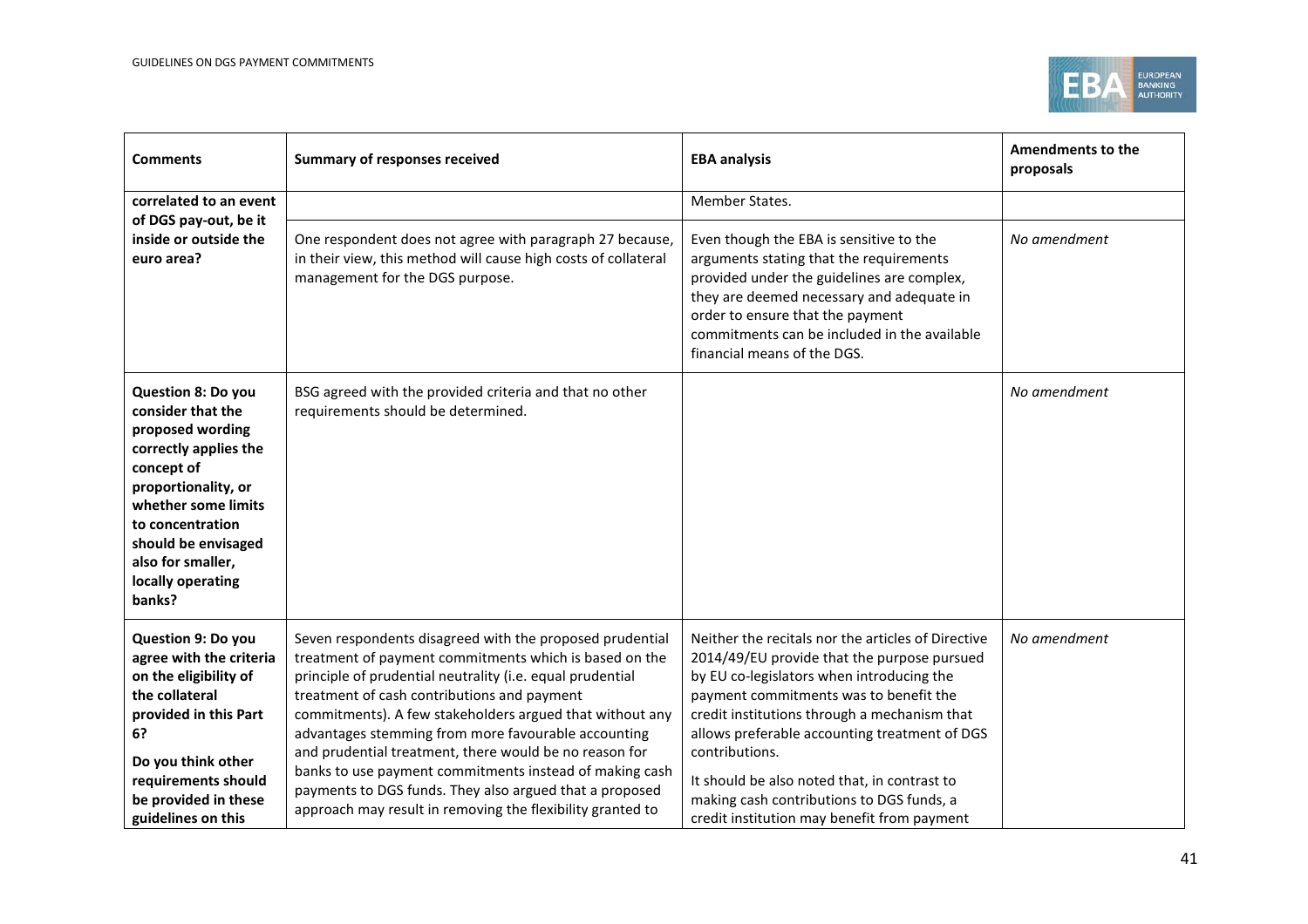

| <b>Comments</b>                                                                           | <b>Summary of responses received</b>                                                                                                                                                                                                                                                                                                                                                                                                                                                                                                                                                                                                                                                                                                                                                                                                                                                                                                                                                                                                       | <b>EBA analysis</b>                                                                                                                                                                                                                                                                                                                                                                                                                                                                                                                                                                                                                                                                                                                                                                                                                                                                                                                                                                                                                                                                                                                                                                                                                                                                                                              | Amendments to the<br>proposals |
|-------------------------------------------------------------------------------------------|--------------------------------------------------------------------------------------------------------------------------------------------------------------------------------------------------------------------------------------------------------------------------------------------------------------------------------------------------------------------------------------------------------------------------------------------------------------------------------------------------------------------------------------------------------------------------------------------------------------------------------------------------------------------------------------------------------------------------------------------------------------------------------------------------------------------------------------------------------------------------------------------------------------------------------------------------------------------------------------------------------------------------------------------|----------------------------------------------------------------------------------------------------------------------------------------------------------------------------------------------------------------------------------------------------------------------------------------------------------------------------------------------------------------------------------------------------------------------------------------------------------------------------------------------------------------------------------------------------------------------------------------------------------------------------------------------------------------------------------------------------------------------------------------------------------------------------------------------------------------------------------------------------------------------------------------------------------------------------------------------------------------------------------------------------------------------------------------------------------------------------------------------------------------------------------------------------------------------------------------------------------------------------------------------------------------------------------------------------------------------------------|--------------------------------|
| issue?                                                                                    | banks under Directive 2014/49/EU in making ex-ante<br>contributions by both cash and payment commitments, and<br>can lead to limiting the use of payment commitments,<br>which would be against the level 1 text. A few respondents<br>also claimed that a motivation for introducing the concept<br>of payment commitments into Directive 2014/49/EU was to<br>make it easier for banks to meet their DGS obligations in<br>respect of DGS contributions.<br>Two respondents, despite disagreeing with the principle of<br>prudential neutrality, supported the approach proposed by<br>the EBA under which the competent authorities should<br>assess under SREP the risks to which the capital and<br>liquidity positions of the credit institution would be<br>exposed should the DGS called upon it to pay the payment<br>commitments, and exercise the appropriate powers.<br>Two respondents fully supported the proposed prudential<br>treatments based both on the SREP assessment and the<br>principle of prudential neutrality. | commitments by retaining the proceeds of the<br>low-risk assets delivered as collateral if the<br>institutions agrees with the DGS that the<br>institution can retain the proceeds. In addition,<br>payment commitments offer credit institutions<br>preferable liquidity treatment (reflected in the<br>cash flow statement).<br>Apart from ensuring there is a level playing<br>field, the proposed prudential treatment would<br>also mitigate a potential procyclical effect of<br>payment commitments. Specifically, in a stress<br>situation, when there is a need for a DGS<br>financial intervention, credit institutions might<br>be called to settle in cash some or their entire<br>accumulated amount of payment commitments<br>towards a DGS. Without reflecting the payment<br>commitments in the financial statements<br>(provisions) or holding higher capital to absorb<br>potential losses related to materialisation of<br>the payment commitments obligations, such<br>DGS calls might lead to a domino effect and the<br>deterioration of institutions' financial position.<br>For this reason, the EBA considers that the<br>competent authorities, while performing the<br>SREP assessment, should assess the risks<br>related to payment commitments in order to<br>mitigate the procyclicality problem. |                                |
| Question 10: Do you<br>agree with the criteria<br>on the haircut<br>provided in this Part | Four respondents claimed that the application of the<br>principle of prudential neutrality might in fact disadvantage<br>banks using payment commitments due to the fact that,<br>unlike cash payments, payment commitments are subject<br>to: (i) collateral management costs; (ii) haircuts imposed on                                                                                                                                                                                                                                                                                                                                                                                                                                                                                                                                                                                                                                                                                                                                   | The guidelines recommend that competent<br>authorities assess the risks to which the capital<br>and liquidity positions of a credit institution<br>would be exposed should the DGS call this<br>institution to pay its commitment in cash, and                                                                                                                                                                                                                                                                                                                                                                                                                                                                                                                                                                                                                                                                                                                                                                                                                                                                                                                                                                                                                                                                                   | No amendment                   |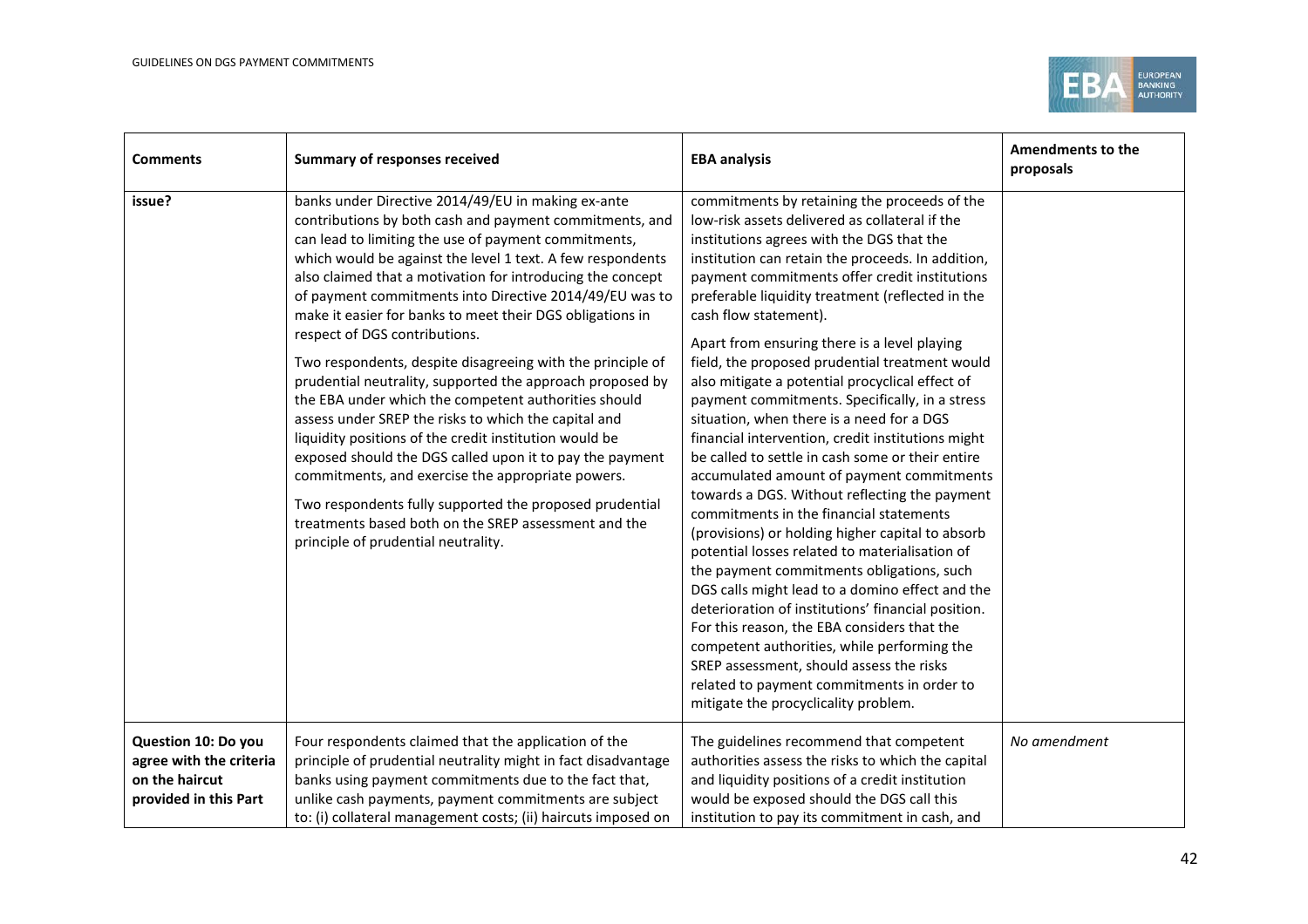

| <b>Comments</b>                                                                                                                                                                                                           | <b>Summary of responses received</b>                                                                                                                                                                                                                                                                                                                                                                         | <b>EBA analysis</b>                                                                                                                                                                                                                                                                                                    | <b>Amendments to the</b><br>proposals |
|---------------------------------------------------------------------------------------------------------------------------------------------------------------------------------------------------------------------------|--------------------------------------------------------------------------------------------------------------------------------------------------------------------------------------------------------------------------------------------------------------------------------------------------------------------------------------------------------------------------------------------------------------|------------------------------------------------------------------------------------------------------------------------------------------------------------------------------------------------------------------------------------------------------------------------------------------------------------------------|---------------------------------------|
| the assets provided as collateral; and (iii) increased level of<br>7?<br>asset encumbrance.<br>Do you think there are<br>other requirements<br>which should be<br>provided under these<br>guidelines about this<br>issue? |                                                                                                                                                                                                                                                                                                                                                                                                              | exercise the appropriate powers to ensure that<br>the pro-cyclicality effect is mitigated by<br>additional capital/liquidity requirements. In<br>doing so, competent authorities will be able to<br>take into account other factors mitigating the<br>risk (e.g. haircuts or increased level of asset<br>encumbrance). |                                       |
|                                                                                                                                                                                                                           | Four respondents acknowledged the need for introducing a<br>consistent prudential treatment of payment commitments,<br>irrespective of the accounting rules applied by banks;<br>however they stated that the treatment of the payment<br>commitments should be different from the treatment of<br>cash contributions to the DGSs funds.                                                                     | Payment commitment is a liability of the bank,<br>not a liability of the obligor; therefore the<br>credit risk treatment established in the<br>Regulation (EU) No 575/2013/Directive<br>2013/36/EU should not be applied to the<br>payment commitments.                                                                |                                       |
|                                                                                                                                                                                                                           | Three of these respondents proposed the following<br>harmonised prudential treatment: payment commitments<br>should be risk-weighted as an unrated institution under the<br>standardised approach (i.e. 100%) and a credit conversion<br>factor of 20% should be applied to them, which the<br>respondents deem to be quite conservative given the low<br>probability that the payment commitment is called. |                                                                                                                                                                                                                                                                                                                        |                                       |
|                                                                                                                                                                                                                           | One respondent suggested that the prudential treatment of<br>payment commitments should reflect the likelihood of the<br>DGS calling payment commitments and the potential net<br>losses stemming from the DGS intervention (i.e. reflecting<br>potential recoveries from the bankruptcy estate of the<br>failed institution).                                                                               |                                                                                                                                                                                                                                                                                                                        |                                       |